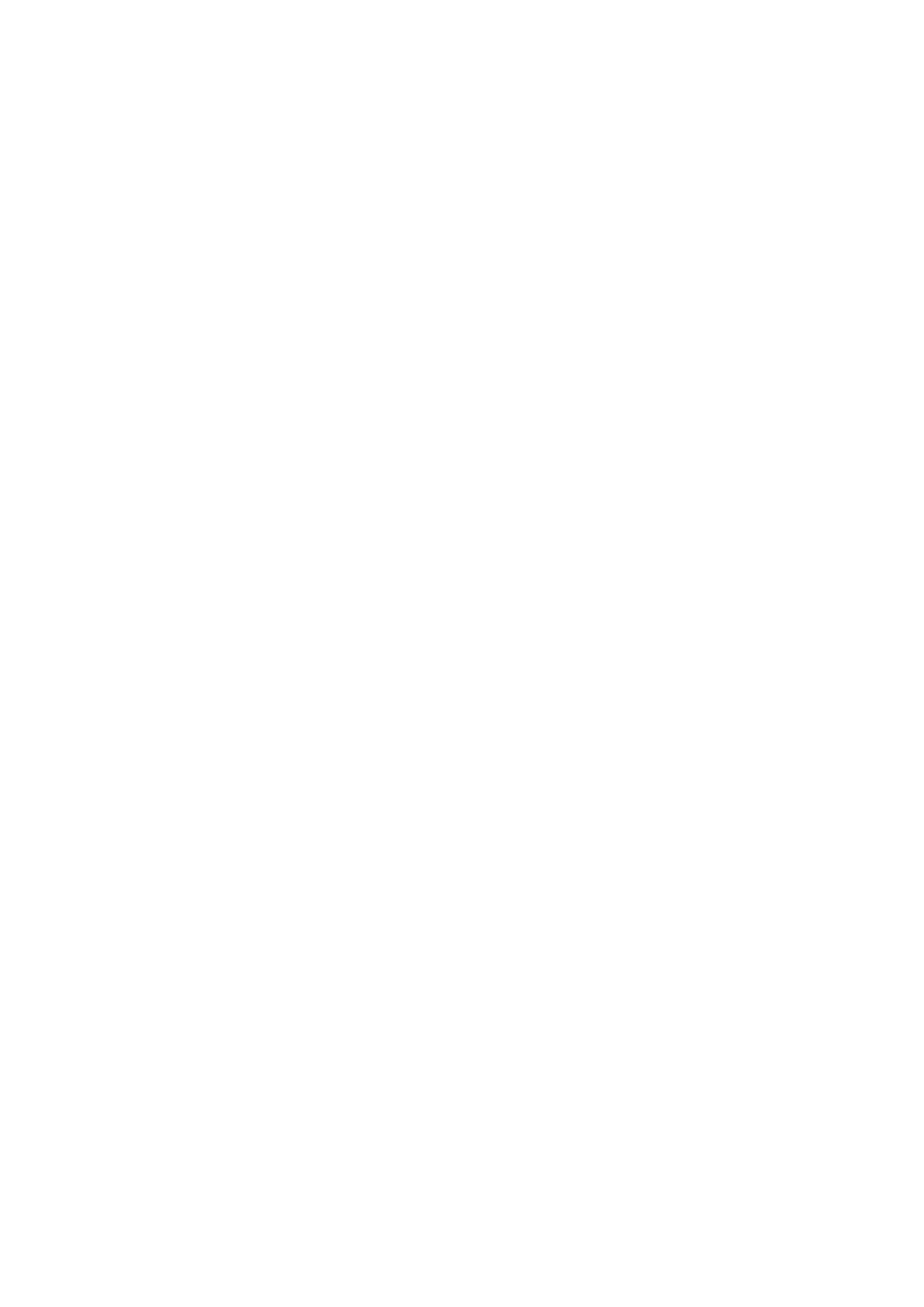## INDEX

| I.  | THE IMMATURITY OF INTERNATIONAL LAW? 109                                                        |
|-----|-------------------------------------------------------------------------------------------------|
| Π.  | THE MAZE OF GLOBAL PARTICIPATORY RIGHTS II3                                                     |
|     | 1. Participation granted to private parties vis-à-vis domestic                                  |
|     | 2. Participation granted to national governments vis-à-vis                                      |
|     | 3. Participation granted to national governments (and to                                        |
|     | interested parties) vis-à-vis other national governments. 136                                   |
|     | 4. Participation granted to global institutions before another                                  |
|     | 5. Participation granted to private parties before global                                       |
|     | institutions $\ldots \ldots \ldots \ldots \ldots \ldots \ldots \ldots \ldots \ldots \ldots 146$ |
| HI. |                                                                                                 |
|     | 1. The maturity of global administrative law 159                                                |
|     | 2. How global is global administrative law? 162                                                 |
|     | 3. What is the purpose of participation in the global legal order? . 164                        |
|     | 4. Participation at the global and the domestic levels. $\dots \dots \dots$                     |
| IV. | THE VALUE OF PARTICIPATION IN THE GLOBAL LEGAL ORDER 168                                        |
| V.  | $CONCLUSION \ldots \ldots \ldots \ldots \ldots \ldots \ldots \ldots \ldots \ldots 174$          |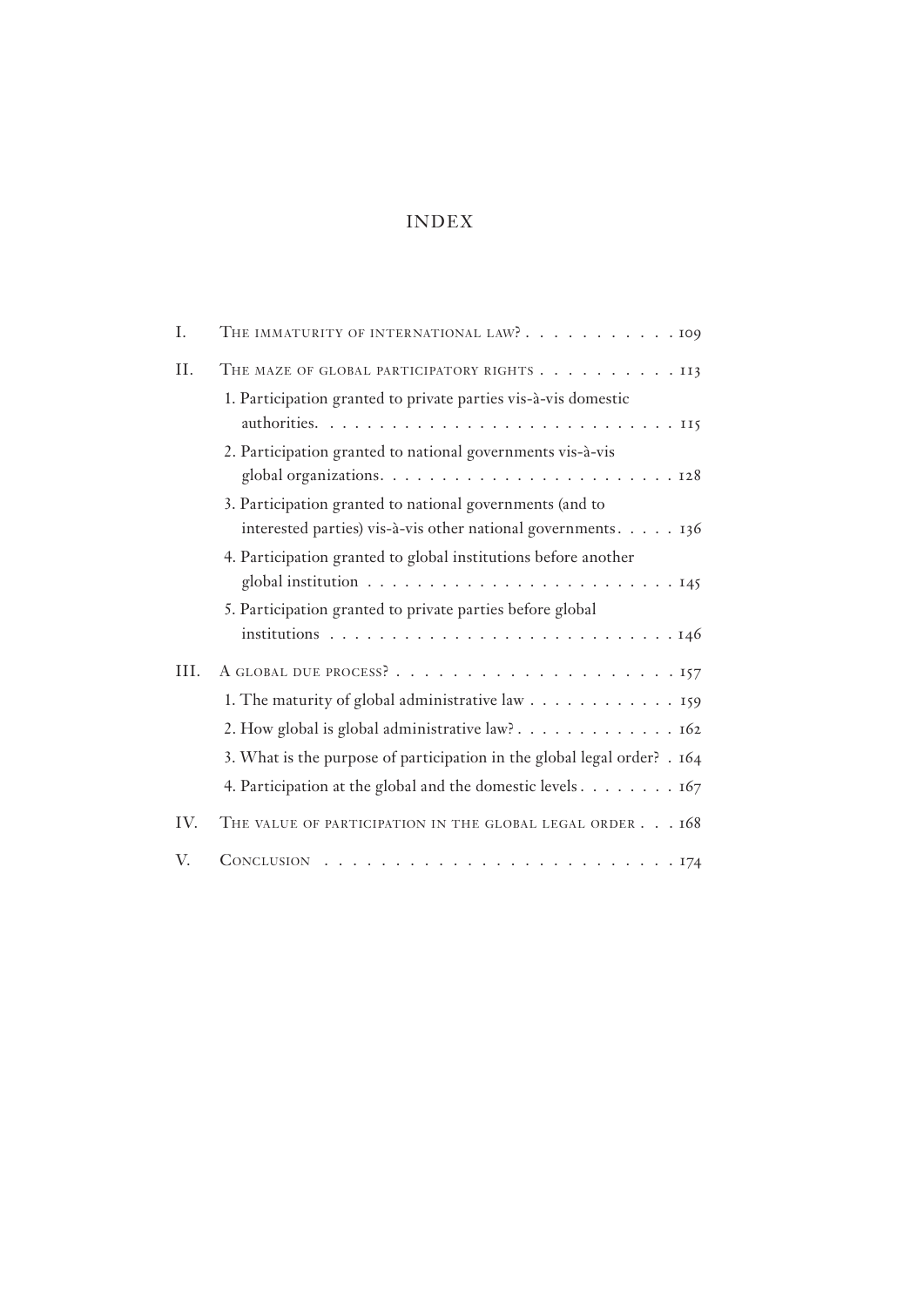I wish to thank professors Stefano Battini, Francesca Bignami, Lorenzo Casini, Bernardo G. Mattarella and Richard B. Stewart for their comments on a previous version of this paper.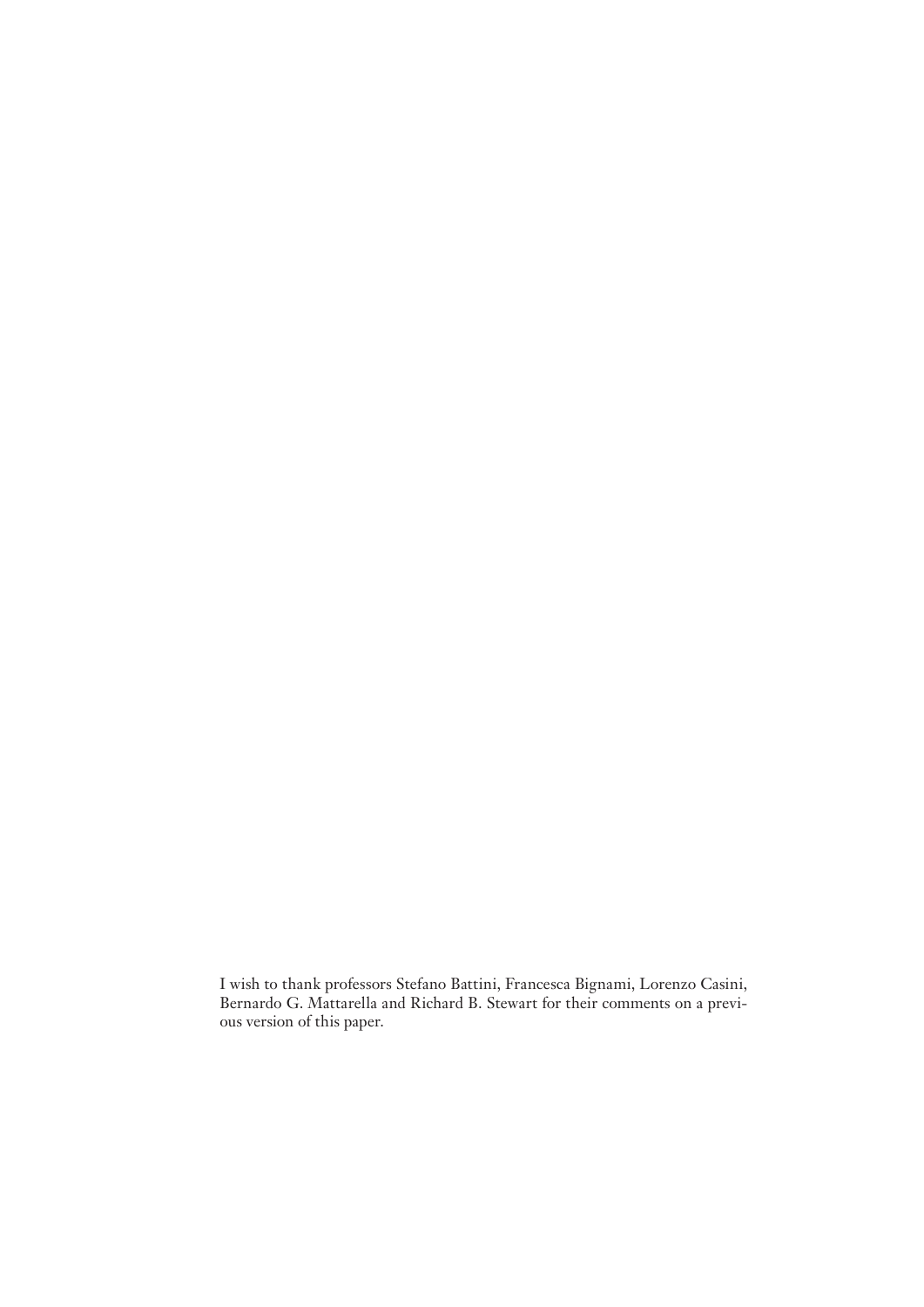#### I. THE IMMATURITY OF INTERNATIONAL LAW?

A DMINISTRATION is becoming increasingly international.<br>Regulatory regimes are being shifted from domestic authorities to global agencies. International organizations now enjoy regulatory, adjudicatory and dispute resolution powers. Their number is increasing (there were 123 international governmental organizations in 1951; 154 in 1960; 242 in 1971; 1039 in 1981; there are approximately 2000 now<sup>1</sup>). Their staff is growing (from 65,000 in the year 1970 to 100 – 120,000 in 1981 to 250.000 now2 ). Their influence is on the rise.

If a global administration is now well-established, is it also now subject to those special rules – the right to a hearing, the duty to give reasons, judicial review - that we call administrative law? Or, at this early stage, is the global administration still ruled by secrecy, informality and arbitrariness?

Hans Kelsen, writing in 1934, argued that "international law is a 'primitive' system, in that it lacks organs for creating and applying legal norms, and so has to rely on the members of the international

<sup>[ 1 ]</sup> S. Cassese, *Relations between International Organizations and National Administrations*, in International Institute of Administrative Sciences, XIXth International Congress of Administrative Sciences, *Proceeding*, Deventer, Kluwer, 1985, p. 165; Union of International Associations, *Yearbook of International Organizations*, Muenchen, Saur, 2005.

<sup>[ 2 ]</sup> S. Cassese, *Relations* cit., p.165; data for 2006 are author's estimate.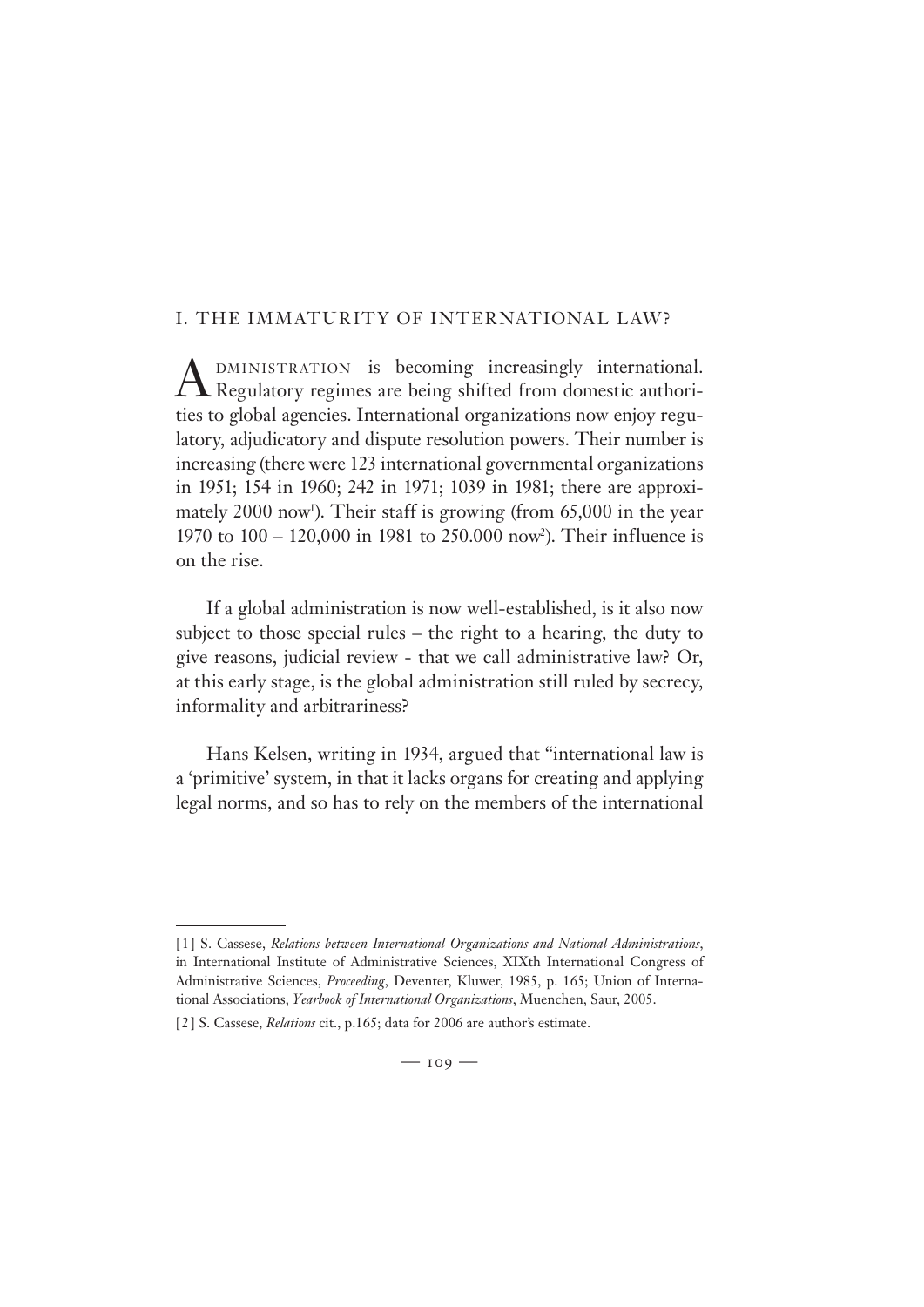legal community to create norms and on individual states to enforce them"3 .

Kelsen's diagnosis has been echoed by three recent authors. The first has remarked upon the "continuing immaturity of international law in the failure of international organizations to provide the controls of the rule of law which are the mark of a mature legal order"4 . The second has observed that an international organization "[….] operates [….] in something of a legal vacuum, within what is

[4] D. Dyzenhaus, cit. p. 2.

<sup>[ 3 ]</sup> H. Kelsen, *Introduction to the Problems of Legal Theory*, Oxford, Clarendon, 1992, chapter IX (translation of the *Reine Rechtslehre*, 1934), as summarised by D. Dyzenhaus*, Emerging from self-incurred immaturity*, paper presented at the NYU Law School, Globalization and its Discontents Colloquium, Spring, 2004 (*http://www.iilj.org*). Kelsen wrote: "*International law is still a primitive legal system, however, just at the beginning of a development that the state legal system has already completed. It is still marked by wide-ranging decentralization – at least in the field of general international law, and thus as it affects the entire international legal community. There are still no organs, whose respective functions reflect a division of labour, for creating and applying legal norms. The formation of general norms proceeds by way of custom or treaty, which is to say, by way of the members of the legal community themselves, and not by way of a special legislative organ. And the application of general norms to the concrete case proceeds in the same way. The state that considers its interests violated is to decide for itself whether there exists the material fact or an other state denies the claimed unlawful act, then, for want of an objective authority to settle the dispute in a legally regulated authorized to respond to the violator with a coercive act of general international law, that is, with reprisal or war. This self-help technique, which also served as the point of departure for the development of the state legal system, emphasizes the principles of collective and absolute liability over the principles of individual liability and liability for fault. The consequence of an unlawful act is not directed against the human being who, functioning as an organ of the individual state, intentionally or negligently brought about the material fact of the unlawful act. Rather, the consequence is directed against others, who took no part in the unlawful act and were unable to prevent it. Reprisals and war do not strike the state organs whose acts or forbearences, imputed to the state, count as violations of international law; reprisals and war strike either the mass of human beings making up "the people", or they strike a particular state organ, the army – in so far as it is possible, in modern warfare, to separate the army from the people at all.*", in H. Kelsen, *Introduction to the problems of legal theory*, A Translation of the First Edition of the *Reine Rechtslehre* or Pure Theory of Law, Clarendon Press, Oxford, 1992, p. 108 ff. See also H. Kelsen, *The Essence of International Law*, in K. W. Deutsch and S. Hoffmann (eds.), *The Relevance of International Law*, Cambridge, Mass., Schenkman, 1968, p. 87 ("International Law as a Primitive Legal Order")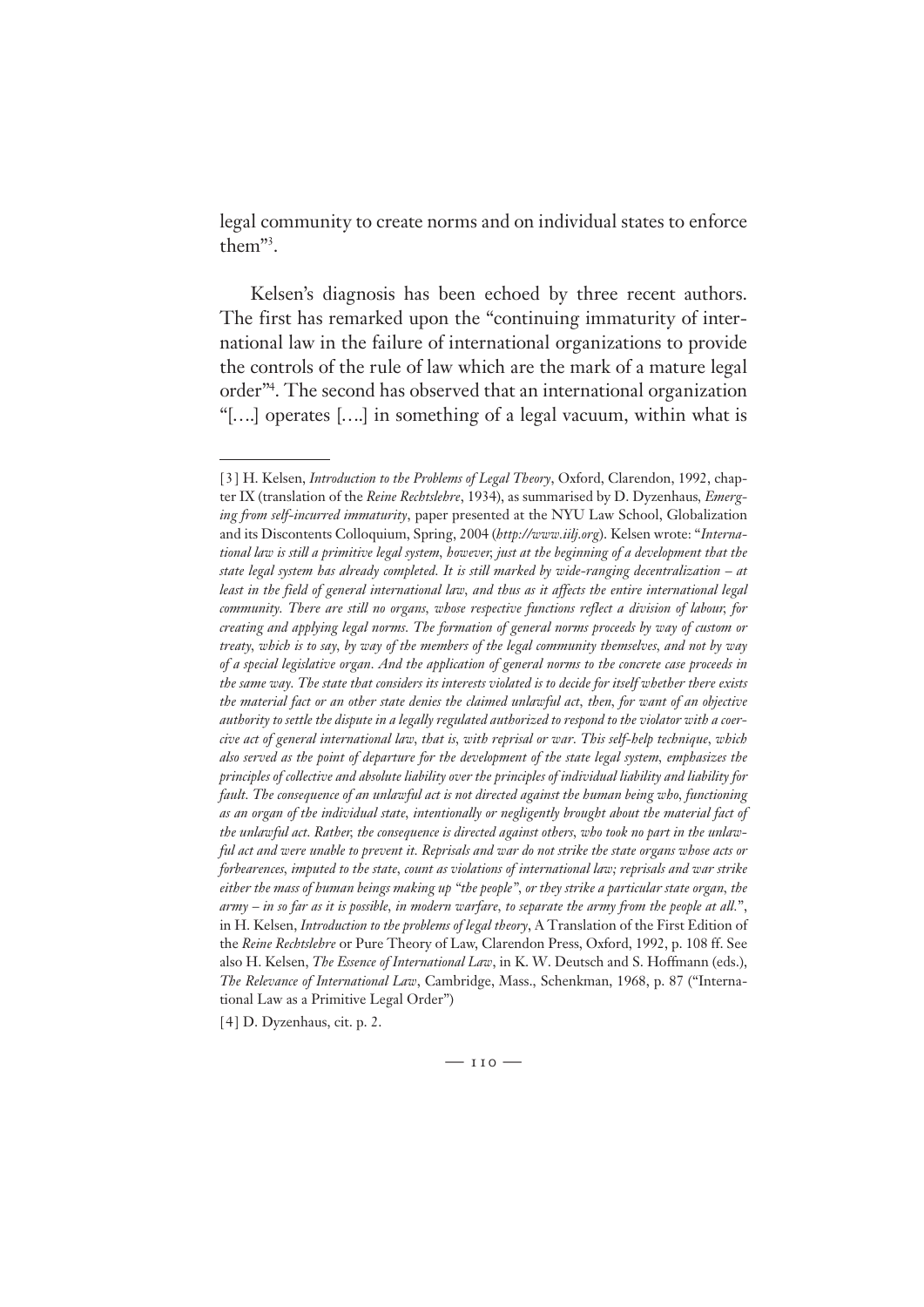literally a lawless environment"5 . The third has noted that globalization is the most dramatic assertion of the superiority of technocratic government, in contrast with the American, "enormous new apparatus of administrative law designed to maximize both the participation of interest groups in the bureaucratic policy-making process and the obligation of bureaucracies to make public every bit of their fact gathering, analysis, and public choice processes and to prove publicly their every claim of expertise". "Transnational or global governance [….] raises [….] serious problems for administrative law. Under this form of governance, decision-making processes are relatively new and tend to be elitist and opaque, with few participants and no agreed upon protocol. [….] Lack of defined participatory mechanisms lead to street demonstrations that demand additional places at the table, but there are as yet few seating plans or even table manners"<sup>6</sup>.

An opposite point of view is that the regulatory dimension of international law has produced the emergence of global governance and that, among the hallmarks of the global governance, there is "international proceduralization and international insistence on domestic proceduralization"7 .

<sup>[ 5 ]</sup> R. A. Gorman, *The Development of International Employment Law: my Experience on International Administrative Tribunals at the World Bank and the Asian Development Bank*, in *Comp. Labor Law and Pol'y Journal*, 25, 2004, p. 633, p. 638.

<sup>[ 6 ]</sup> The two quotations are from two articles by M. Shapiro, *The Globalization of Law*, in *Global Legal Studies Journal*, I, 1993, pp. 45-47 and *Administrative Law Unbounded*, in *8 Indiana Journal of Global Legal Studies 369*, *2001,* pp. 374-375. See also D. Dyzenhaus, *The Rule of (Administrative) Law in International Law*, in *Law and Contemporary Problems*, Vol. 68, Summer-Autumn 2005, n. 3-4, p.127 ff.

<sup>[ 7 ]</sup> J. H. H. Weiler and I. Motoc, *Taking Democracy Seriously: The Normative Challenges to the International Legal System*, in S. Griller (ed.), *International Economic Governance and Non-Economic Concerns-New Challenges for the International Legal Order*, Wien, Springer, 2003, pp. 68-69.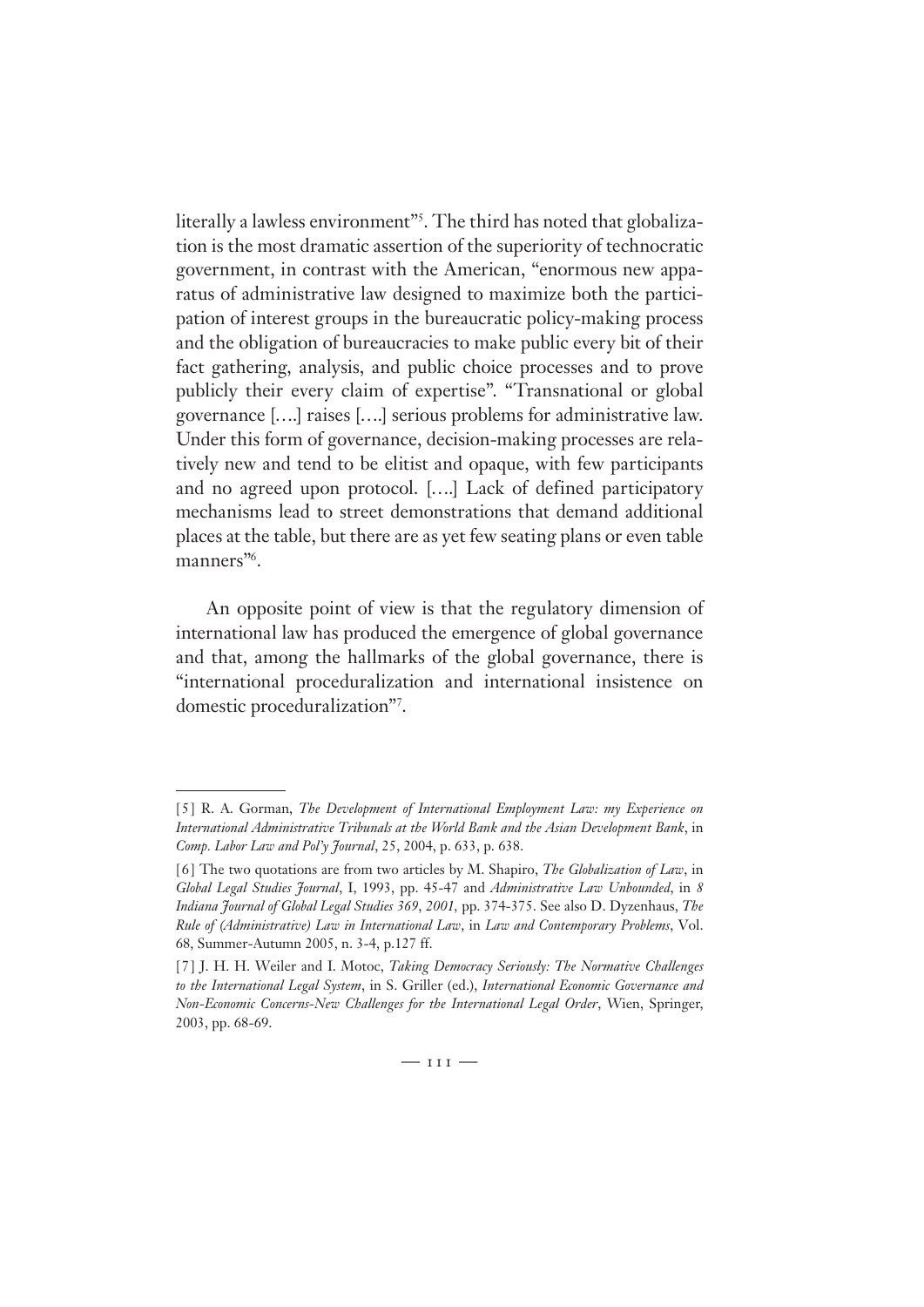In this paper I shall not examine the entire problem of the development of the rule of law at the global level<sup>8</sup>. Instead, I shall focus only on one aspect of this problem: are mechanisms of procedural participation, that are taken for granted in domestic administrations, lacking in the global legal order? Are "notice and comment" rights in rule-making procedures and the "right to a hearing" in adjudicatory proceedings granted in the global arena?

The reason for this choice is that "[….] fair decision-making procedures have been very successful in gaining deference to decisions and to rules, authorities and institutions more generally"9 . A fair procedure plays an important role in building social consensus. Process control or voice encourage people's cooperation with authorities and lead to legitimacy. Recognizing participatory rights in the global legal order may, therefore, increase international organizations' legitimacy.

This analysis will be divided into two parts. In Part I, I shall present a taxonomy of participatory rights and procedural rules. In Part II, I shall measure the maturity of participation rights in

<sup>[ 8 ]</sup> See E. Denninger, *Lo Stato di diritto o "rule of law": che cosa è oggi?*, in A. Jellamo and F. Riccobono, *In ricordo di Vittorio Frosini*, Milano, Giuffrè, 2004, p. 74, where he raises the question of whether the rule of law ends with the end of the sovereignty of the nation State.

<sup>[ 9 ]</sup> T. R. Tyler, *Social Justice: Outcome and Procedure*, in *International Journal of Psychology*, 2000, 35, (2), p. 124. See also K. Murphy, *Regulating More Effectively: The Relationship between Procedural Justice, Legitimacy, and Tax Non-*compliance, in *Journal of Law and Society*, Vol. 32, n. 4, December 2005, p. 562 ff. and N. Luhmann, *Legitimation durch Verfahren*, Frankfurt, Suhrkamp, 1983, II ed. (Italian translation *Procedimenti giuridici e legittimazione sociale*, Milano, Giuffrè, 1995): according to Luhmann, procedure is a means for neutralizing disappointment. An opposite point of view is that of L. H. Tribe, *The Puzzling Persistence of Process-Based Constitutional Theories*, in *Yale Law Journal,* 1980, 89, p. 1063: "[….] *the constitutional theme of perfecting the processes of governmental decision is radically indeterminate and fundamentally incomplete*".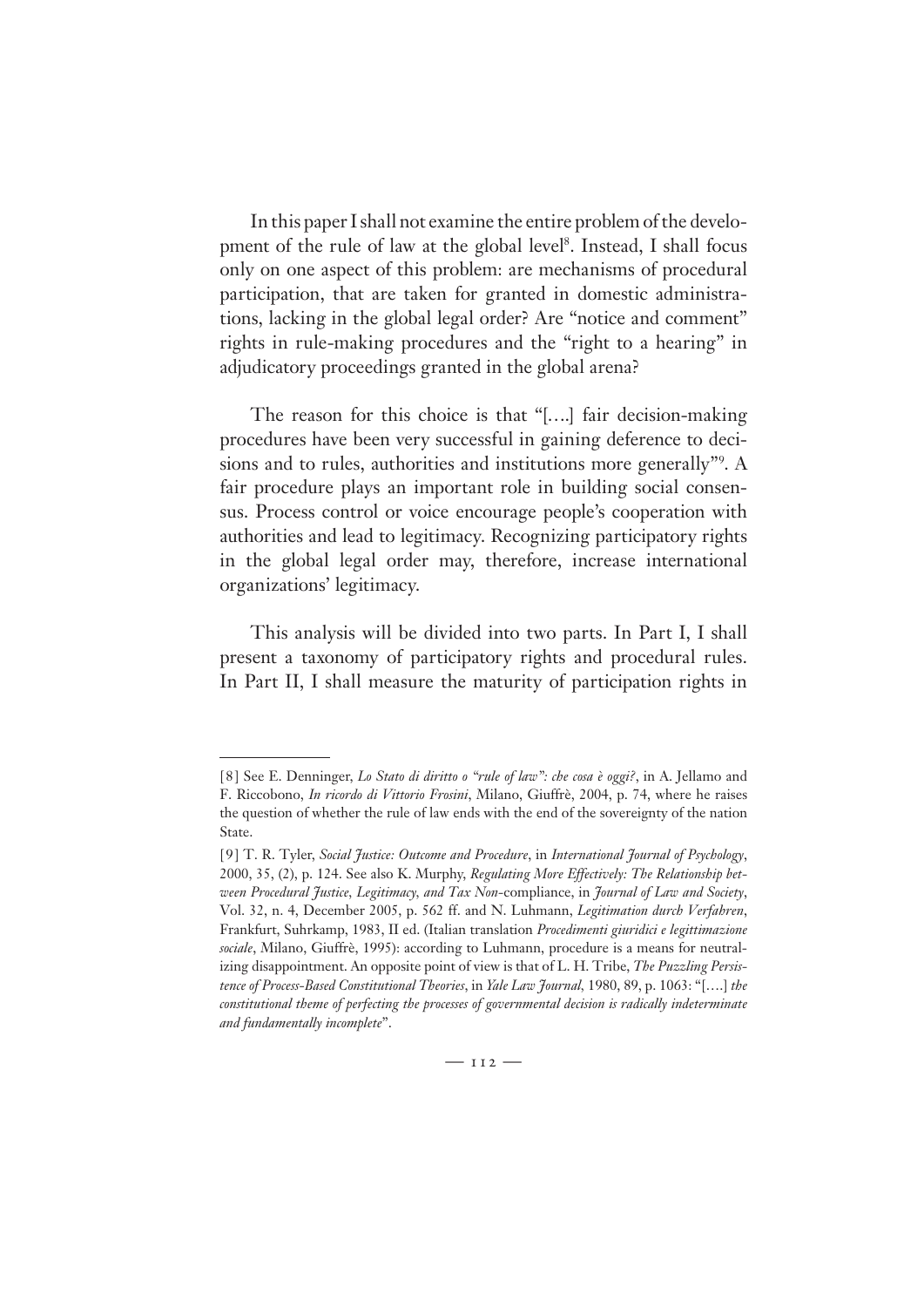the global administrative arena and compare global to domestic proceduralism.

#### II. THE MAZE OF GLOBAL PARTICIPATORY RIGHTS

"In domestic settings, the right of affected individuals to have their views and relevant information considered before a decision is taken is one of the classical elements of administrative law. Versions of such a principle are increasingly applied in global administrative governance [...]<sup>10"</sup>

In domestic legal orders, participatory rights have a simple structure. For example, if an authority has to take decisions that affect large populations, the law may require that the interested parties be consulted and due consideration be given to their opinions. Or, if an authority has to apply sanctions to private individuals, the law may provide that the affected party be heard and due consideration be given to the hearing in deciding (and possibly that reasons be given with the decision).

In the global legal order, things are more complex. In the global regulatory process, participation can be granted to national authorities or to private individuals. Domestic authorities may make comments in global procedures or in the domestic procedures of another State. Private individuals may be heard both by their domestic authorities and by foreign national authorities. The right to a hearing may be granted both vertically (for example to a national government in conflict with an international organization) and

<sup>[ 10 ]</sup> B. Kingsbury, N. Krisch, R. Stewart, *The Emergence of Global Administrative Law*, IILJ Working Paper 2004/1 New York University School of Law, p. 24 (*http://www.iilj.org*, now in *Law and contemporary Problems*, 68, 2005, n. 3-4, p. 15 ff.)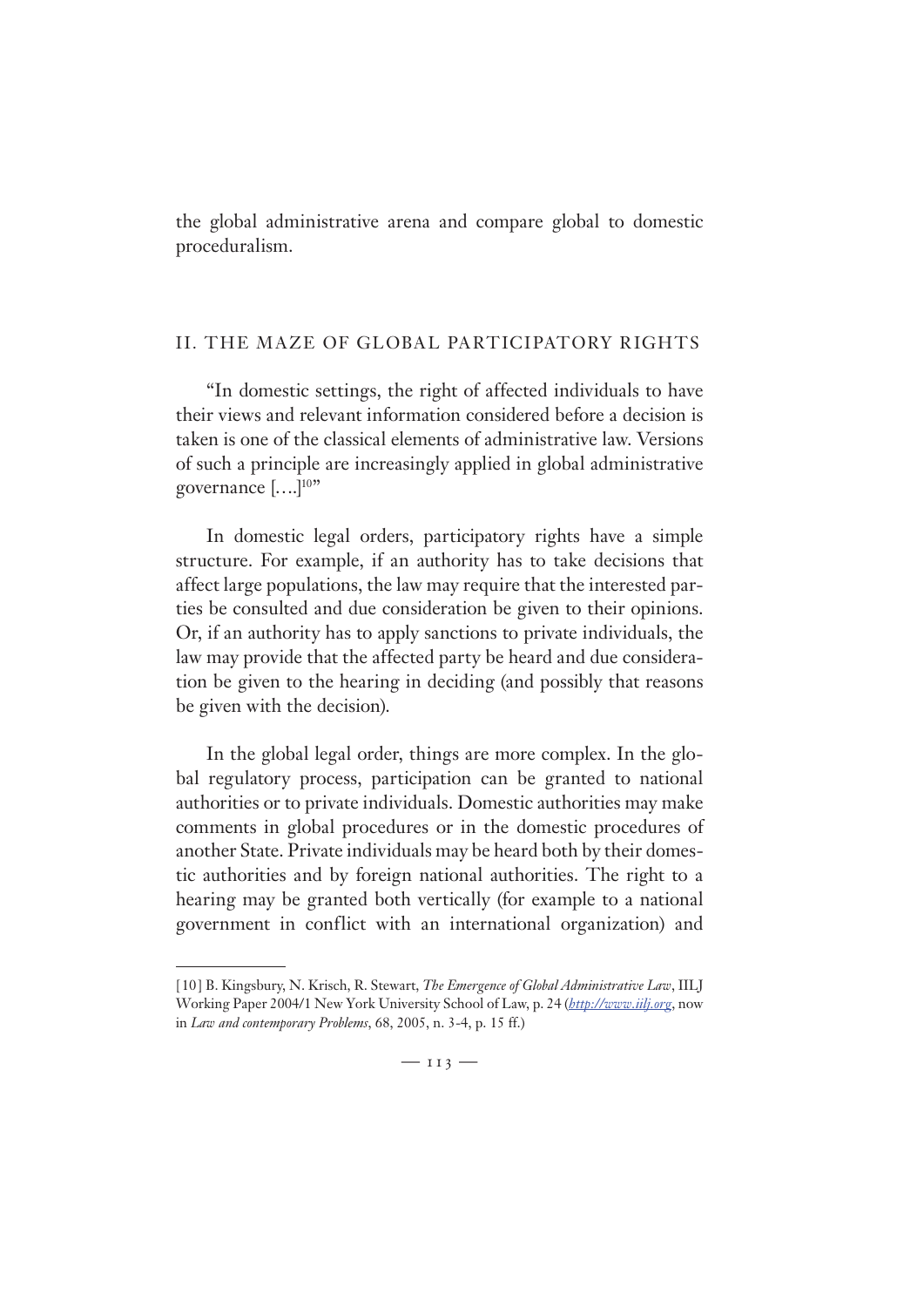horizontally (for example, to a domestic authority in conflict with a domestic authority of another State). National governments appear before and within international organizations both as a unit and as a disaggregated set of bodies. Relations are usually triadic (between the private party, the national government, the global institution), rather than dyadic. We are thus witnessing the growing complexity of participation in the global arena.

I will now examine the five main categories of participatory rights. In the first global rules impose participation on domestic administrations, for the benefit of private actors. These rules reinforce the participation otherwise provided by domestic rules, but also broaden its range, extending the right to be heard to foreign actors as well.

Second, global rules impose participatory rights upon global institutions, for the benefit of domestic administrations. In these cases, global organizations subject themselves to the rule of law. This works to the benefit national administrations, which come to play a more active role than their usual one, as a passive recipient of private parties' comments.

Third, global rules impose participatory rights upon domestic administrations, for the benefit of other domestic administrations. This obligation affects actors that formally stand on an equal footing.

Fourth, global rules grant participatory rights to global organizations vis-à-vis other global organizations.

Fifth, global rules grant participatory rights directly to private actors vis-à-vis global institutions.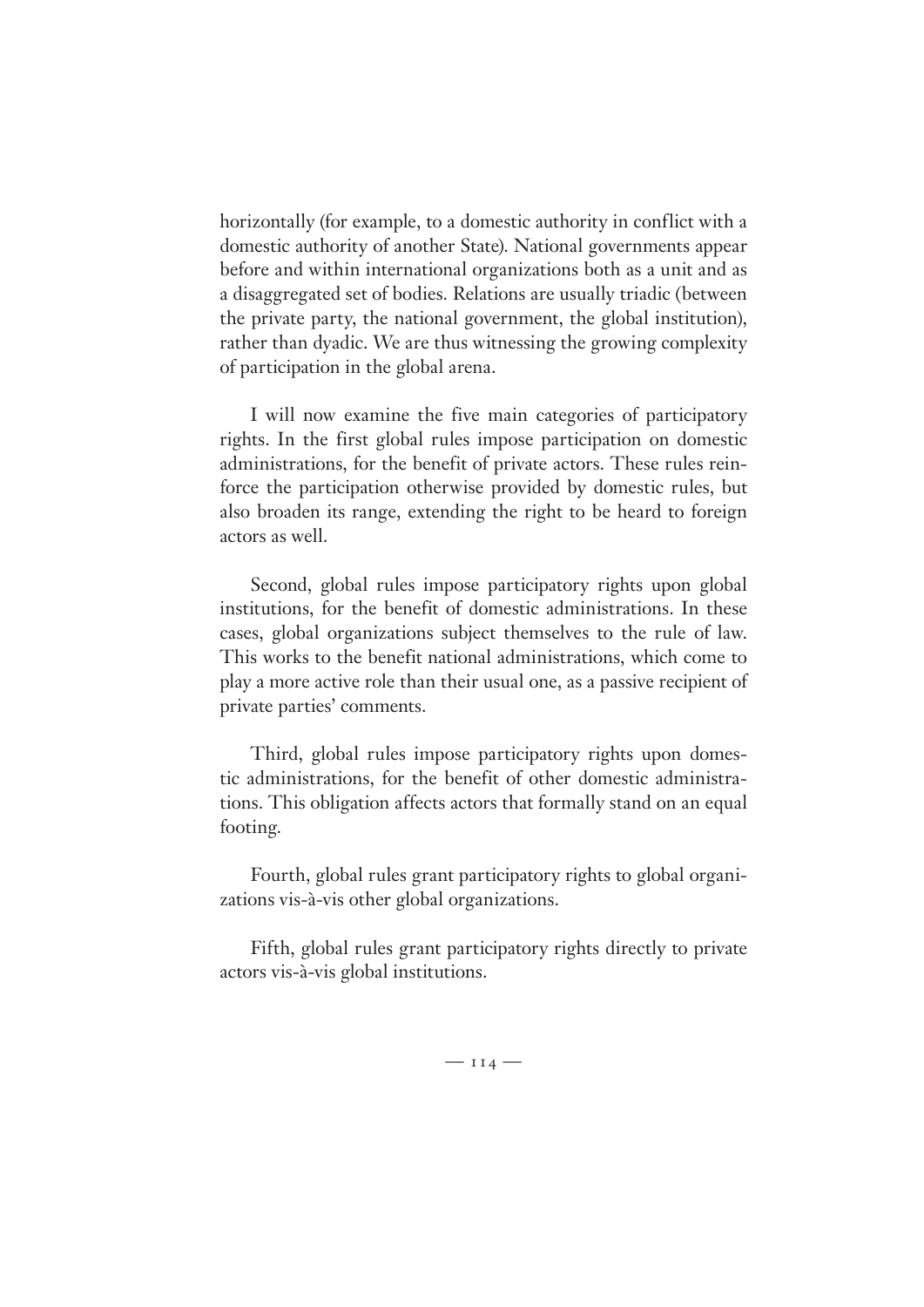#### 1. PARTICIPATION GRANTED TO PRIVATE PARTIES VIS-À-VIS DOMESTIC AUTHORITIES.

First, global rules may provide for the participation of private parties in national decision-making.

For example, the Rio Declaration on environment and development (3 – 4 June 1992) has established, as Principle 10, that "*[e]nvironmental issues are best handled with participation of all concerned citizens, at the relevant level. At the national level, each individual shall have appropriate access to information concerning the environment that is held by public authorities* [….] *and the opportunity to participate in decision-making process. States shall facilitate and encourage public awareness and participation by making information widely available*".

Subsequently, the 1998 Aarhus Convention on access to information, public participation in decision-making and access to justice in environmental matters<sup>11</sup> establishes the principle of "public participation" (Article 1.1). Furthering this principle, Article 6 provides that "*the public concerned shall be informed*" of an environmental decision-making procedure. The procedure must provide "*opportunities for the public to participate*", a public hearing with comments or questions, sufficient time for informing the public, early public participation, when all options are open and effective public participation can take place. In the decision due account is taken of the outcome of the public participation. The public authority has to "*make accessible to the public the text of the decision along with the reasons and considerations on which the decision is based*".

Article 7 recognizes the right for the public to participate during the preparation of plans and programmes and of policies relating to the environment, while Article 8 establishes the right to "*effective public participation at an appropriate stage, and while options are still open, during the preparation by public authorities of executive regulations and other generally applicable legally binding* 

<sup>[11]</sup> G. Handl, *International "Lawmaking" by Conferences of the Parties and Other Politically Mandated Bodies*, in R. Wolfrum-V. Röben (eds.), *Developments of International Law in Treaty Making*, Springer, Berlin, 2005, p. 135 ff. See, in general, K. Raustiala, *The "Participatory Revolution" in International Environmental Law*, in *Harvard Environmental Law Review*, Vol. 21, 1997, p. 537 ff.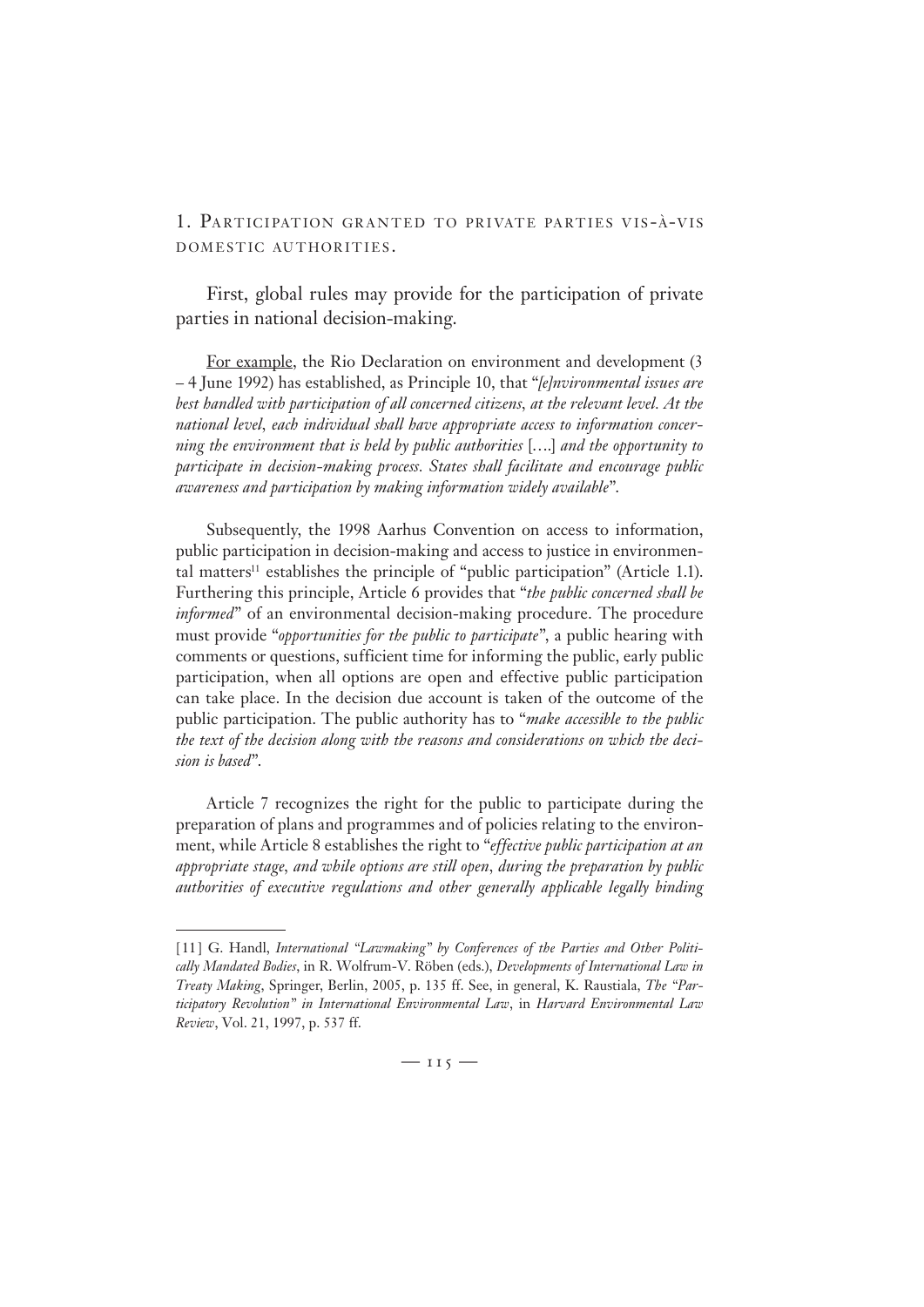*rules that may have a significant effect on the environment*". To this end, "*draft rules should be published or otherwise made publicly available and the public should be given the opportunity to comment, directly or through representative consultative bodies. The result of the public participation shall be taken into account as far as possible*".

A second example is the Code of Conduct for Responsible Fisheries, a voluntary agreement that serves as an "*instrument of reference to help States to establish or improve legal and institutional framework required for the exercise of responsible fisheries*" (Article 2). Article 6.13 provides that States, "*in accordance with appropriate procedures, should facilitate consultation and the effective participation of industry, fishworkers, environmental and other interested organizations in decision making with respect to the development of laws and policies related to fisheries management, development, international lending and aid*". According to Article 6. 6, States "*should ensure that fishers and fishfarmers are involved in the policy formulation and implementation process*". Article 7.1.2 provides that "*within areas under national jurisdiction, States should seek to identify relevant domestic parties having a legitimate interest in the use and management of fisheries resources and establish arrangements for consulting them to gain their collaboration in achieving responsible fisheries*". According to Article 7.1.6, "*[r]epresentatives from relevant organizations, both governmental and non-governmental, concerned with fisheries should be afforded the opportunity to take part in meetings of subregional and regional fisheries management organizations and arrangements* [….]*. Such representatives should be given timely access to the records and reports of such meetings, subject to the procedural rules on access to them*". Finally, Article 11.3.2 provides that "*States, in accordance with their national laws, should facilitate appropriate consultation with and participation of industry as well as environmental and consumer groups in the development and implementation of laws and regulations related to trade in fish and fishery products*"12.

<sup>[12]</sup> The Code has been followed by the International Plan of Action to Prevent, Deter, and Eliminate Illegal, Unreported and Unregulated Fishing (IPOA-IUU), another voluntary instrument. This provides that States encourage "*full participation of stakeholders in combating IUU fishing, including industry, fishing communities, and non-governmental organizations"* (Article 9. 1; see also Articles 25 and 83).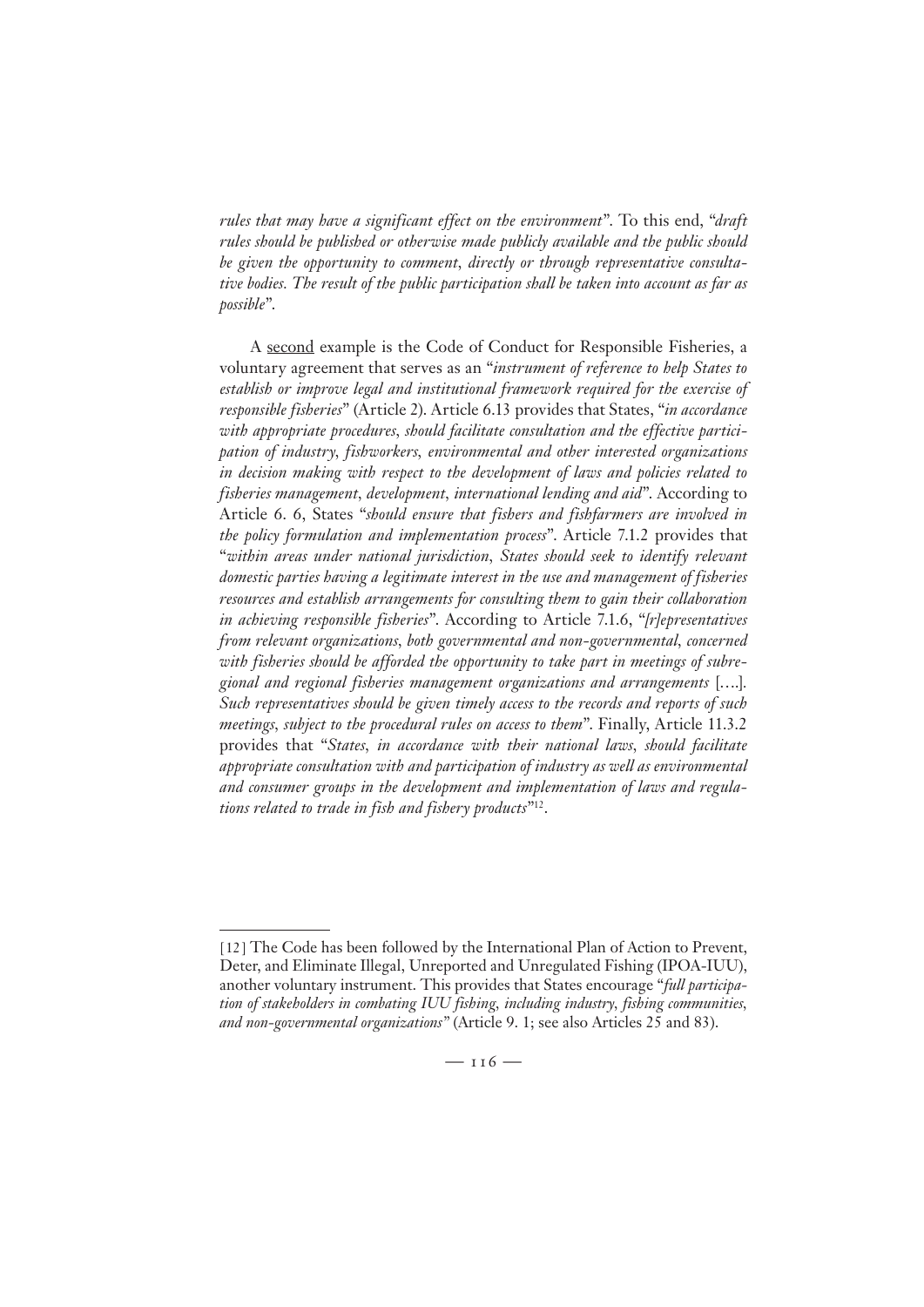A third example is the Cartagena protocol on biosafety to the 2000 Montreal Convention on biological diversity<sup>13</sup>. Article 23, on public awareness and participation, provides that "*[t]he Parties shall: (a) Promote and facilitate public awareness, education and participation* […] and "*in accordance with their respective laws and regulations, consult the public in the decision-making process regarding living modified organisms and shall make the results of such decisions available to the public*".

A fourth example is that of World Trade Organization (WTO) Guidelines for arrangements on relations with non-governmental organizations (decision adopted by the General Council on  $18$  July  $1996$ <sup> $\mu$ </sup>. This points to "*the special character of the WTO".* As it would not be possible for NGOs to be directly involved in the work of the WTO or its meetings, *"[c]loser consultation and cooperation with NGOs can* [….] *be met constructively through*  appropriate processes at the national level where lies primary responsibility for tak*ing into account the different elements of public interest which are brought to bear on trade policy-making*".

A fifth example is the 1994 Agreement on implementation of article VI of the General Agreement on Tariffs and Trade (GATT). Article 6.1 provides that "*[a]ll interested parties in an anti-dumping investigation shall be given notice of the information which the authorities require and ample opportunity to present in writing all evidence which they consider relevant in respect of the investigation in question*"*.* Article 6.1.1 provides that "*evidence presented in writing by one interested party shall be made available promptly to other interested parties participating in the investigation*"*.* Article 6.1.3 states: "*[a]s soon as an investigation has been initiated, the authorities shall provide the full text of the written application received*  [....] to the known exporters and to the authorities of the exporting Member and shall *make it available, upon request, to other interested parties involved*". Article 6.2 continues by saying: "*[t]hroughout the anti-dumping investigation all interested parties shall have a full opportunity for the defence of their interests*"15*.* 

<sup>[ 13 ]</sup> M. Böckenförde, *Grüne Gentechnik und Welthandel*, Springer, Berlin, 2004.

<sup>[ 14 ]</sup> E. Benvenisti, *Public Choice and Global Administrative Law: Who's Afraid of Executive Discretion?*, Draft February 11, 2004, Paper presented at the NYU Law School Globalization and its Discontents Colloquium, Spring 2004 (*http://www.iilj.org*.).

<sup>[15]</sup> It continues, specifying that "to this end, the authorities shall, on request, provide *opportunities for all interested parties to meet those parties with adverse interests, so that*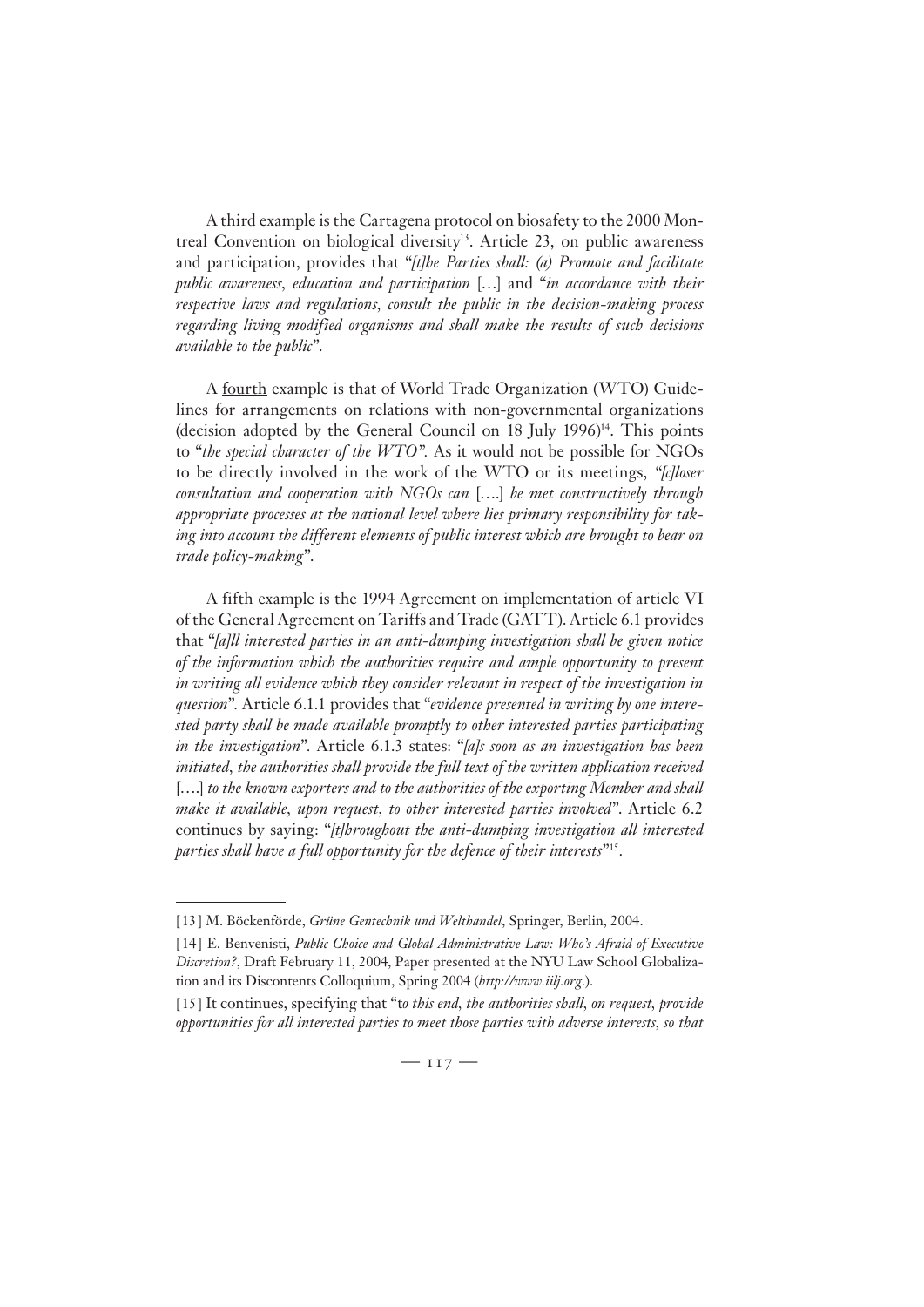A sixth example is provided by the World Bank Guidelines for joint staff assessment of a poverty reduction strategy, which require that the program called Heavily Indebted Poor Countries Initiative (HIPC), started in 1996, be based on participation. Civil society groups, women's groups, ethnic minorities, policy research institutes and academics, private sector trade unions, representatives of different regions of the country must be involved in the design of the strategy at the national level, in order to obtain concessional lending and debt relief<sup>16</sup>.

Finally, the North American Agreement for Labor Cooperation (NAALC), which entered into force in 1994, established the Commission for Labor Cooperation. The Agreement provides (Article 5, para. 1) that "[*e*] *ach Party shall ensure that its administrative* [….] *proceedings for the enforcement of its labor law are fair, equitable and transparent and, to this end, each party shall* 

*opposing views may be presented and rebuttal arguments offered* [….]*. Interested parties shall also have the right, on justification, to present other information orally*". Article 6.3 states that "*[o]ral information provided under paragraph 2 shall be taken into account by the authorities only in so far as it is subsequently reproduced in writing and made available to other interested parties, as provided for in subparagraph 1.2*" and Article 6.4 specifies that "*[t]he authorities shall whenever practicable provide timely opportunities for all interested parties to see all information that is relevant to the presentation of their cases* [….]". The following provisions regulate control of the accuracy of the information supplied by the interested parties and investigations carried out in order to verify the information provided or to obtain further details. Finally, according to Article 6.9, "*[t]he authorities shall, before a final determination is made, inform all interested parties of the essential facts under consideration which form the basis for the decision whether to apply definitive measures. Such disclosure should take place in sufficient time for the parties to defend their interests*".

Article 6.11 of the Agreement states that "*[f]or the purposes of this Agreement, "interested parties" shall include: (i) an exporter or foreign producer or the importer of a product subject to investigation, or a trade or business association a majority of the members of which are producers, exporters or importers of such product; (ii) the government of the exporting Member; and (iii) a producer of the like product in the importing Member or a trade and business association a majority of the members of which produce the like product in the territory of the importing Member. This list shall not preclude Members from allowing domestic or foreign parties other than those mentioned above to be included as interested parties*".

[16] See B. Dalle, *The Global Aspirations of the Aarhus Convention and the Case of the World Bank*, paper presented to the Second Global Administrative Law seminaer, Viterbo, 9-10 June 2006.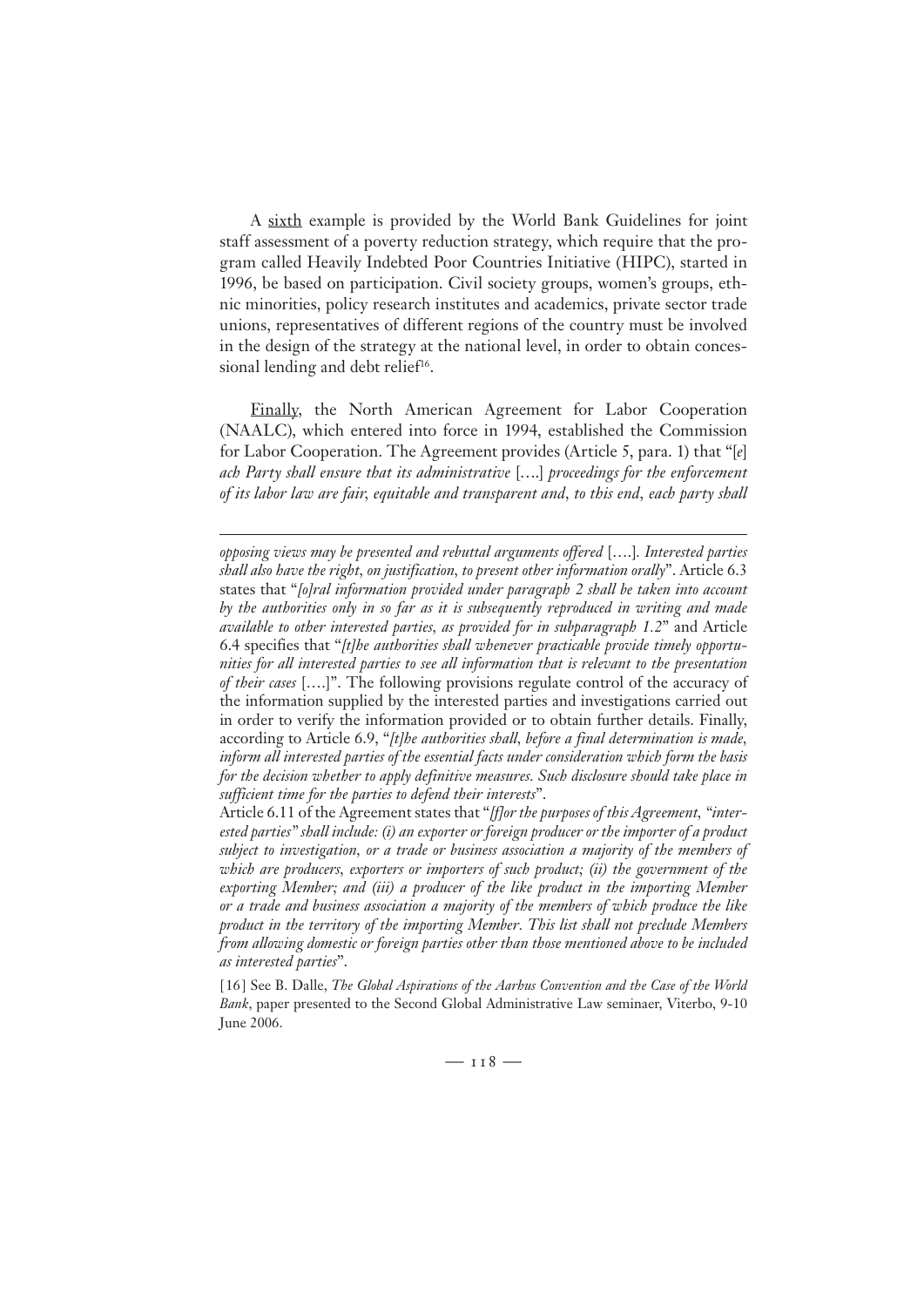*provide that: 1. such proceedings comply with due process of law; 2. any hearings in such proceedings are open to the public* [….]*; 3. the parties to such proceedings are entitled to support or defend their respective positions and to present information or evidence; and 4. such proceedings are not unnecessarily complicated and do not entail unreasonable charges or time limits or unwarranted delays*"17. This rule continues by requiring that national governments provide reasoned decisions (based on information or evidence in respect of which the parties were offered the opportunity to be heard) and judicial review by independent and impartial tribunals.

Though global norms do not determine the structure of the procedure, they might establish a global supervisory board to check national authorities' compliance with the global rules and to interpret their scope and application on a case by case basis. Even where the applicable global norms address only substantive areas and not procedure, supervisory bodies have created procedural rights to ensure the vindication of substantive rights. In these cases, global rules guarantee participation in national decision-making processes, under the control of global regulators. This is a variant of the first type, as global rules require States to guarantee participation, but also require international institutions to supervise and control the participation granted at the national level.

The WTO Agreement on Safeguards, Article 3, provides that "*a member may apply a safeguard measure only following an investigation by the competent authorities of that member pursuant to procedures previously established and made public in consonance with article X of GATT 1994. This investigation shall include reasonable public notice to all interested parties and public hearings or other appropriate means in which importers, exporters and other interested parties could present evidence and their views, including the opportunity to respond to the presentations of* 

<sup>[ 17 ]</sup> The Agreement has established "*a process whereby citizens, groups, or governments can raise questions of labor law enforcement in all three member countries. The Commission, through a network of National Administrative Offices in each country, coordinates the submission process, which can, in some cases, directly result in initiation of the government-to-government dispute settlement mechanism*" (U.S. General Accounting Office, *NAFTA – U.S. Experience With Environment, Labor, and Investment Dispute Settlement Cases*, GAO-01-933, July 2001, p. 4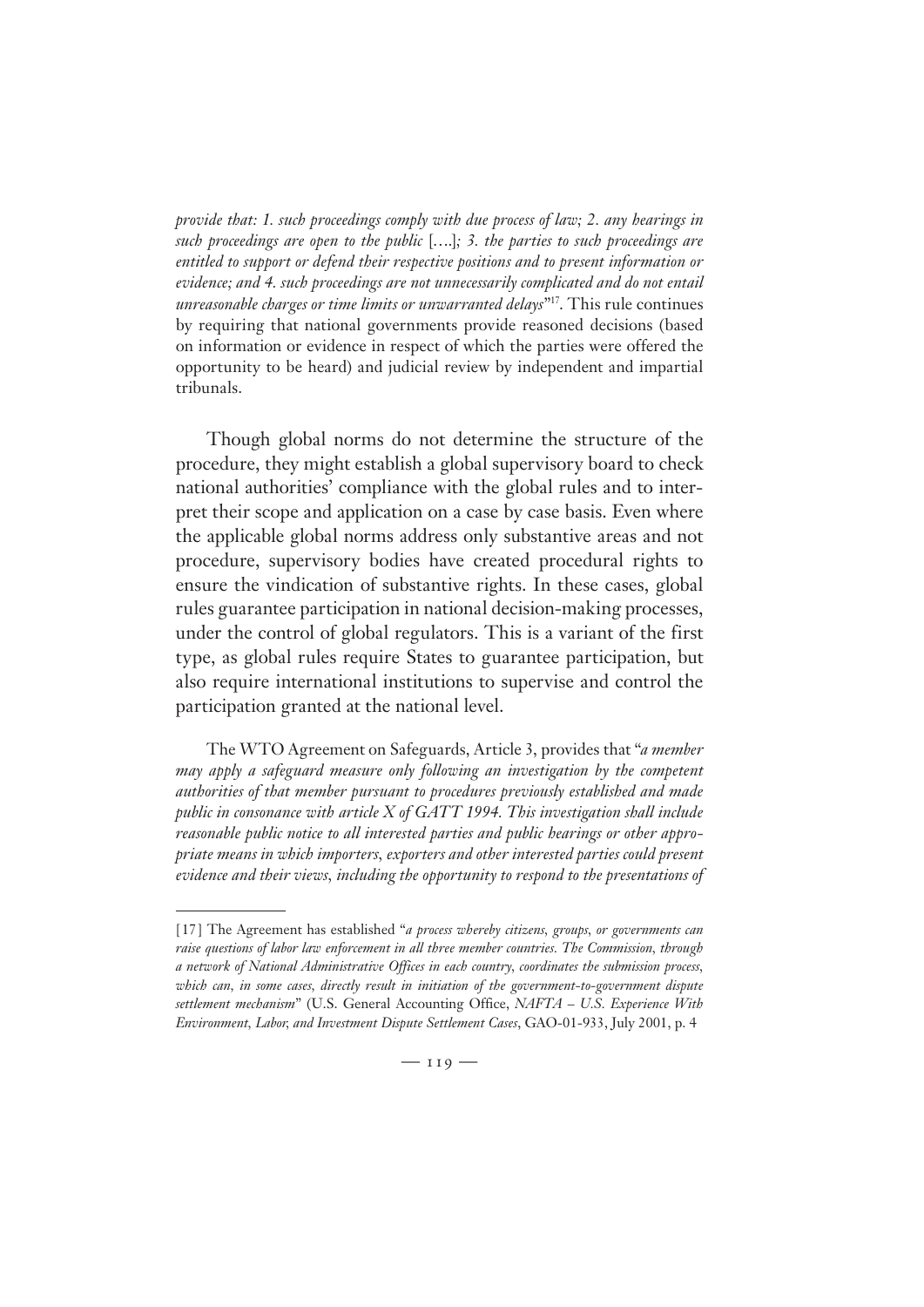*other parties and to submit their views, inter alia, as to whether or not the application of a safeguard measure would be in the public interest. The competent authorities shall publish a report setting forth their findings and reasoned conclusions reached on all pertinent issues of fact and law*".

Article 13 of the Agreement on Safeguards establishes a Committee on Safeguards for the oversight of the agreement's implementation. This Committee has "*to find, upon request of an affected Member, whether or not the procedural requirements of this Agreement have been complied with in connection with a safeguard measure, and report its findings to the Council for Trade in Goods*". According to Article 12 of this Agreement, a Member must notify the Committee upon initiating an investigation, before taking a provisional safeguard measure and upon taking a decision, and provide the Committee with all pertinent information.

In this case, participation is granted by global rules to private parties before national authorities. Private parties may be nationals of the State in which participation takes place, or nationals of another State. Participation has the task of providing the parties with the possibility of defending their interests.

There are however cases in which the principle of fairness is not imposed on national governments by global rules, but is instead determined by a global court.

Article 73. 2 of the United Nations Convention on the Law of the Sea provides that "*arrested vessels and their crews shall be promptly released upon the posting of reasonable bond or other security*". The International Tribunal of the Law of the Sea, in the "Juno trader" case of December 18, 200418, decided that "*[t]he obligation of prompt release of vessels and crews includes elementary considerations of humanity and due process of law. The requirement that the bond or other* 

 $-120 -$ 

<sup>[ 18 ]</sup> *http://www.itlos.org/case\_documents/2004/document\_en\_249.pdf*.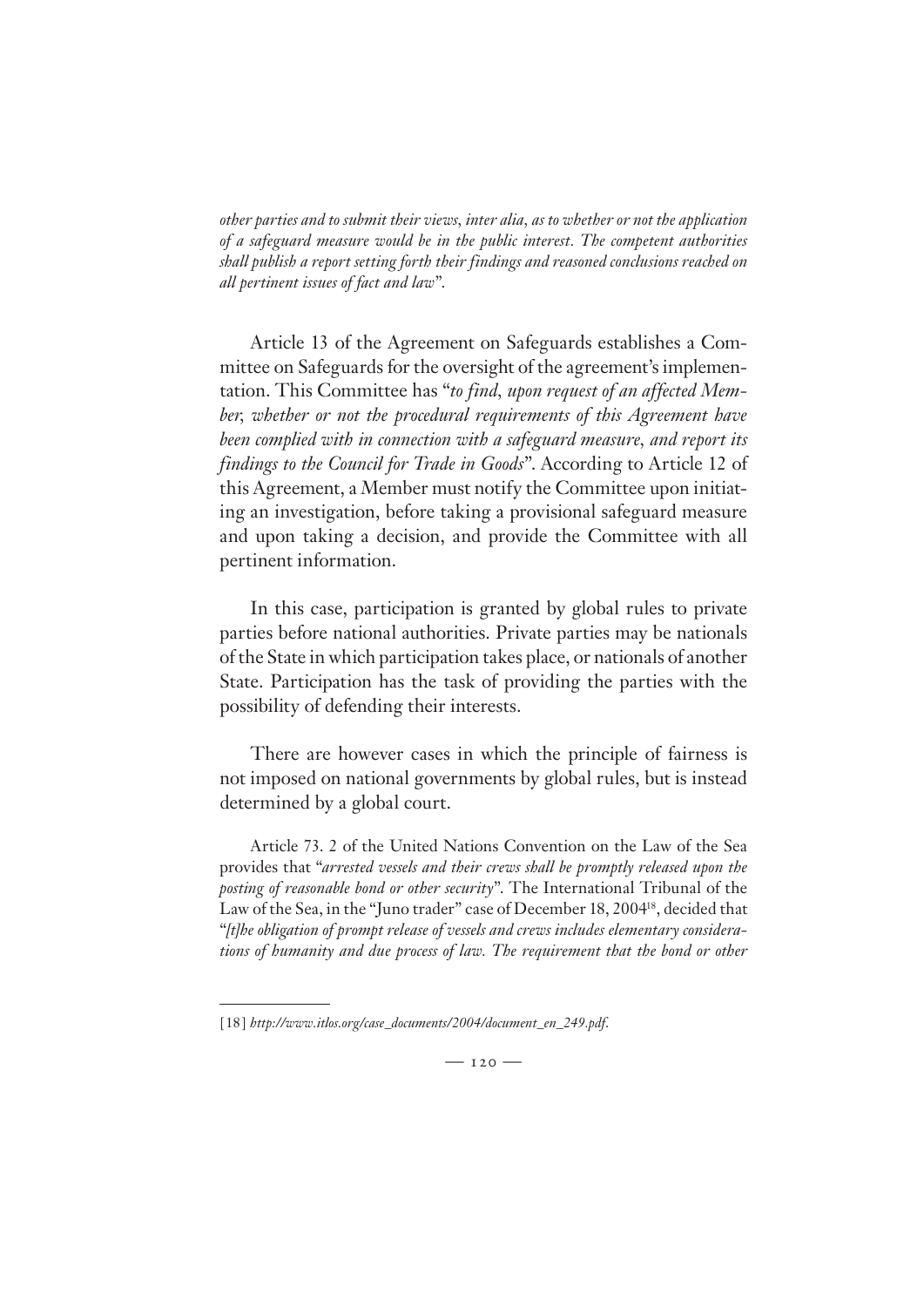*financial security must be reasonable indicates that a concern for fairness is one of the purposes of this provision*"19. In a separate opinion, Judge Treves wrote: [….] *the essential fact seems to me to be that between the time of arrest of the ship and the time of the application to the Tribunal* [….] *all domestic procedures held in the case [….] inaudita altera parte* [….]". In fact, "*confiscation [had been] obtained in violation of due process*" and "*fines [had been] imposed without procedural guarantees*".

Finally, global procedural norms have been extended to nongovernmental bodies.

A first example is provided by the Programme for the Endorsement of Forest Certification (PEFC) Rules for Standard Setting. Article 3.5 regulates the participatory process for the standard setting process for forest certification in the following manner: "*3.5.1 [t]he process of development of certification criteria shall be initiated by national forest owners' organisations or national forestry sector organisations having the support of the major forest owners' organisations in that country. All relevant interested parties will be invited to participate in this process. Their views will be documented and considered in an open and transparent way. A Forum (e.g., committee, council, working group) shall be created to which interested parties are invited to participate in the process* [....]<sup>20</sup>.3.5.2 The start of *the standard setting process shall be communicated to the public. Information on the development process shall be distributed and discussed and final draft standards shall be available to all interested parties, e.g. by posting it on the Internet. 3.5.3 The final draft standards are sent out for formal national consultation process. Consulta-*

<sup>[ 19]</sup> Paragraph 77.

<sup>[ 20 ]</sup> Article 3.5.1 continues by saying: *"[t]he invited parties should represent the different aspects of sustainable forest management and include, e.g. forest owners, forest industry, environmental and social non-governmental organisations, trade unions, retailers and other relevant organisations at national or sub-national level. Participation in the Forum shall be organised according*  to its respective consensus–building procedures which should provide for balanced representation of *interest categories such as producers, buyers, consumers, etc. The interested parties' participation and views will be documented and considered in an open and transparent way. Formal approval of standards shall be based on evidence of consensus. The Forum shall define its own written procedures based on the consensus principle which governs the methods used for standards development. Copies of the procedures shall be made available to interested parties upon request. Such written procedures shall contain an appeal mechanism for the impartial handling of any substantive and procedural complaints".*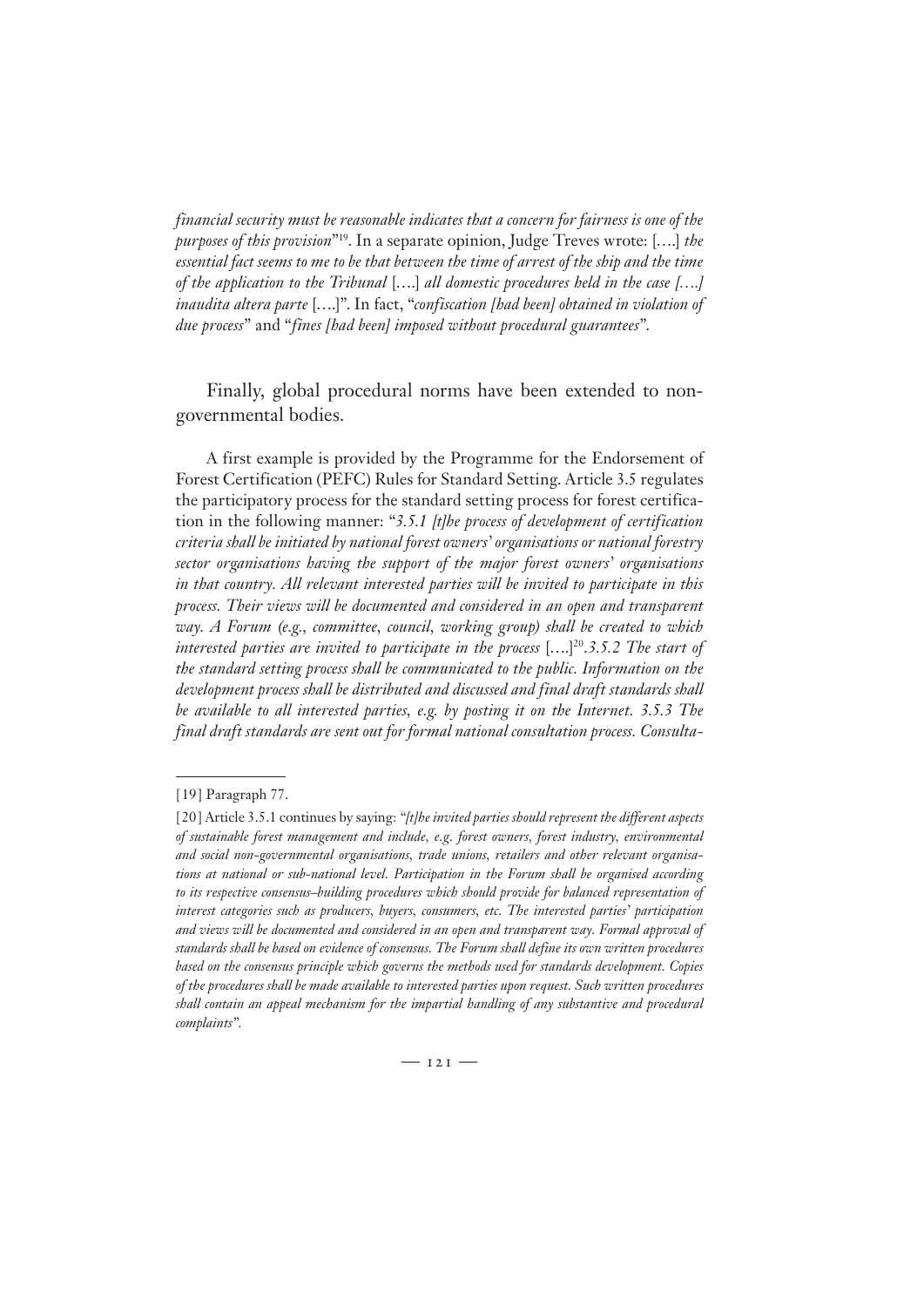*tion shall ensure that the views of interested parties are discussed. The Forum shall give general information on the changes made as the result of a consultation process.*  $[...]^{m_{21}}$ .

A second example is that of the International Organization of Securities Commission's (IOSCO) Objectives and Principles of Securities Regulation<sup>22</sup>. Article 6.5, on *Clear and consistent regulatory processes* provides that "*in exercising its powers and discharging its functions, the regulator should adopt processes which are: [….] transparent to the public; fair and equitable. In the formulation of policy, the regulator should: have a process for consultation with the public including those who may be affected by the policy; publicly disclose its policies in important operational areas; observe standards of procedural fairness;[….]. Many regulators have authority to publish reports on the outcome of investigations or inquiries, particularly where publication would provide useful guidance to market participants and their advisers. Any publication of a report must be consistent with the rights of an individual to a fair hearing [….]*".

A third example is that of the World Anti-Doping Agency (WADA) Code (World Anti-Doping Code). This sets forth rules and principles that are to be followed by all anti-doping organizations, understood as all organizations responsible for adopting, implementing or enforcing anti-doping rules within their authority (the International Olympic Committee, the International Para-olympic Committee, international federations, major event organizations, and national anti-doping organizations) $23$ .

<sup>[ 21 ]</sup> A similar rule is established by Article 4. 3, which sets standards for chain of custody certification. See E. Meidinger, *The Administrative Law of Private/Public Global Forestry Regulation*, Paper presented at the NYU Law School Conference on Global Administrative Law (2005), now in *European Journal of International Law*, 2006, Vol. 17, n. 1, p. 47 ff., pp. 82-83. See also C. Segall, *The Forestry Crisis as a Crisis of the Rule of Law*, in *Stanford Law Review*, Vol. 58, March 2006, p. 1539 ff. and M. Howlett and J. Rayner, *Globalization and Governance Capacity: Explaining Divergence in National Forest Programs as Instances of "Next-Generation" Regulation in Canada and Europe*, in *Governance*, Vol. 19, n. 2, April 2006. p. 251 ff.

<sup>[ 22 ]</sup> D. Zaring, *Informal Procedure, Hard and Soft, in International Administration*, IILJ Working Paper 2004/6, Global Administrative Law Series, NYU, pp. 14, 19-20 and 24-27 (*http://www.iilj.org*).

<sup>[ 23 ]</sup> Notice that, in this case, global procedural norms also include international bodies.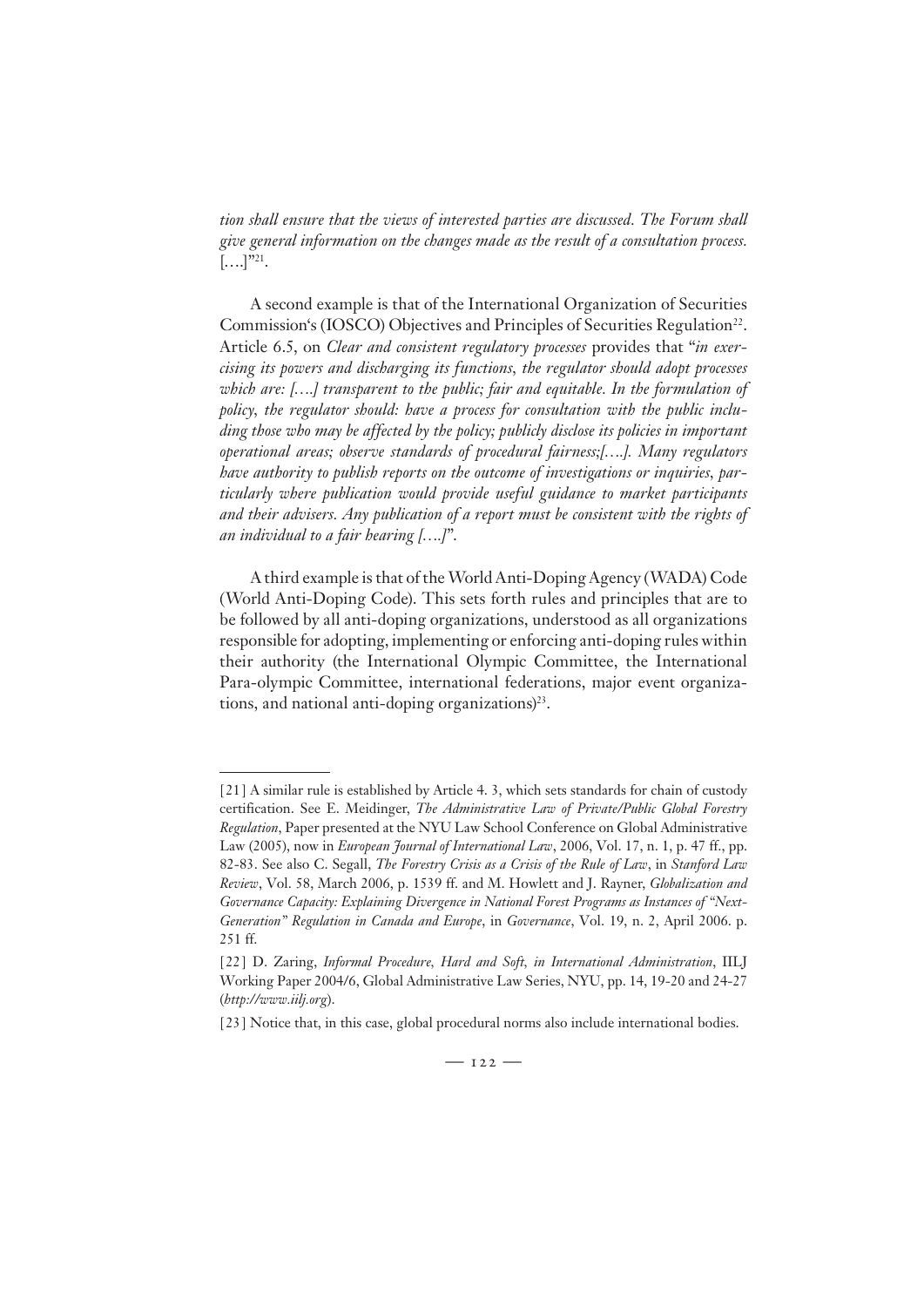Article 8, on the "right to a fair hearing", provides that "*each anti-doping organization with responsibility for results management shall provide a hearing process for any person who is asserted to have committed an anti-doping rule violation. Such hearing process shall address whether an anti-doping violation was committed and, if so, the appropriate consequences. The hearing process shall respect the following principles: a timely hearing; fair and impartial hearing body; the right to be represented by counsel at the person's own expense; the right to be fairly and timely informed of the asserted anti-doping rule violation; the right to respond to the asserted anti-doping rule violation and resulting consequences; the right of each party to present evidence, including the right to call and question witnesses (subject to the hearing body's discretion to accept testimony by telephone or written submission); the person's right to an interpreter at the hearing, with the hearing body to determine the identity, and responsibility for the cost, of the interpreter; and a timely, written, reasoned decision*". The violation leads to disqualification and the decision is subject to appeal (Articles 9 and  $13$ )<sup>24</sup>.

As mentioned above, these global rules are enacted by private global organizations, like the PEFC, or by semi-public global organizations, like the IOSCO and WADA (which bring together domestic public authorities). These rules are imposed from above upon the national authorities or organizations identified by the global rule; they operate vertically or diagonally, granting the right to be heard to nationals and to foreigners. The right to participate has the purpose of ensuring consultation or guaranteeing the right to a fair hearing<sup>25</sup>.

<sup>[ 24 ]</sup> M. S. Straubel, *Doping Due Process: A Critique of the Doping Control Process in International Sport*, in 106 *Dickinson Law Review*, 523, spec. p. 544 on the clash between US and civil law notion of due process and pp. 557-558 on procedural rules; A. Van Vaerenbergh, *Regulatory Features and Administrative Law Dimensions of the Olympic Movement's Anti-Doping Regime*, IILJ Working Papers 2005/11, New York University Law School, spec. pp. 15, 30 and 38 (*http://www.iilj.org*).

<sup>[25]</sup> One type of participatory right is granted to private parties before national agencies which act in the global arena. This type has two peculiarities: participatory rights are not provided for by global rules, but by national law; private parties participate in national proceedings, but these proceedings serve global decision-making processes.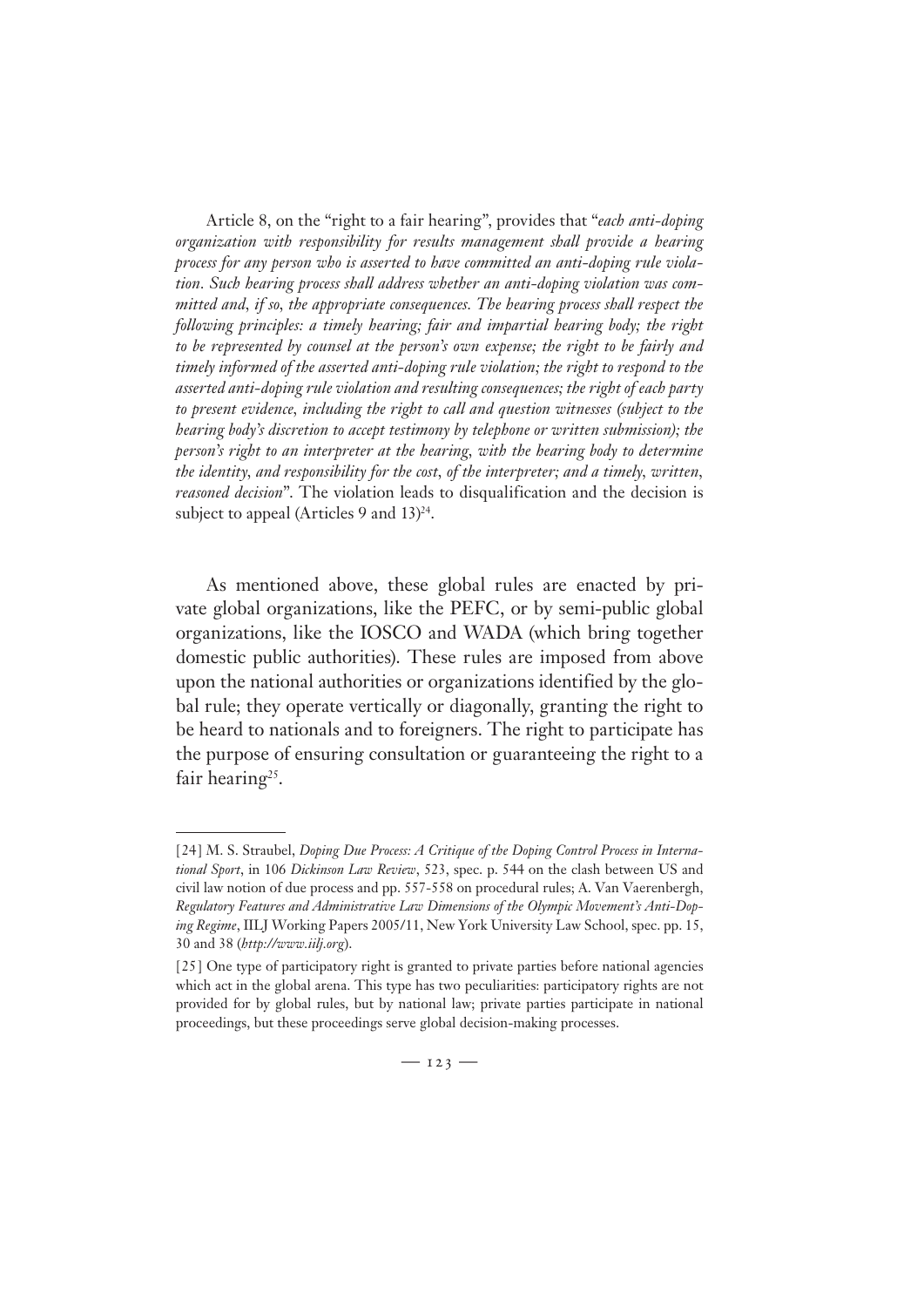Let us analyze and compare the above examples.

The participatory rights of private parties before domestic authorities vary noticeably . These rights are provided by global law, and may be exercised in many different *fora*: in informal procedures aimed at ensuring civic participation in policy formation (exemplified by the WTO Guidelines on the relations with non-governmental organizations and the World Bank Guidelines for the assessments of poverty reduction strategies); in rule-making procedures (exemplified by the Code of Conduct for Responsible Fisheries or securities regulation); in procedures leading to administrative measures, like

The United States Code, Chapter 13, Subchapter II, Paragraph 2578, Notice of United States participation in international standard-setting activities, provides that "*(a) [t]he President shall designate an agency to be responsible for informing the public of the sanitary and phytosanitary standard-setting activities of each international standard-setting organization. (b) Not later than June 1 of each year, the agency designated under subsection (a) of this section with respect to each international standard-setting organization shall publish notice in the Federal Register of the information specified in subsection (c) of this section with respect to that organization. [….] (c) The information to be provided in the notice under subsection (b) of this section is (1) the sanitary or phytosanitary standards under consideration or planned for consideration by that organization; (2) for each sanitary or phytosanitary standard specified in paragraph (1) a descrip*tion of the consideration or planned consideration of the standard; whether the United States is *participating or plans to participate in the consideration of the standard; the agenda for the United States participation, if any; and the agency responsible for representing the United States with respect to the standards. (d) The agency specified in subsection (c ) (2) (d) of this section shall provide an opportunity for public comment with respect to the standards for which the agency is responsible and shall take the comments into account in participating in the consideration of the standards and in proposing matters to be considered by the organization*".

Paragraph 2578a provides that "*[i]f the Commissioner proposes to issue a determination of the equivalency of a sanitary or phytosanitary measure of a foreign country to a sanitary of phytosanitary measure of a foreign country to a sanitary or phytosanitary measure of the Food and Drug Administration that is not required to be promulgated as a rule under the Federal Food, Drug, and Cosmetic Act [21 U.S.C. 301 et seq.] or other statute administered by the Food and Drug Administration, the Commissioner shall publish a notice in the Federal Register that identifies the basis for the determination that the measure provides at least the same level of sanitary or phytosanitary protection as the comparable Federal sanitary of phytosanitary measure. The Commissioner shall provide opportunity for interested persons to comment on the notice. The Commissioner shall not issue a final determination on the issue of equivalency without taking into account the comments received*".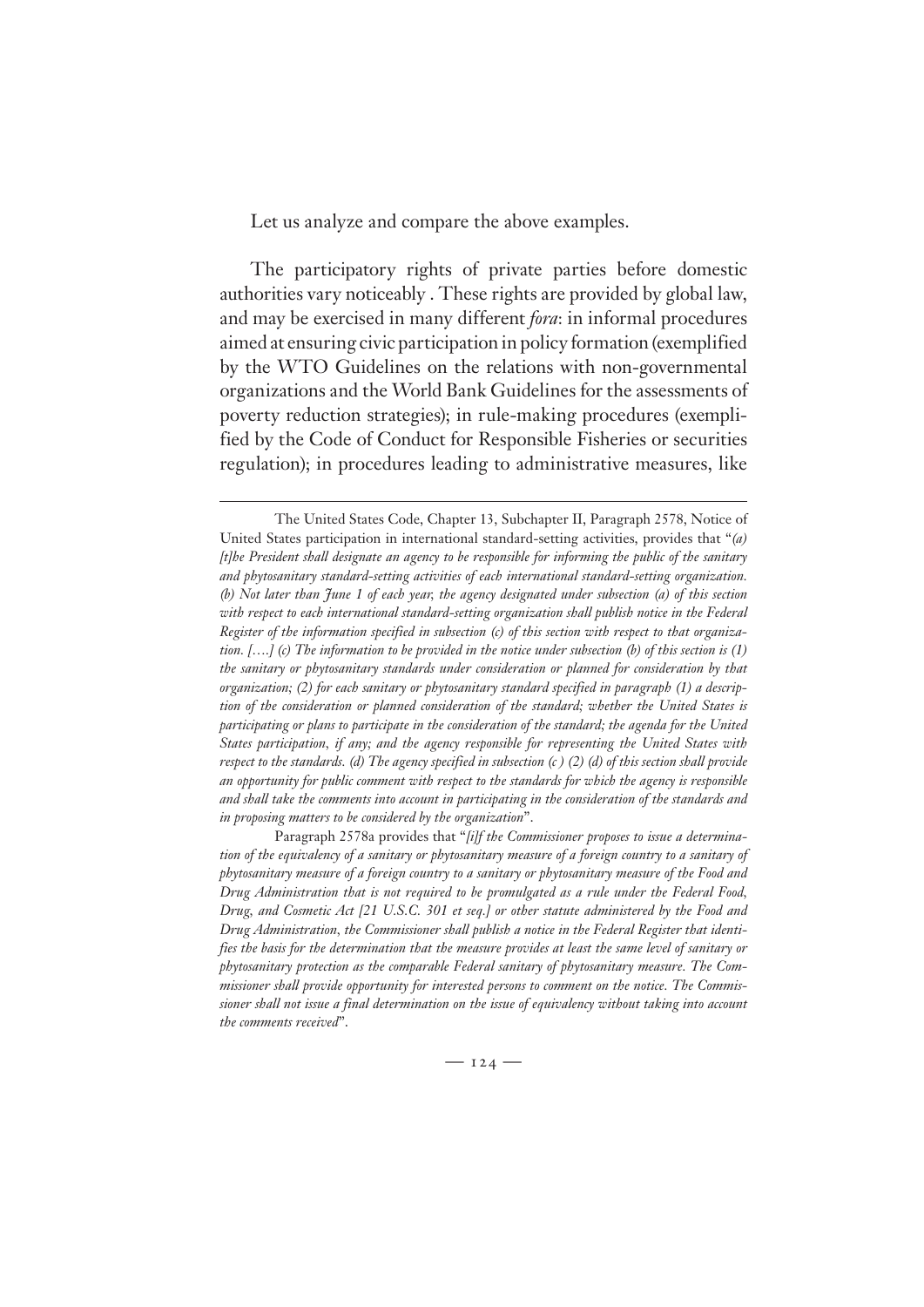environmental impact assessment, the transfer, handling or use of living modified organisms, trade safeguard measures, forest certification, disqualification for doping and labour law enforcement in North America; and in dispute settlement proceedings (for example, the anti-dumping investigation).

In each of these cases, participation rights are mandated by global rules only some of which are binding. These rules are imposed upon national legal orders from above, and thus create a vertical opening, in the sense that they oblige domestic authorities to hear private parties. They reinforce the national rules providing for participation in the domestic realm. But they also go beyond domestic rules, which generally grant participatory rights only to nationals. The global rules, by contrast, require domestic authorities to hear foreign parties as well.

The participatory rights examined here also manifest an incredible diversity of structures.

The right to participation in proceedings before public authorities, or semi-public bodies, and even private bodies may be granted. Examples of this can be seen in the areas of forest certification, securities regulation and anti-doping measures. Only in the last case is a hearing before an impartial hearing body required.

The procedure for such participation is not fully determined by the global rules. This is because these global rules guarantee participation in proceedings before national authorities, and global actors do not want or need to unduly interfere with domestic authorities' jurisdiction; the same can be said for the specification of the private parties entitled to participate, the provisions on access to records, the kind of participation envisaged (to make comments or attend meetings) and the obligation to take the comments made by the parties into due consideration.

 $-125 -$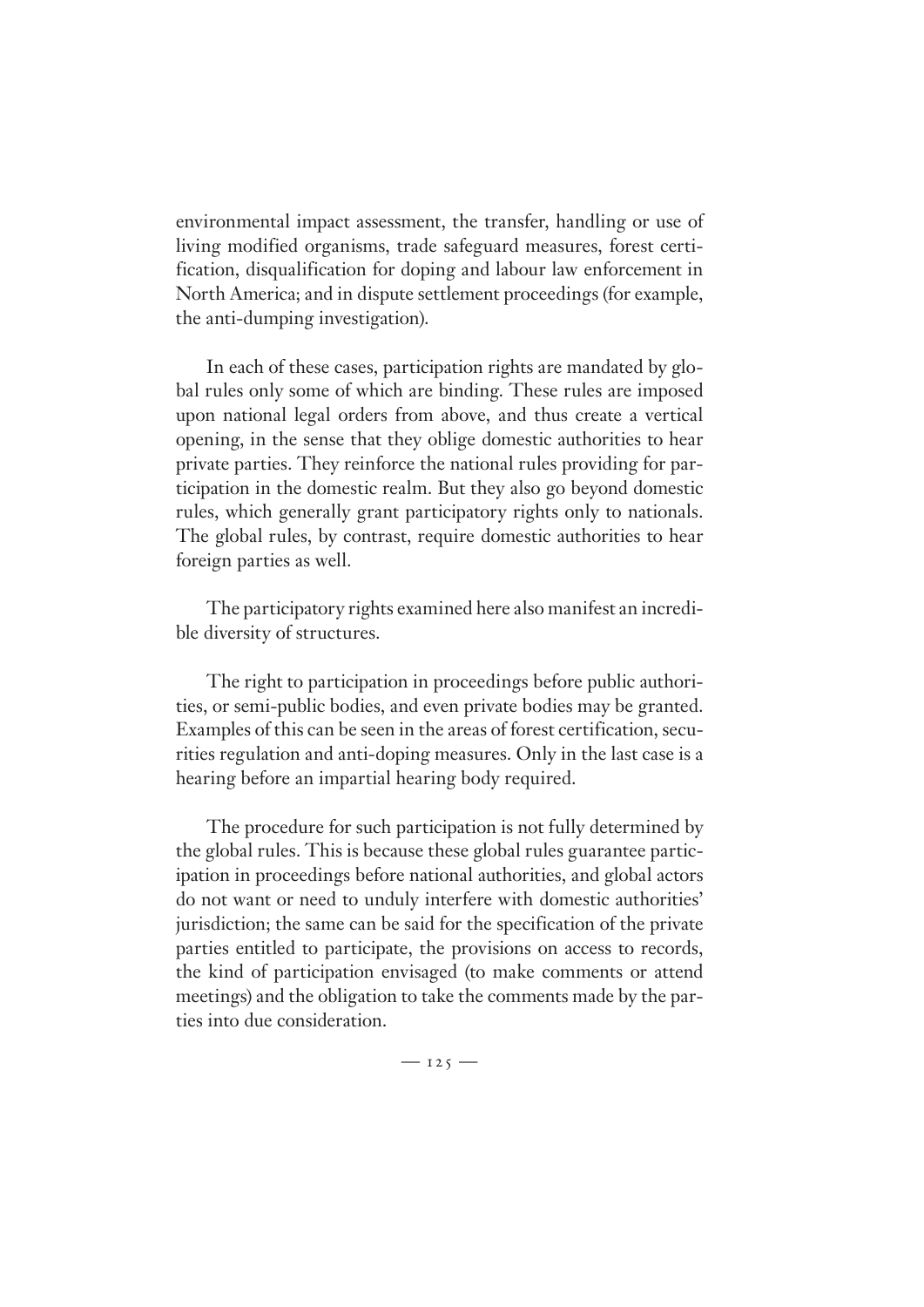The right to participation is granted to affected parties, concerned citizens or interested organizations. In some areas, like fisheries, parties are more specifically defined as parties having a legitimate interest in the use and management of fisheries resources. In other areas, notably the WTO anti-dumping and safeguard measures, foreign parties can participate and parties can respond to other parties' statements.

To make participation possible, some global rules guarantee access to the information, or the right to be informed, or they require authorities to give notice or disclose policies. Such guarantees can be seen in the areas of environmental assessment, fisheries regulation, WTO anti-dumping and safeguard measures, forest certification, securities regulation, and the anti-doping disqualification.

Global rules do however address the time and form of participation. Environmental proceedings must assure early public participation and anti-doping hearings are required to be timely. Participation may be oral or written. Participation rights may be exercised in hearings or meetings. Parties may appear with or without counsel (see the cases of fisheries regulation, WTO anti-dumping and safeguard measures, forest certification, securities regulation, and antidoping measures).

The authorities' obligation to take the points of view expressed in consultation proceedings into account is specified only in the areas of the environment, NGO consultation and in the proceedings for labour law enforcement in the North American system. A reasoned decision is required only in the cases of the environment, WTO safeguard measures, anti-doping disqualification and North American labour law enforcement procedures. The duty to publicize decisions is established only in the cases of the environment, living modified organisms procedures and North American labour law enforcement.

 $-126-$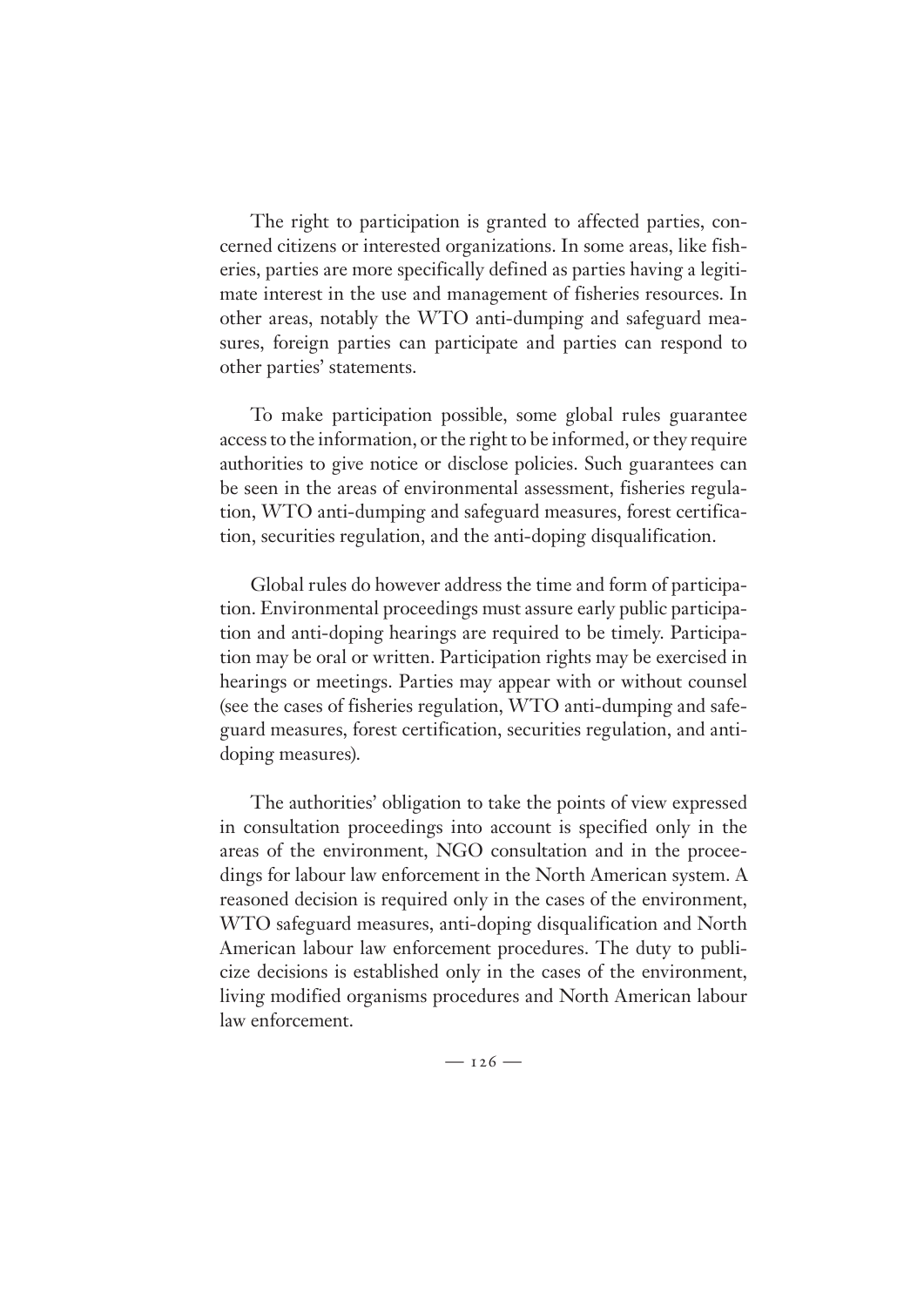Moving from the structure of participation to its function, one can observe four main goals of participation. Participation may have the purpose of involving civil society in the (public or private) decision-making process (for example, in environmental matters and in securities regulation proceedings ); or it may aim at encouraging private cooperation with governmental and intergovernmental action (like in the case of responsible fisheries); participation may have the job of promoting civic trust (like in the case of living modified organisms); it may play the same role as the right of defence in a judicial process (this is illustrated by the WTO anti-dumping and safeguard measures, the anti-doping disqualification, and North American labour law enforcement).

Why do global organizations take measures to provide for participation in domestic matters, before national agencies? One can distinguish three main reasons.

One reason is a need to harmonize not only goods, services and tariffs, but also procedures. This leads the rules and practices followed in many countries to be codified at the global level. The scope of these rules thus becomes wider, because they are imposed upon multiple national governments. This is the case of participation in environmental matters, in the proceedings for forest certification, in securities regulatory processes and in the anti-doping procedures.

The obligation of national governments to hear private parties is established at the global level, in another set of cases, in order to promote the collaboration of domestic private parties in implementing global policies, because national agencies act in accordance with such policies. This is the case of the Code of Conduct for Responsible Fisheries, of the Cartagena Protocol on Biosafety to the Convention on Biological Diversity, of the WTO Guidelines for

 $-127-$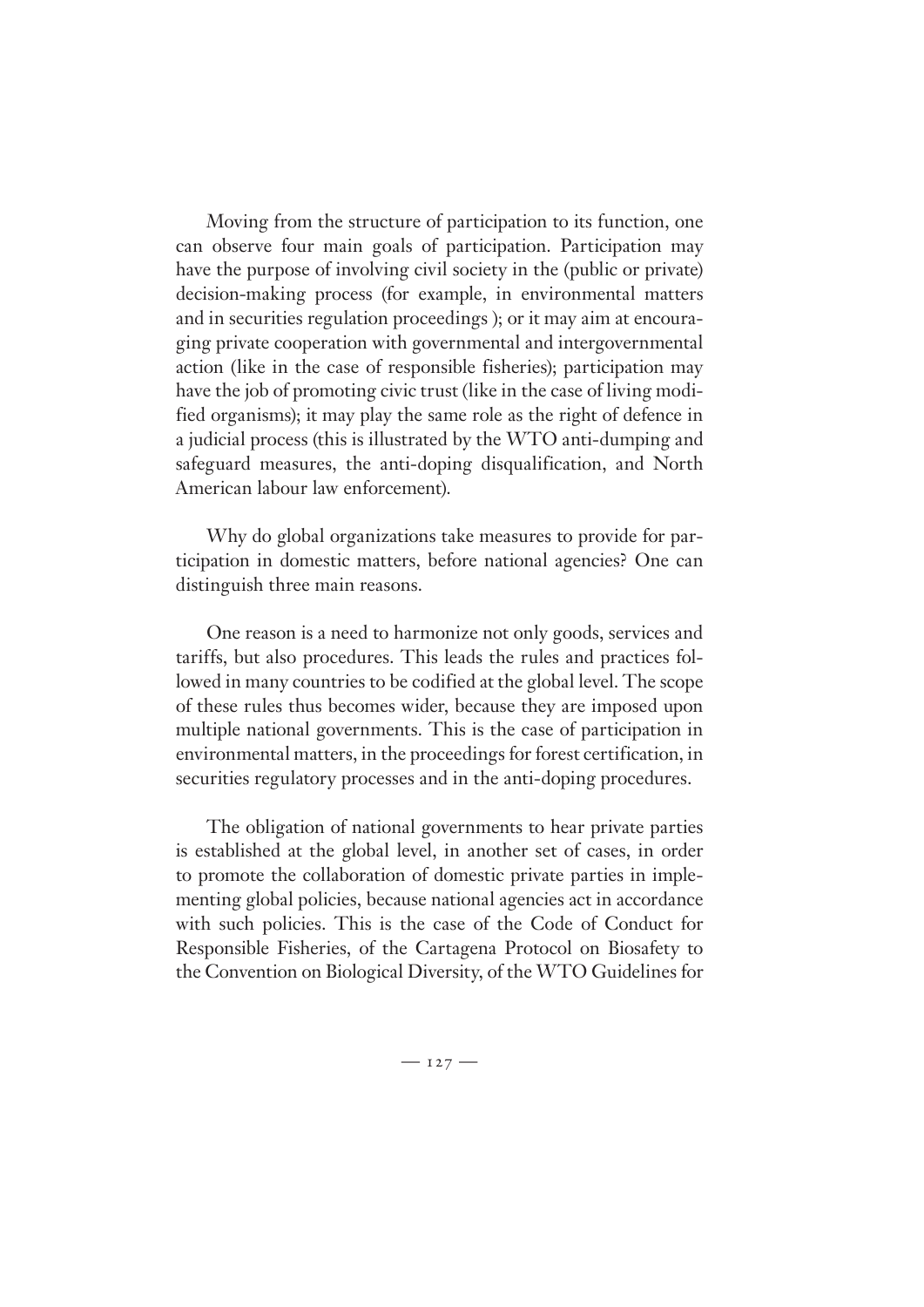arrangements in relations with non-governmental organizations, of the HIPC Programme of the World Bank<sup>26</sup>.

Thirdly, participation is provided at the global level because it involves foreign actors, who would not otherwise have a right to a hearing under domestic law. In the cases of anti-dumping investigation, of measures of safeguards, of the UNCLOS, as interpreted in the Juno Trader decision of the International Tribunal of the Law of the Sea, global law was needed to impose on States the obligation to provide a hearing to somebody who did not enjoy the right to a hearing under domestic law.

In these cases, national rules either grant participation to nationals, but not to foreigners (and therefore global norms widen their scope), or they fail to ensure participation at all (and global norms make it available to everybody, but foreign actors have a special interest in making use of it).

## 2. PARTICIPATION GRANTED TO NATIONAL GOVERNMENTS VIS -À-VIS GLOBAL ORGANIZATIONS

A second type of participation is that granted to national governments in global decision-making processes. Like the previous type of participation discussed above, this too is vertically oriented.

The first example is that of the International Convention for the Regulation of Whaling<sup>27</sup>. This Convention includes a Schedule, which is an integral part of the Convention. The Schedule can be amended. Article V.3 provides that amendments shall be notified by the Commission to each of the

<sup>[26]</sup> Notice that, according to the WTO document already quoted, the WTO is both a treaty establishing rights and obligations and a forum for negotiations.

<sup>[ 27 ]</sup> G. Handl, cit., p. 133 ff.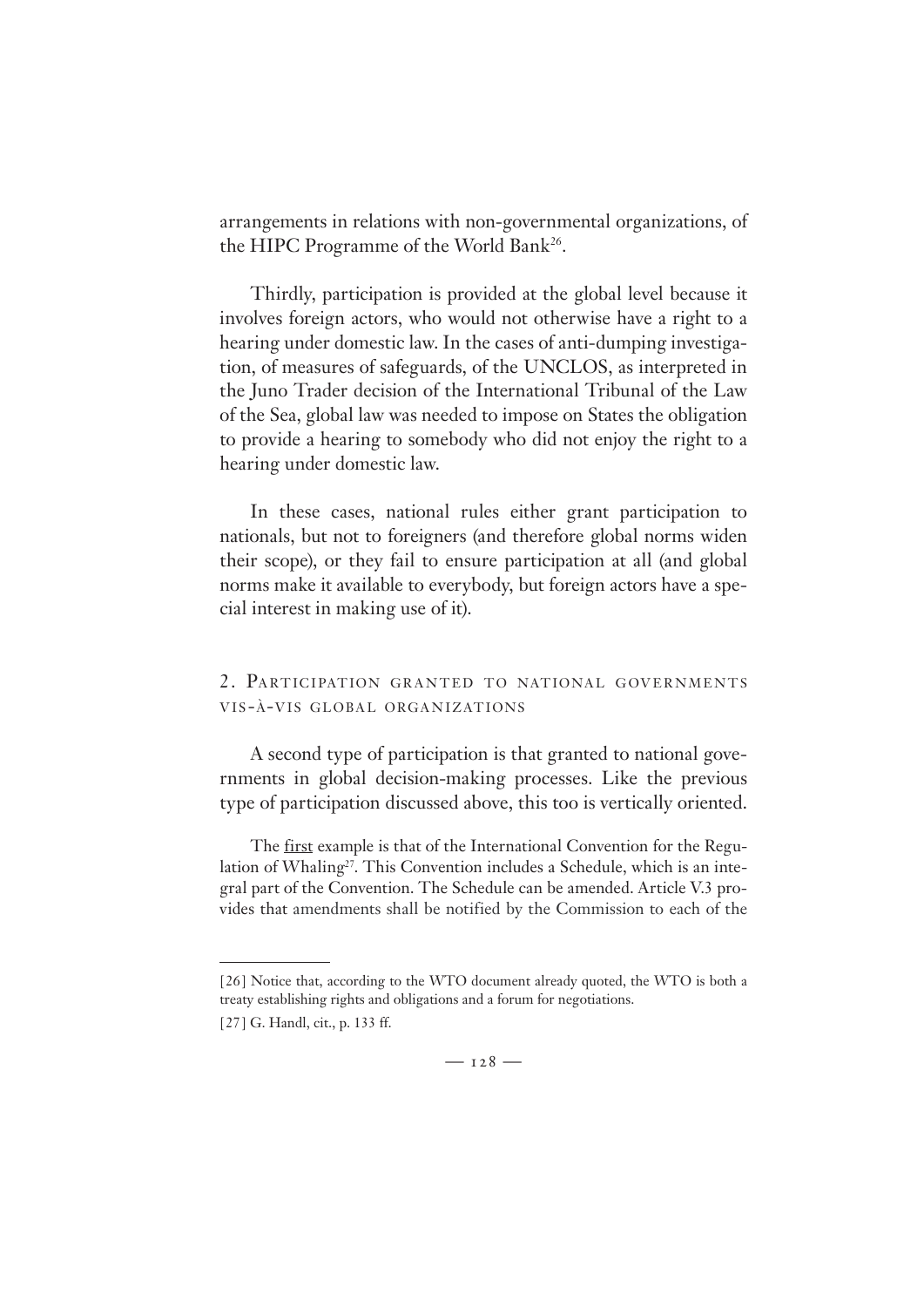Contracting Governments. If any Government presents to the Commission objection to any amendment, the amendment shall not become effective with respect to any of the Governments and any other Government may present objection to the amendment. The amendment shall become effective with respect to all Governments which have not presented objection 28.

A second example is that of the 1987 Montreal Protocol on Substances that Deplete the Ozone Layer as adjusted and amended by the second Meeting of the Parties (1997)<sup>29</sup>. Article 2. 9 provides that proposals for adjustments and reductions of production or consumption of the controlled substances "*shall be communicated to the Parties by the Secretariat at least six months before the meeting of the Parties at which they are proposed for adoption"30.*

A third example is that of the Procedures for the Elaboration of Codex Alimentarius Standards and Related Texts. Part I on the "Uniform procedure for the elaboration of codex standards and related texts" provides two consultations with Members of the Commission (i.e. Member Nations and Associate Members of the Food and Agriculture Organization (FAO) and World

<sup>[28]</sup> Article V. 3 provides that "*[e]ach of such amendments shall become effective with respect to the Contracting Governments ninety days following notification of the amendment by the Commission to each of the Contracting Governments, except that (a) if any Government presents to the Commission objection to any amendment prior to the expiration of this ninety-day period, the amendment shall not become effective with respect to any of the Governments for an additional ninety days; (b) thereupon, any other Contracting Government may present objection to the amendment at any time prior to the expiration of the additional ninety-day period, or before the expiration of thirty days from the date of receipt of the last objection received during such additional ninety-day period, which ever date shall be later; and (c) thereafter, the amendment shall become effective with respect to all Contracting Governments which have not presented objection but shall not become effective with respect to any Government which has so objected until such date as the objection is withdrawn. The Commission shall notify each Contracting Government immediately upon receipt of each objection and withdrawal and each Contracting Government shall acknowledge receipt of all notifications of amendments, objections, and withdrawals*"..

<sup>[29]</sup> G. Ulfstein, *Reweaving the Fabric of International Law? Patterns of Consent in Environmental Framework Agreements*, in R. Wolfrum-V. Röben, cit., p. 147 ff.

<sup>[ 30 ]</sup> It continues by saying: "[i]*n taking such decisions, the Parties shall make every effort to*  reach agreement by consensus. If all efforts at consensus have been exhausted, and no agreement *reached, such decisions shall, as a last resort, be adopted by a two-thirds majority vote of the Parties present and voting representing at least fifty per cent of the total consumption of the controlled substances of the Parties*".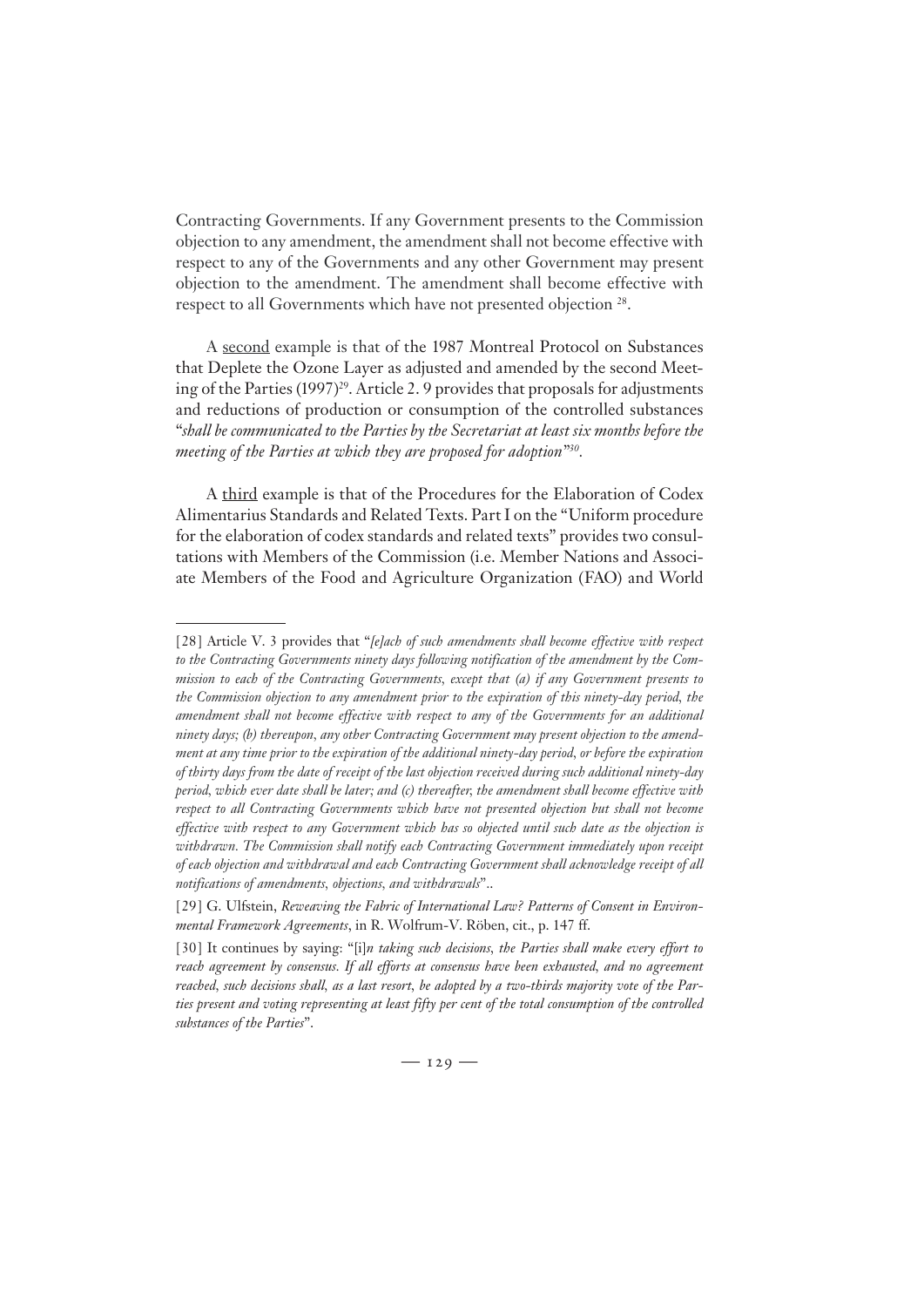Health Organization (WHO))<sup>31</sup>. The first has to do with the proposed draft standard. This is "*sent to Members of the Commission and interested international organizations for comment* [….]*.(4) The comments received are sent by the Secretariat to the subsidiary body or other body concerned which has the power to consider such comments and to amend the proposed draft standard. (5) The proposed draft standard is submitted through the Secretariat to the Commission or to the Executive Committee with a view to its adoption as a draft standard. In taking any decision at this step, the Commission or the Executive Committee will give due consideration to any comments that may be submitted by any of its Members regarding the implications which the proposed draft standard or any provisions thereof may have for their economic interests.*[….] *(6) The draft standard is sent by the Secretariat to all Members and interested international organizations for comment on all aspects, including possible implications of the draft standard for their economic interests. (7) The comments received are sent by the Secretariat to the subsidiary body or other body concerned, which has the power to consider such comments and amend the draft standard. (8) The draft standard is submitted through the Secretariat to the Commission together with any written proposals received from Members and interested international organizations for amendments at Step 8 with a view to its adoption as a Codex standard.*[….]"*.* A similar two-step consultation procedure is followed, according to Part II, for the "uniform accelerated procedure for the elaboration of codex standards and related texts".

A fourth example is that of the Operational Guidelines for the Implementation of the World Heritage Convention established by the Intergovernmental Committee for the Protection of the World Cultural and Natural Heritage<sup>32</sup>. These Guidelines provide for the participation of the State Parties in the process for the inscription of properties on the world heritage list. For this purpose, Articles 149 and 150 provide that "*[t]*he Advisory Bodies are requested to forward to States Parties [….] any final question or request for information that they may have after the examination of their evaluation. The concerned States Parties are invited to send [….] a letter to

<sup>[ 31 ]</sup> S. Suppan, *Consumers International's Decision-Making in the Global Market Codex Briefing Paper*, August 2004, p. 11ff. (*http://www.tradeobservatory.org/library.cfm?RefID=36988*); M. Savino, *The Role of Transnational Committees in the European and Global Order*, paper presented at the University of Viterbo, Global Administrative Law Seminar, June 10-11, 2005.

<sup>[ 32 ]</sup> L. Boisson de Chazournes, *Treaty Law-Making and Non-Treaty Law-Making : The Evolving Structure of the International Legal Order*, in R. Wolfrum-V. Röben, cit., p. 473 ff.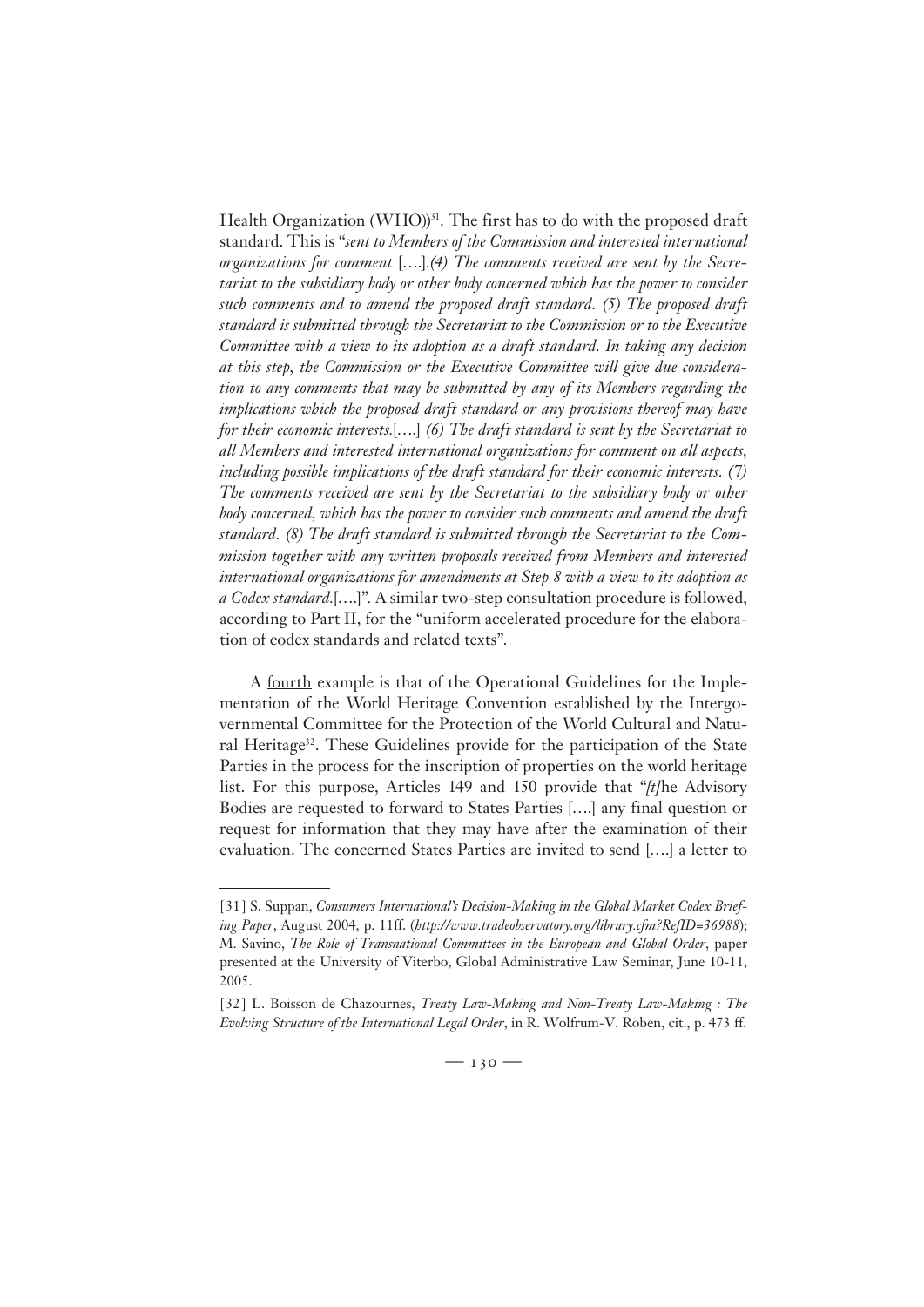the Chairperson, with copies to the Advisory Bodies, detailing the factual errors they might have identified in the evaluation of their nomination made by the Advisory Bodies [….]". The dialogue between global institutions and States continues in the following way, regulated by Articles 159 and 169: "[n] ominations which the Committee decides *to refer* back to the State Party for additional information may be resubmitted to the following Committee session for examination. The additional information shall be submitted to the Secretariat [….]. The Secretariat will immediately transmit it to the relevant Advisory Bodies for evaluation.[….] The Committee may decide *to defer* a nomination for more in-depth assessment or study, or a substantial revision by the State Party.[….] These nominations will then be revaluated by the relevant Advisory Bodies [….]". Articles 183, 184 and 196 provide that corrective measures and the deletion of properties shall be made in consultation with the State Party.

A fifth example is that of the International Labour Organization (ILO). Article 26 of the ILO Constitution provides that "*[a]ny of the Members shall have the right to file a complaint with the International Labour Office if it is not sa tisfied that any other Member is securing the effective observance of any Convention which both have ratified in accordance with the foregoing articles. 2. The Governing Body may, if it thinks fit, before referring such a complaint to a Commission of Inquiry,[….] communicate with the government in question[….]. 3. If the Gover ning Body does not think it necessary to communicate the complaint to the government in question, or if, when it has made such communication, no statement in reply has been received within a reasonable time which the Governing Body considers to be satisfactory, the Governing Body may appoint a Commission of Inquiry to consider the complaint and to report thereon"*<sup>33</sup>*.* 

The Members are required to place at the disposal of the Commission of Inquiry all the information in their possession which bears upon the subject-matter of the complaint (Article 27). According to Article 28, "*[w]hen the Commission of Inquiry has fully considered the complaint it shall prepare a report* 

<sup>[ 33 ]</sup> Article 26 continues by saying: "*4. The Governing Body may adopt the same procedure either of its own motion or on receipt of a complaint from a delegate to the Conference. 5. When any matter arising out of article 25 or 26 is being considered by the Governing Body, the government in question shall if not already represented thereon, be entitled to send a representative to take part in the proceedings of the Governing Body while the matter is under consideration. Adequate notice of the date on which the matter will be considered shall be given to the government in question*".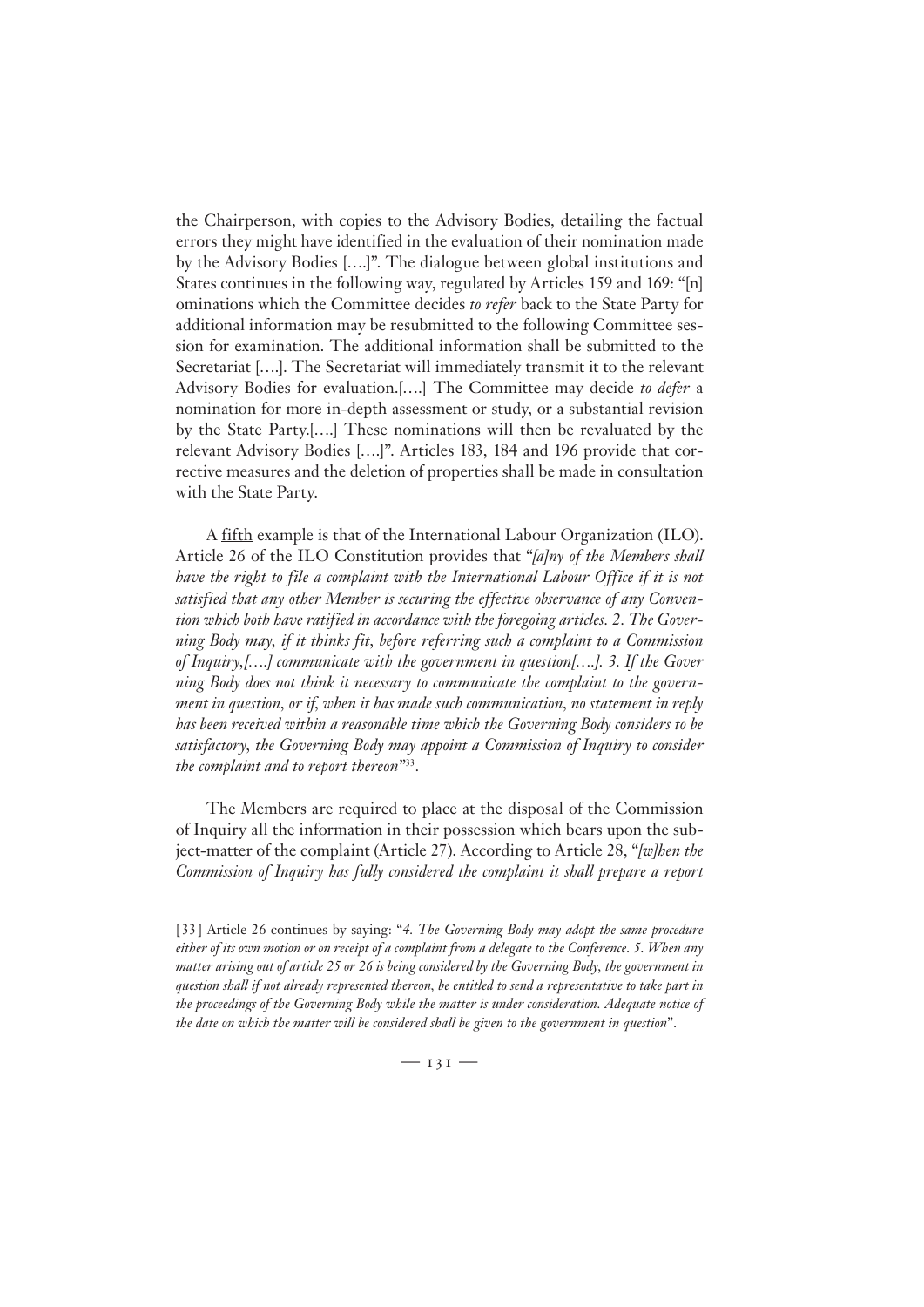*embodying its findings on all questions of fact relevant to determining the issue between the parties and containing such recommendations as it may think proper as to the steps which should be taken to meet the complaint and the time within which they should be taken*".

Finally, Article 29 provides that "*[t]he Director-General of the International Labour Office shall communicate the report of the Commission of Inquiry to the Governing Body and to each of the governments concerned in the complaint, and shall cause it to be published. 2. Each of these governments shall within three months*  inform the Director-General of the International Labour Office whether or not it *accepts the recommendations contained in the report of the Commission; and if not, whether it proposes to refer the complaint to the International Court of Justice*". The International Court of Justice may affirm, vary or reverse any of the findings or recommendations of the Commission of Inquiry<sup>34</sup>.

A sixth example is the Financial Action Task Force on money laundering (FATF). Paragraph 11 ("Review process") of the "Annual Review of Non-Cooperative Countries or Territories", 20 June 2003 states that "*[t]he jurisdictions to be reviewed were informed of the work to be carried out by the FATF. The reviews involved gathering the relevant information, including laws and regulations, as well as any mutual evaluation reports, related progress reports and selfassessment surveys, where these were available. This information was then analysed against the twenty-five criteria and a draft report was prepared and sent to the jurisdictions for comment. In some cases, the reviewed jurisdictions were asked to answer specific questions designed to seek additional information and clarification. Each reviewed jurisdiction provided their comments on their respective draft reports. These comments and the draft reports themselves were discussed between the FATF and the jurisdictions concerned during a series of face-to-face meetings. Subsequently, the draft reports were discussed and adopted by the FATF Plenaries"*<sup>35</sup>*.*

<sup>[34]</sup> See A. C. L. Davies, *Global Administrative Law at the International Labour Organization: the Problem of Softer Standards*, Paper presented at the NYU Law School Colloquium on Global Administrative Law, April 2005, p. 3 ff. (*http://www.iilj.org*), also on the recourse to soft law as a means of withholding participation rights.

<sup>[35]</sup> Additional information on the procedure were provided by the previous "Report on Non-Cooperative Countries and Territories", 14 February 2000: "*[t]he FATF and its members can implement focussed efforts, country by country, to convince non-cooperative jurisdictions to improve legislation and domestic practices and to participate actively in international co-operation. These efforts could take the form of a dialogue, in conjunction with the relevant*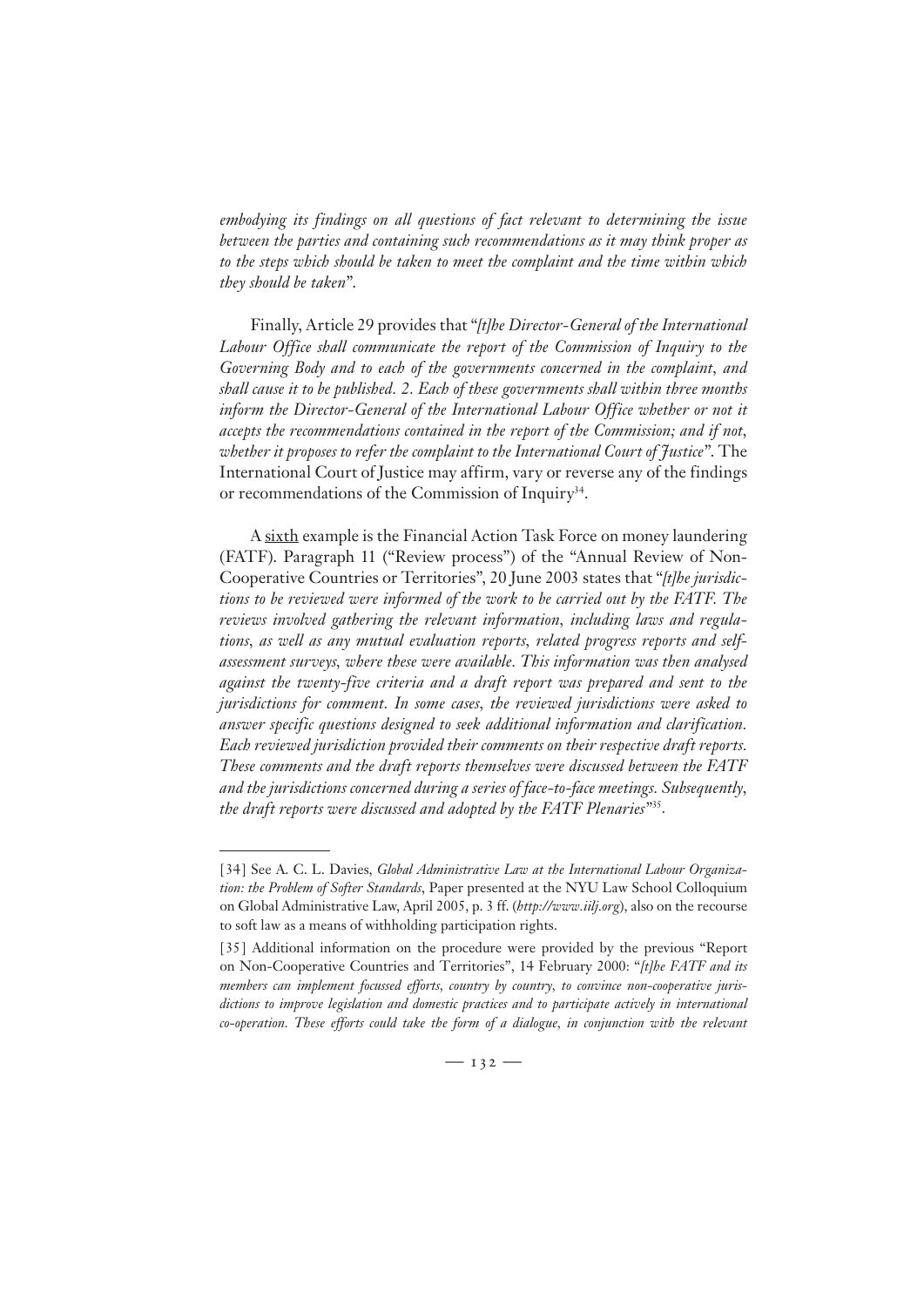A seventh example is the North American Agreement for Labor Cooperation (NAALC). Articles 23-27 of this Treaty provide that, if a dispute between national governments is not resolved through "cooperative consultations", an "Evaluations Committee of Experts" may be established. This Committee "*may invite written submissions from the Parties and the public*". It "*may consider, in preparing its report, any information provided by* [….] *the National Administrative Authority of each Party, organizations institutions and persons with relevant expertise, and the public*". Finally, "[e]*ach Party shall have a reasonable opportunity to review and comment on information that the Evaluation Committee of Experts receives and to make written submissions to the Evaluation Committee*" (Article 24, paras. 4 – 6).

Let us now compare these examples with the examples of participatory rights in the relations between private parties and national authorities, examined above.

Here the participating party is not a private individual or organization, but the State (though the NAALC also allows for submissions from the public).

Participation is granted in treaty-making and in rule-making procedures (as in the case of amendments to the International Convention for the Regulation of Whaling Schedule and in the case of the adjustment and reduction of production of substances that deplete the ozone), in standard setting proceedings (like in those of

*FATF-style regional body or appropriate international organisation/body, with the identified jurisdictions in order to check that their situation has been estimated correctly and to establish whether improvements are already being undertaken. The dialogue could be pursued by a letter from the FATF President to the concerned government explaining the purpose of the FATF's work in this area once the consolidated list of non-cooperative jurisdictions has been established. This dialogue should prompt them to amend their laws and change their practices. To do so, they could be helped through advice and technical co-operation by FATF, its members, a FATF-style regional body, or an appropriate international organisation/body to implement the necessary changes. Specific actions could also be taken by other multi-lateral fora (e.g., the G-7, the OECD, the Basle Committee, IOSCO and the International Financial Institutions) to seek the issuance of public statements or other appropriate action [….]*".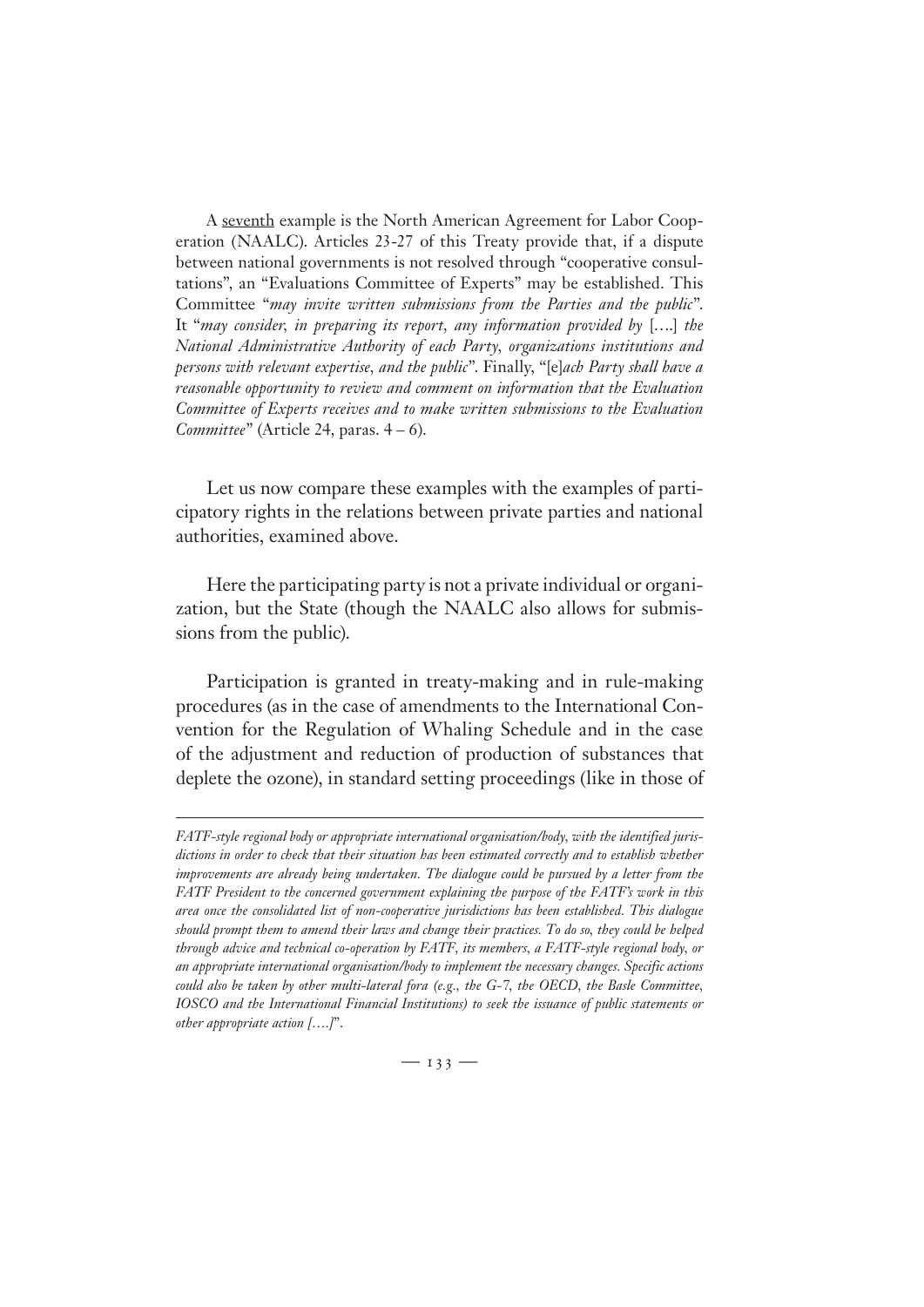the Codex Alimentarius Commission), in policy-making procedures (like in those of the North American Agreement for Labor Cooperation-NAALC), in adjudication proceedings (as in the process for the inscription on the world heritage list or in the review processes of the Financial Action Task Force) and in dispute settlement procedures (as for the evaluation of complaints before the ILO).

These proceedings are more loosely structured here than in the previous case. This may be due to the fact that national governments are parties to the global institutions and can therefore influence them from within.

There are three features common to both cases. The participation of national governments in global institutions is established by global rules, imposed from above (though in the FATF case there are no rules, just a practice). There is a provision for notification or communication. Objections or comments by the States are envisaged (in the case of the North American Agreement for Labor Cooperation, there can be a cross-examination, as parties can review and comment on the information received by the Committee. Only in the cases of food standards and labour complaints do global norms require that objections or comments be taken into due consideration).

Some of these procedures are complex. Participation is serial, as in the case of the objections to amendments to the International Convention for the Regulation of Whaling Schedule and also for the nominations for the inscription of properties in the world heritage list. Participation is doubled in a two-step consultation procedure, as in the case of the Codex Alimentarius Commission Standards.

Decision-making falls under the jurisdiction of the executive body of the global organization, or it may be conferred upon a separate body (like in the case of the Commission of Inquiry

 $-134-$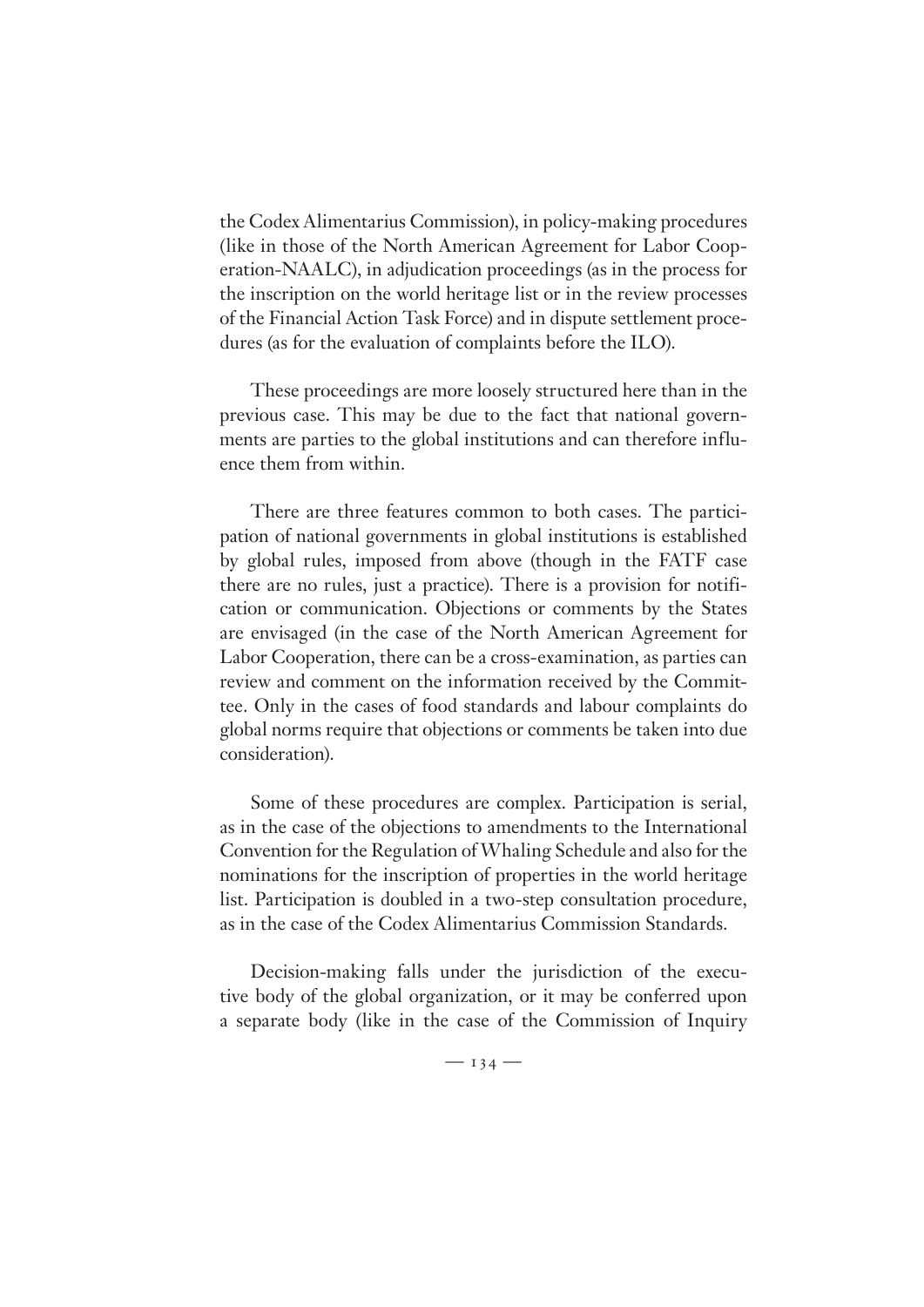which reports to the Governing Body of the ILO on complaints by Members).

Global rules' imposition of a right to participate upon domestic agencies is much less important than requiring global institutions to let the national governments participate in the global decision-making process. The first type is well known in domestic legal orders, while the second has a precedent in the federal and regional States and in supra-national governments (like the European Union), where there are participation procedures for including States in federal or supra-national decision-making.

I shall finally address the same question raised at the end of the previous paragraph: why is participation provided by global rules? For this second type of participation, one can consider three kinds of reasons.

Participation is required by global law because it is a part of the negotiation process that characterizes the international arena. Participation is another way to ensure cooperation among States in establishing rules or amending treaties. This is the case of the regulation of whaling and regulation of the substances that deplete the ozone layer. States have participatory rights because they are political principals in international decision-making and they are parties to a treaty that is implemented by an international organization. This kind of participation does not really fall into the field that I am examining, because participation is here a treaty amending power. States establish participatory rights in order to mutually guarantee the power to amend agreements. This kind of participation is no different from the participation of lower levels of government (municipal or regional) in the decisions of the higher levels of government (regional or central) in national administrations.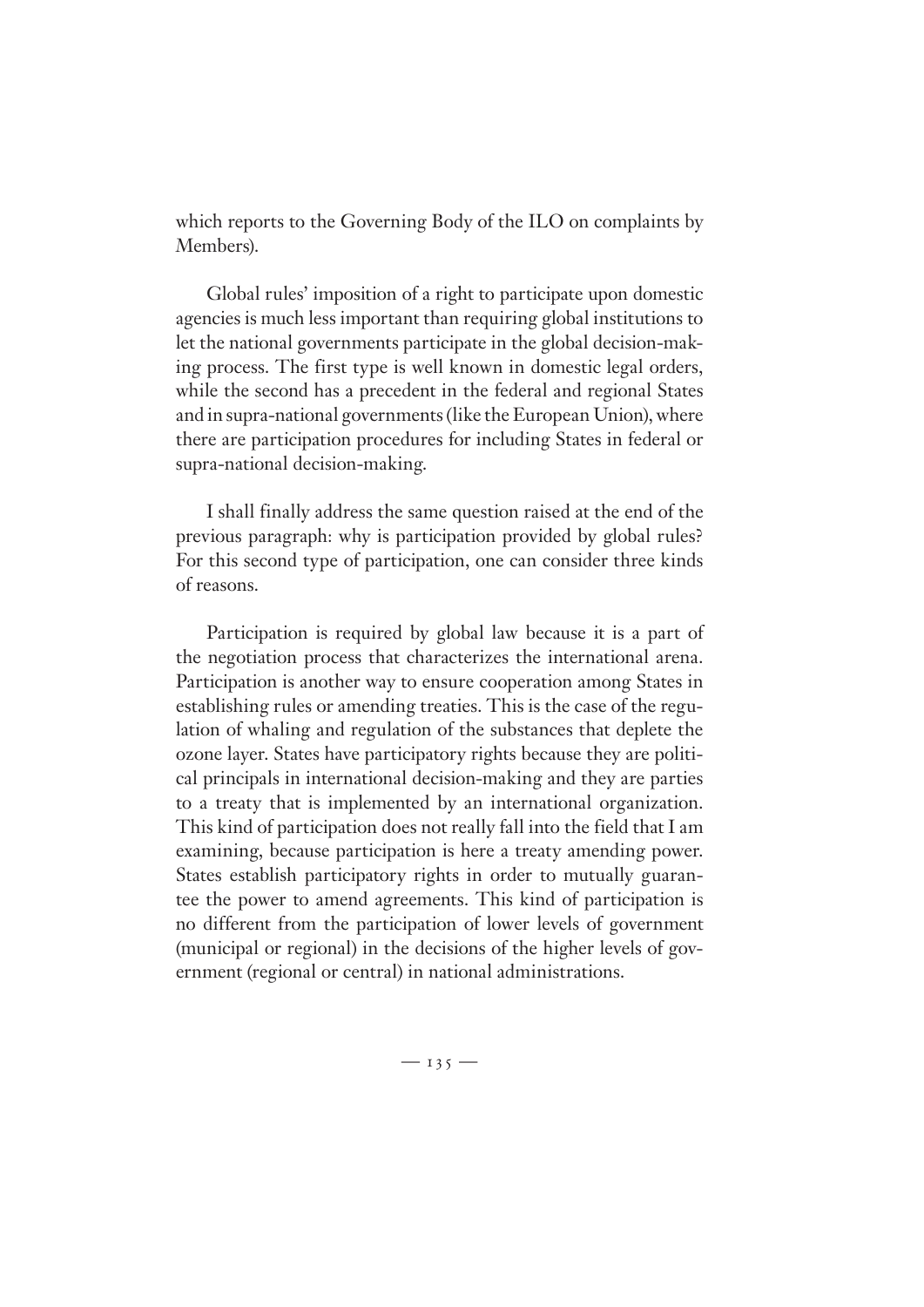Secondly, the participation of national authorities at the global level is necessary for integrating domestic authorities into the global decision-making process and promoting the collaboration of national agencies in global decision-making (as in the case of the process for the inscription of properties on the world heritage list). This is not a separate level of government, but is made up of a global and a multinational component (as in the case of the Codex Alimentarius Commission standard setting process).

Finally, participation is granted at the global level in order to provide the right to a hearing to a government which has been the subject of a complaint filed by another government for not having observed a Convention (as in the case of the ILO) or a "review" of a global organization (as in the case of non-cooperative countries for money laundering).

## 3. PARTICIPATION GRANTED TO NATIONAL GOVERNMENTS (AND TO INTERESTED PARTIES) VIS-À-VIS OTHER NATIONAL GOVERNMENTS

In the global legal order participatory rights do not operate only vertically (private parties are heard by the State; States are heard by global organizations), but also horizontally (national governments are heard by other national governments; global institutions participate in the decision-making process of other global institutions). I shall now discuss the first of these two types of participatory rights.

The first example is the General Agreement on Trade in Services (GATS). Article VI. 4 provides that "*[w]ith a view to ensuring that measures relating to qualification requirements and procedures, technical standards and licensing requirements do not constitute unnecessary barriers to trade in services, the Council for Trade in Services shall, through appropriate bodies it may estab-*

 $-136-$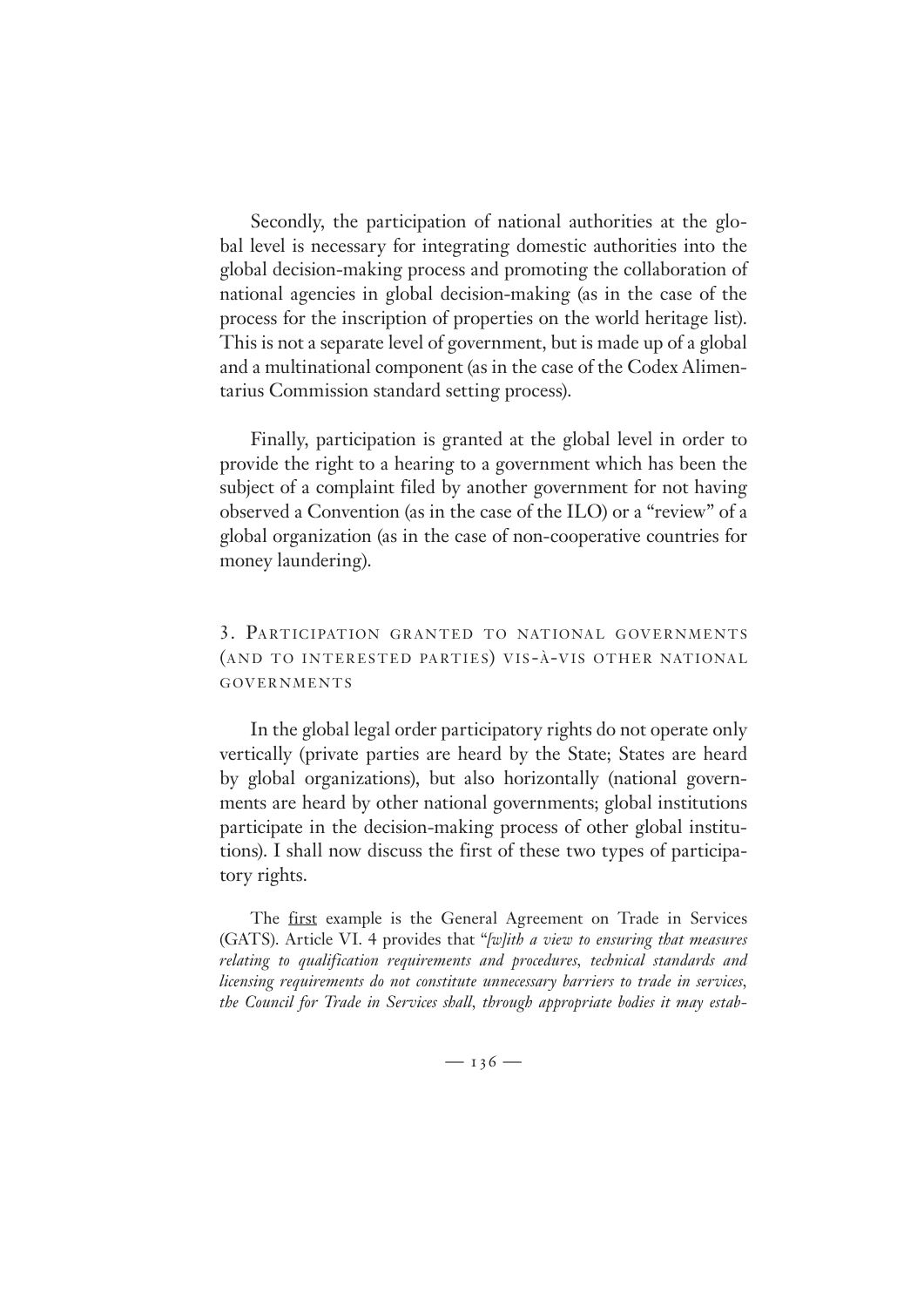*lish, develop any necessary disciplines. Such disciplines shall aim to ensure that such requirements are, inter alia: (a)based on objective and transparent criteria, such as competence and the ability to supply the service; (b) not more burdensome than necessary to ensure the quality of the service; (c) in the case of licensing procedures, not in themselves a restriction on the supply of the service*".

As an example of the implementation of such rule, one can consider the WTO "Disciplines on domestic regulation for the accountancy sector". These have a chapter on transparency that provides: "*[m]embers shall make publicly available, including through the enquiry and contact points[….], the names and addresses of competent authorities (i.e. governmental or non-governmental entities responsible for the licensing of professionals or firms, or accounting regulations). Members shall make publicly available, or shall ensure that their competent authorities make publicly available, including through the enquiry and contact points: (a) where applicable, information describing the activities and professional titles which are regulated or which must comply with specific technical standards; (b) requirements and procedures to obtain, renew or retain any licences or professional qualifications and the competent authorities' monitoring arrangements for ensuring compliance; (c) information on technical standards; (d) and, upon request, confirmation that a particular professional or firm is licensed to practise within their jurisdiction. Members shall inform another Member, upon request, of the rationale behind domestic regulatory measures in the accountancy sector, in relation to legitimate objectives as referred to in paragraph 2. When introducing measures which significantly affect trade in accountancy services, Members shall endeavour to provide opportunity for comment, and give consideration to such comments, before adoption. [….]*".

A second example is that of the Agreement on the application of sanitary and phytosanitary measures. Article 7, on transparency, establishes that "*[m] embers shall notify changes in their sanitary or phytosanitary measures and shall provide information on their sanitary or phytosanitary measures in accordance with the provisions of Annex B*". Annex B, on "Transparency of sanitary and phytosanitary regulations" regulates the notification procedures in the following manner: "*[w]henever an international standard, guideline or recommendation does not exist or the content of a proposed sanitary or phytosanitary regulation is not substantially the same as the content of an international standard, guideline or re commendation, and if the regulation may have a significant effect on trade of other Members, Members shall: (a) publish a notice at an early stage in such a manner as to enable interested Members to become acquainted with the proposal to introduce a particular regulation; (b) notify other Members, through the Secretariat, of the* 

 $-137-$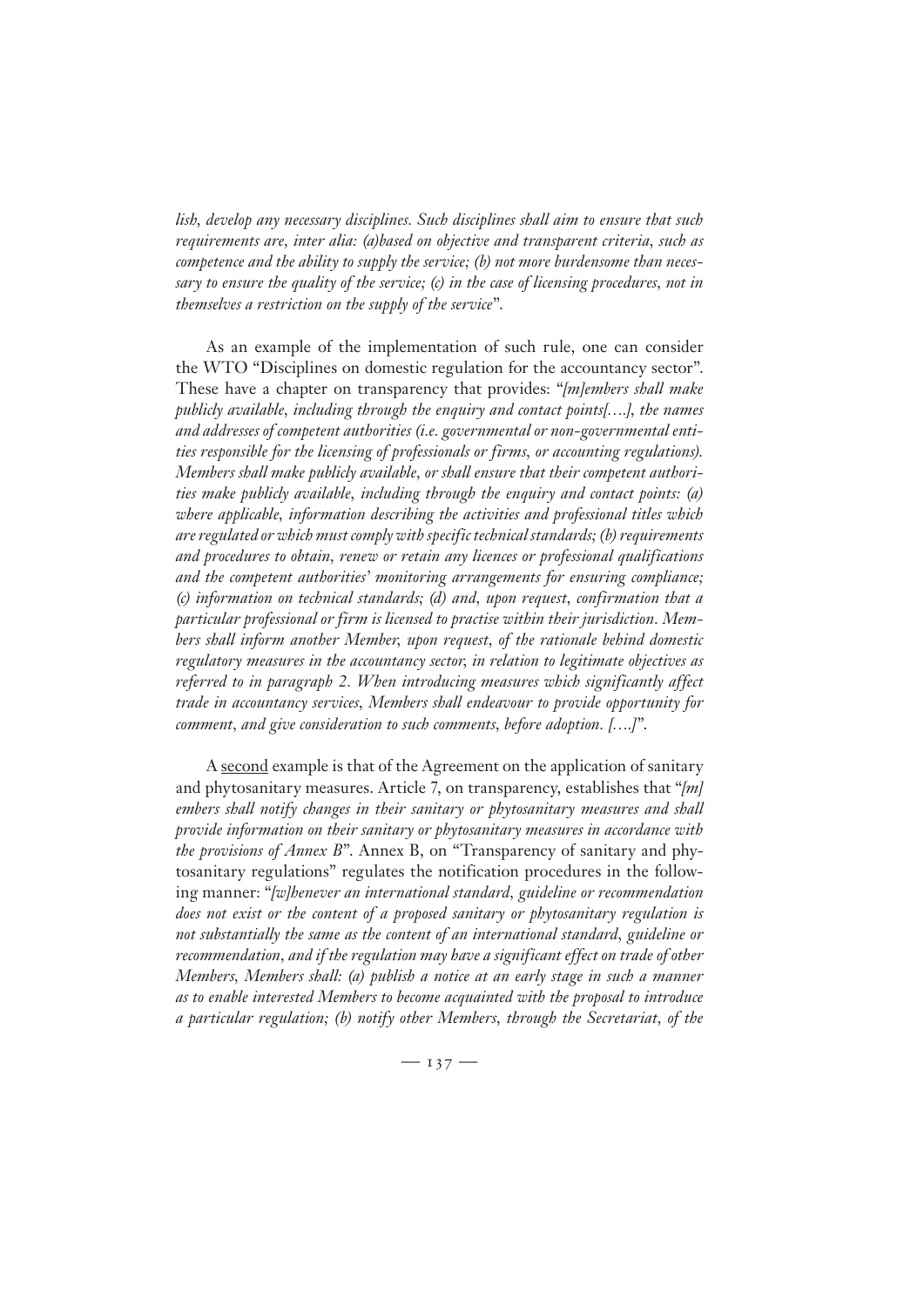*products to be covered by the regulation together with a brief indication of the objective and rationale of the proposed regulation. Such notifications shall take place at an early stage, when amendments can still be introduced and comments taken into account; (c) provide upon request to other Members copies of the proposed regulation and, whenever possible, identify the parts which in substance deviate from international standards, guidelines or recommendations; (d) without discrimination, allow reasonable time for other Members to make comments in writing, discuss these comments upon request, and take the comments and the results of the discussions into account [….]"36*.

A third example is provided by the Agreement on Technical Barriers to Trade (TBT). Article 2.9 provides a regulation similar to that of Annex B, on the "Transparency of sanitary and phytosanitary regulations"37.

[ 37 ] Article 2.9 provides that "*[w]henever a relevant international standard does not exist or the technical content of a proposed technical regulation is not in accordance with the technical content of relevant international standards, and if the technical regulation may have a significant effect on trade of other Members, Members shall: 2.9.1 publish a notice in a publication at an early appropri-*

<sup>[36]</sup> Annex B continues by stating: "9. The Secretariat shall promptly circulate copies of the *notification to all Members and interested international organizations and draw the attention of developing country Members to any notifications relating to products of particular interest to them. 10. Members shall designate a single central government authority as responsible for the implementation, on the national level, of the provisions concerning notification procedures according to paragraphs 5, 6, 7 and 8 of this Annex*". The WTO document on "How to apply the transparency provisions of the SPS agreement", n. 72 – 74, explains how to deal with comments from others: "*[a] prime purpose of notifying proposed regulations is to allow countries that might be affected by them to be consulted during the drafting process. Government authorities that have notified proposed regulations might receive comments on such regulations. Comments will either go to the notification authority or any other address specified in the final box of the notification form. [….] The notification authority should establish good working relationships with relevant agencies, and documented administrative procedures to ensure this happens. When other countries make comments on a notified SPS measure, the country notifying has certain obligations to meet. The country receiving comments should, without further request: (i) acknowledge the receipt of such comments; (ii) explain within a reasonable period of time, and at the earliest possible date before the adoption of the measure, to any Member from which it has received comments, how it will take these comments into account and, where appropriate, provide additional relevant information on the proposed sanitary or phytosanitary regulations concerned; (iii) provide to any Member from which it has received comments, a copy of the corresponding sanitary or phytosanitary regulations as adopted or information that no corresponding sanitary or phytosanitary regulations will be adopted for the time being; (iv) where possible make available to other countries comments and questions it has received and answers it has provided, preferably through electronic facilities*".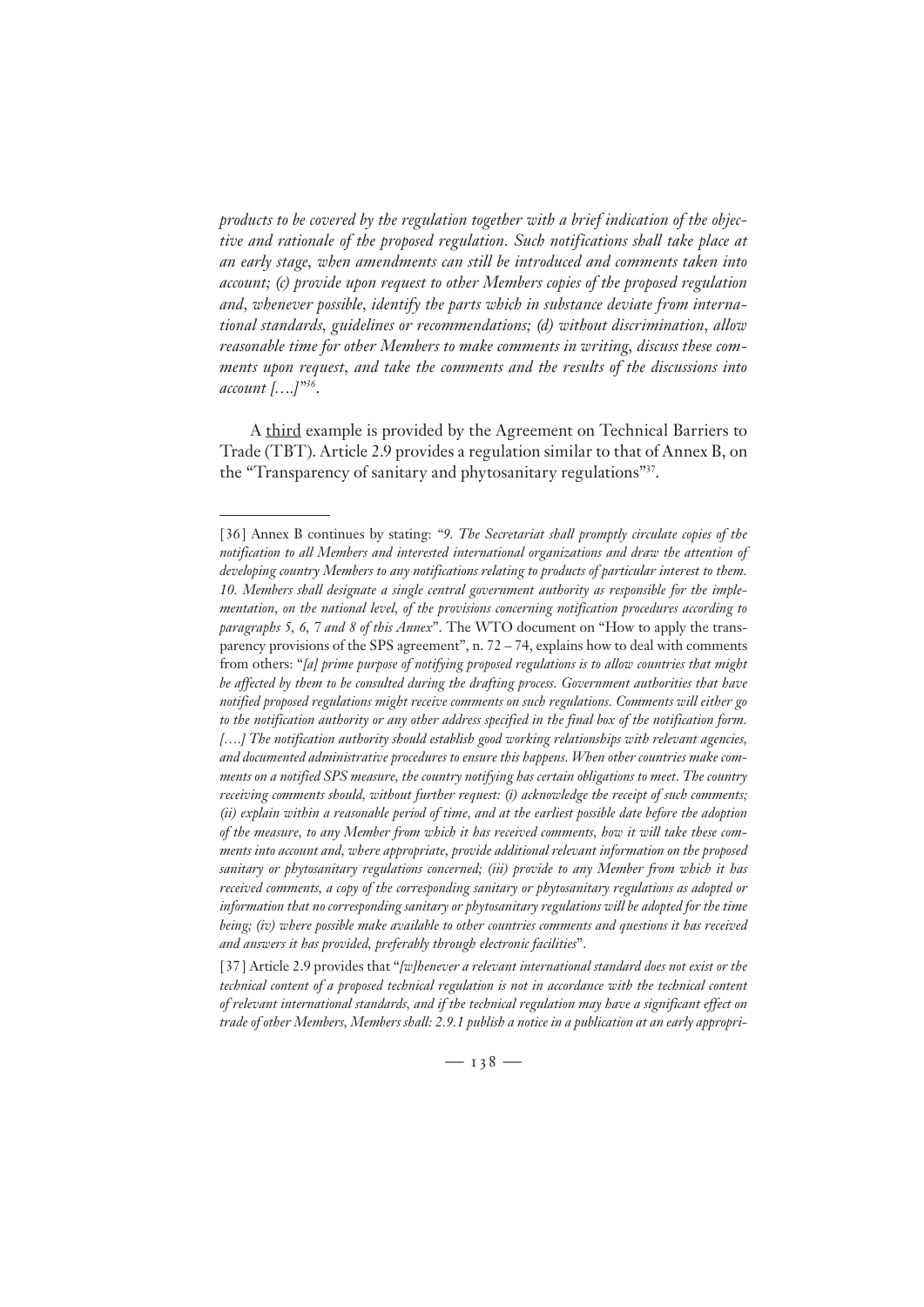A fourth example is that of the "Basel Convention on the Control of Transboundary Movements of Hazardous Wastes and their Disposal" (adopted by the Conference of the Plenipotentiaries on 22 March 1989)<sup>38</sup>. Article 6, on the transboundary movement between Parties, provides: "1. *[t] he State of export shall notify, or shall require the generator or exporter to notify, in writing, through the channel of the competent authority of the State of export, the competent authority of the States concerned of any proposed transboundary movement of hazardous wastes or other wastes.[….] 2. The State of import shall respond to the notifier in writing, consenting to the movement with or without conditions, denying permission for the movement, or requesting additional information. A copy of the final response of the State of import shall be sent to the competent authorities of the States concerned which are Parties. 3. The State of export shall not allow the generator or exporter to commence the transboundary movement until it has received written confirmation that: (a) The notifier has received the written consent of the State of import; and (b) the notifier has received from the State of import confirmation of the existence of a contract between the exporter and the disposer specifying environmentally sound management of the wastes in question. 4. Each State of transit which is a Party shall promptly acknowledge to the notifier receipt of the notification. It may subsequently respond to the notifier in writing, within 60 days, consenting to the movement with or without conditions, denying permission for the movement, or requesting additional information"39.*

*ate stage, in such a manner as to enable interested parties in other Members to become acquainted with it, that they propose to introduce a particular technical regulation; 2.9.2 notify other Members through the Secretariat of the products to be covered by the proposed technical regulation, together with a brief indication of its objective and rationale. Such notifications shall take place at an early appropriate stage, when amendments can still be introduced and comments taken into account; 2.9.3 upon request, provide to other Members particulars or copies of the proposed technical regulation and, whenever possible, identify the parts which in substance deviate from relevant international standards; 2.9.4 without discrimination, allow reasonable time for other Members to make comments in writing, discuss these comments upon request, and take these written comments and the results of these discussions into account*".

#### [38] G. Handl, cit., p. 131 ff.

[ 39 ] Article 6 continues by stating: "[*[t]he State of export shall not allow the transboundary movement to commence until it has received the written consent of the State of transit. However, if at any time a Party decides not to require prior written consent, either generally or under specific conditions, for transit transboundary movements of hazardous wastes or other wastes, or modifies its requirements in this respect, it shall forthwith inform the other Parties of its decision pursuant to Article 13. In this latter case, if no response is received by the State of export within 60 days of* 

 $-139-$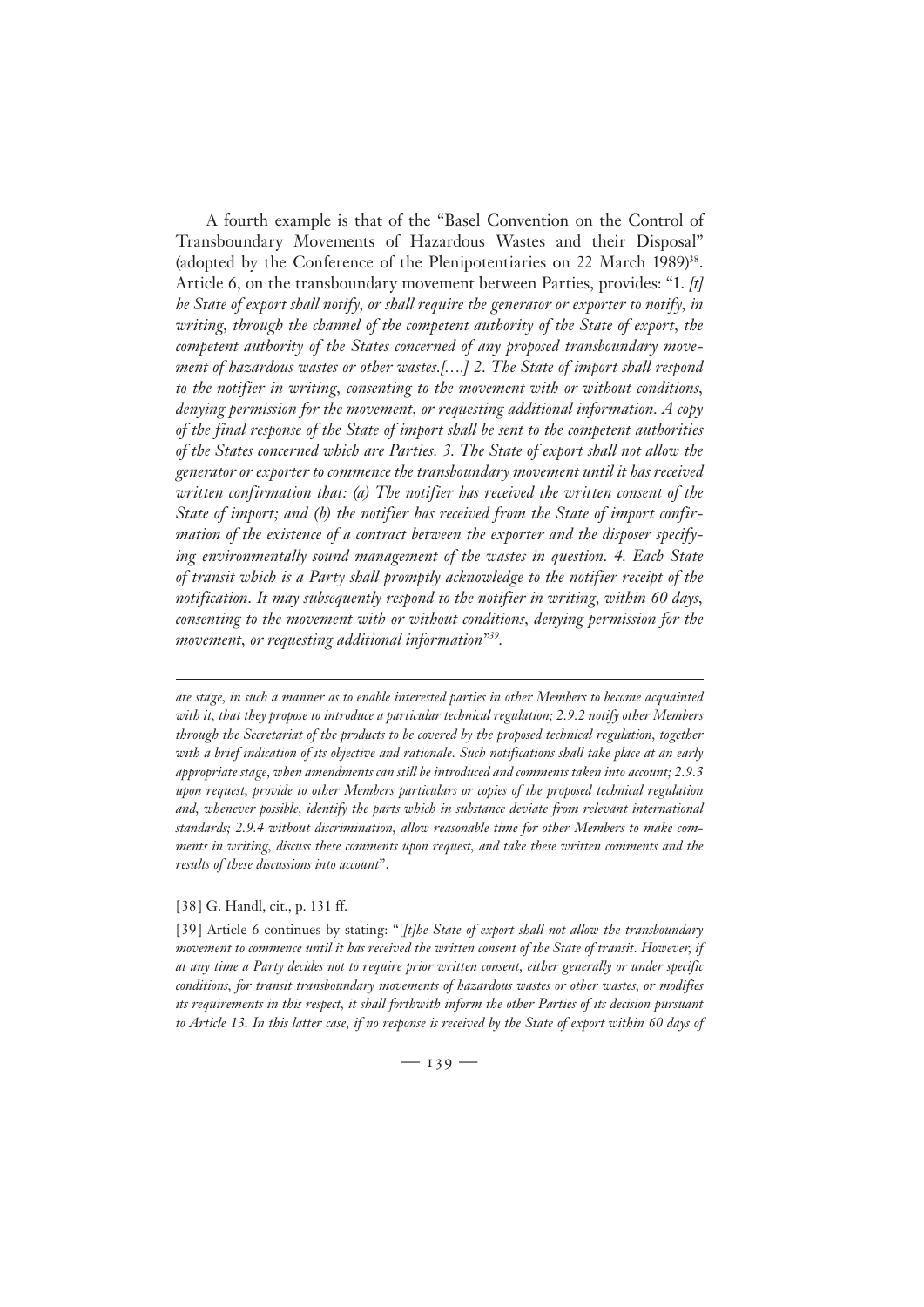A fifth example is that of the Principles for Food Import and Export Inspection and Certification System of the Codex Alimentarius Commission. Articles 14, 15, 16 and 17 on transparency provide: "14. *[….][t]he principles and operations of food inspection and certification systems should be open to scrutiny by consumers and their representative organizations, and other interested parties. 15. Importing countries should provide information on existing requirements and proposed changes to requirements should be published and[….] an adequate time period permitted for comment. The views of exporting countries [….] should be taken into account in taking a final decision. A reasonable period should be allowed before a new requirement takes effect in order to permit exporting countries, and in particular developing countries, to make necessary changes to methods of production and control measures. 16. Importing countries should make available to the exporting countries, upon request, timely advice as to the basis of the decision they have taken regarding the compliance of foods with their relevant requirements. 17. Upon request by the competent authorities of the importing countries, the exporting countries should provide access to view and assess the actual working of their relevant inspection and certification systems*".

Another example is that of the Code of Conduct for Responsible Fisheries. Article 11. 3. 4 provides that "*[w]hen a State introduces changes to its legal requirements affecting trade in fish and fishery products with other States, sufficient information and time should be given to allow the States and producers affected to introduce, as appropriate, the changes needed in their processes and procedures. In this connection, consultation with affected States on the time frame for implementation of the changes would be desirable. Due consideration should be given to requests from developing countries for temporary derogations from obligations*".

A seventh example is provided by the Agreement on Implementation of Article VI of the General Agreement on Tariffs and Trade (GATT) 1994. Article 5. 5 provides: "[….] *after receipt of a properly documented application and before proceeding to initiate an investigation, the authorities shall notify the government of the exporting Member concerned*". The above-mentioned Article 6.1.3 states that, after an investigation has been initiated, the authorities shall provide the full text of the written application to the known exporters and to

*the receipt of a given notification by the State of transit, the State of export may allow the export to proceed through the State of transit.* [….]"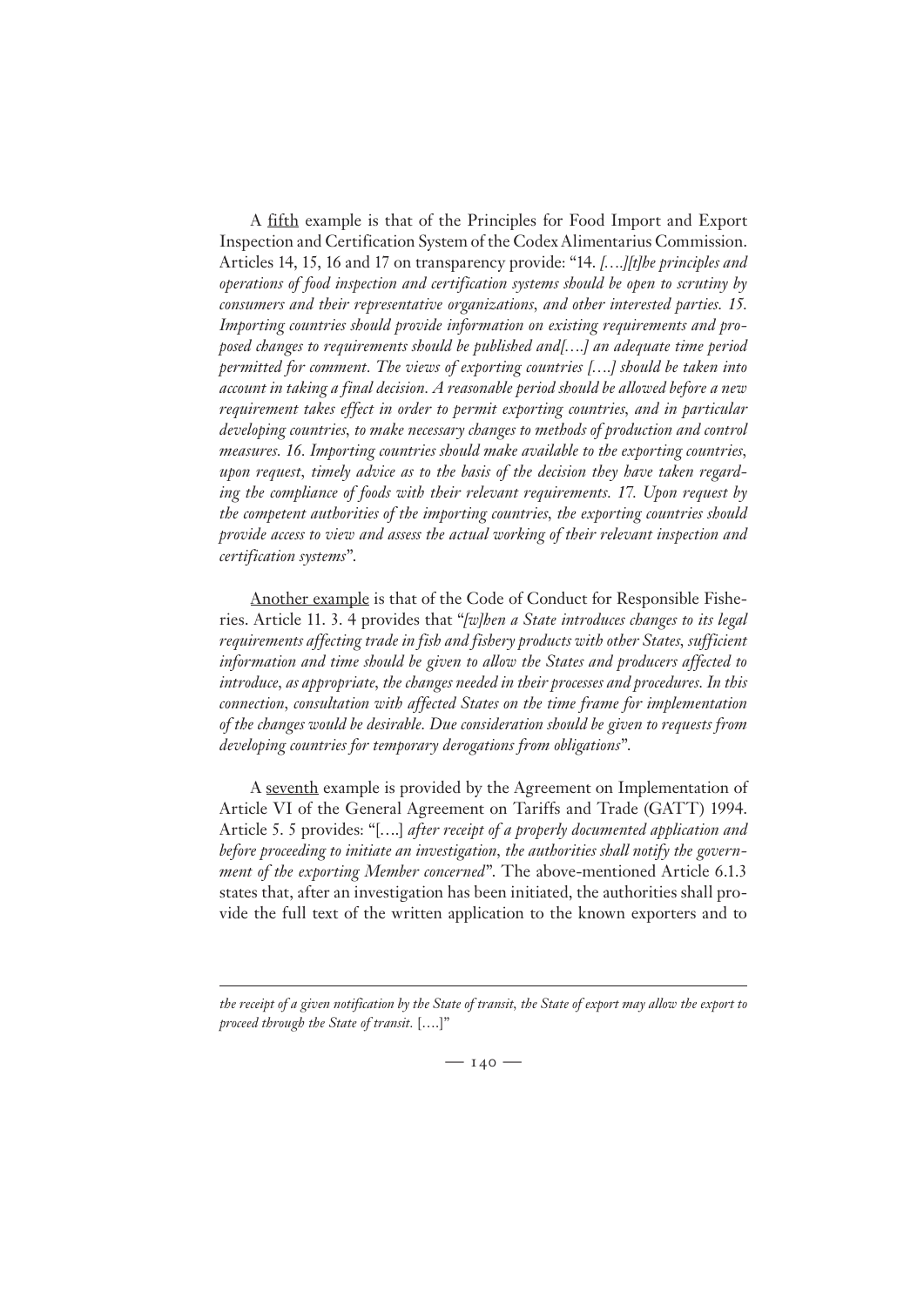the authorities of the exporting Member and shall make it available, upon request, to other interested parties involved<sup>40</sup>.

The eighth example is from the WTO Agreement on Safeguards. Article 12. 3 provides: "*[a] Member proposing to apply or extend a safeguard measure shall provide adequate opportunity for prior consultations with those Members having a substantial interest as exporters of the product concerned, with a view to, inter alia, reviewing the information provided under paragraph 2, exchanging views on the measure and reaching an understanding on ways to achieve the objective set out in paragraph 1 of Article 8*".

The last example is from the General Agreement on Tariffs and Trade (GATT) 1994 itself<sup>41</sup>. Article XIX of such agreement regulates emergency action on imports of particular products. Paragraph 2 provides that "*[b]efore any contracting party shall take action pursuant to the provisions of paragraph 1 of this Article, it shall give notice in writing to the contracting parties as far in advance as may practicable and shall afford the contracting parties and those contracting parties having a substantial interest as exporters of the product concerned an opportunity to consult with it in respect of the proposed action*". The treaty provides for an agreement. If the agreement is not reached, the affected parties can suspend equivalent concessions<sup>42</sup>.

[ 42 ] On the basis of this provision the Appellate Body of the WTO has decided that the certifications envisaged by Section 609 of the United States Public Law 101-162: […] *consist principally of administrative ex parte inquiry or verification by staff of the Office of Marine Conservation in the Department of State with staff of the United States National Marine Fisheries Service. With respect to both types of certification, there is no formal opportunity for an applicant country to be heard, or to respond to any arguments that may be made against it, in the course of the* 

<sup>[40]</sup> Article 6.11 states: "*[f]or the purposes of this Agreement, "interested parties" shall include: (i) an exporter or foreign producer or the importer of a product subject to investigation, or a trade or business association a majority of the members of which are producers, exporters or importers of such product; (ii) the government of the exporting Member; and (iii) a producer of the like product in the importing Member or a trade and business association a majority of the members of which produce the like product in the territory of the importing Member. This list shall not preclude Members from allowing domestic or foreign parties other than those mentioned above to be included as interested parties*".

<sup>[ 41 ]</sup> Article X. 3 a. of the 1994 GATT provides that "*[e]ach Member shall administer in a uniform, impartial and reasonable manner all its laws, regulations and decisions and rulings [….]*" and requires that Members maintain or institute judicial, arbitral or administrative tribunals or procedures to ensure prompt review and correction of administrative action.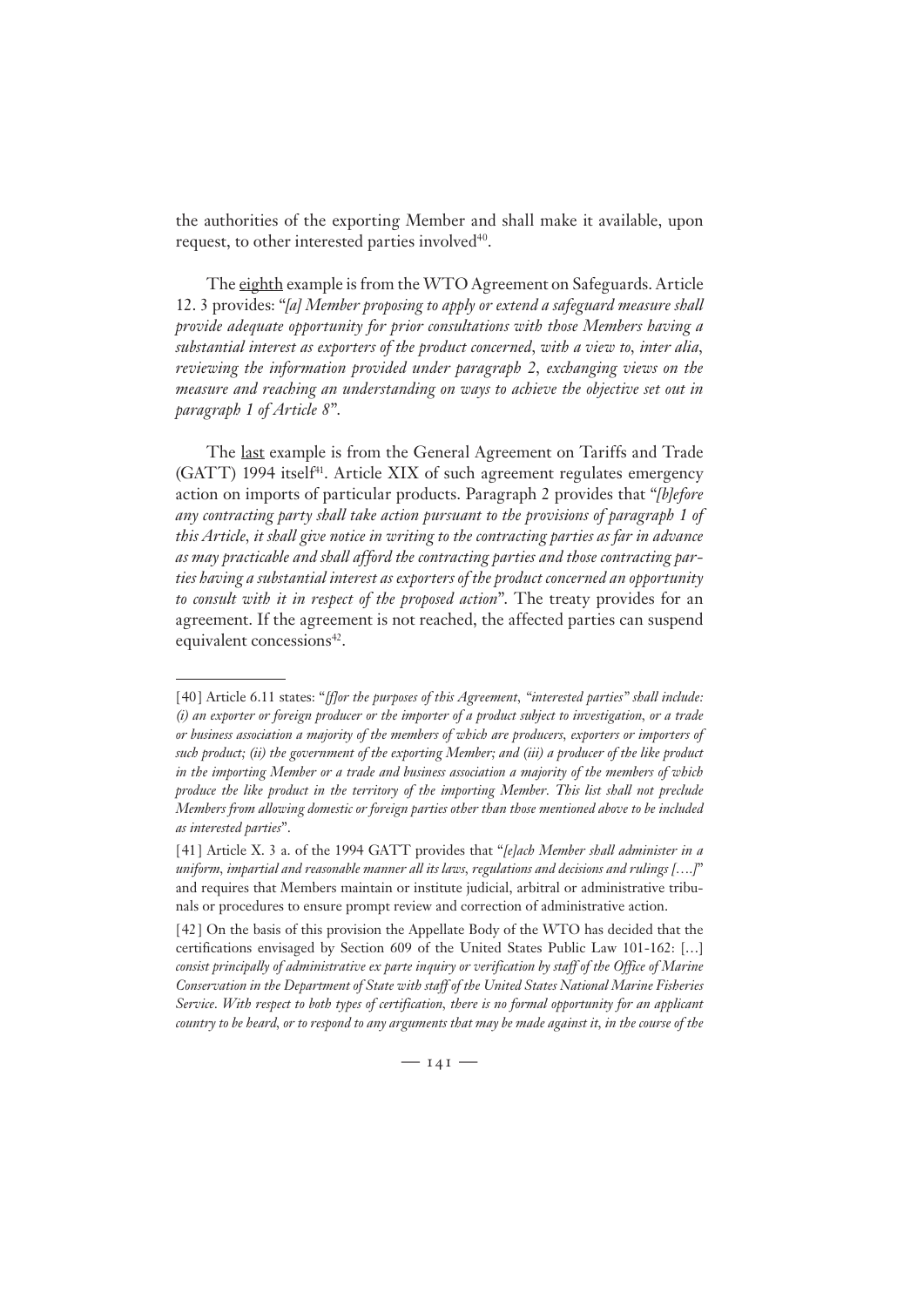Horizontal linkages among States, established by global rules, are as dense as the vertical linkages between States and global organizations. Global governance is not made up only of global institutions. It is also made up of multinational and transnational

*certification process before a decision to grant or to deny certification is made. Moreover, no formal written, reasoned decision, whether of acceptance ore rejection, is rendered on applications for either type of certification, whether under Section 609(b)(2)(A) and (B) or under Section 609(b)(2)*[…]*. The certification processes followed by the United States thus appear to be singularly informal and casual, and to be conducted in a manner such that these processes could result in the negation of rights of Members. There appears to be no way that exporting Members can be certain whether the terms of Section 609, in particular, the 1996 Guidelines, are being applied in a fair and just manner by the appropriate governmental agencies of the United States. It appears to us that, effectively, exporting Members applying for certification whose applications are rejected are denied basic fairness and due process, and are discriminated against, vis-à-vis those Members which are granted certification. The provisions of Article X:3 of the GATT 1994 bear upon this matter. In our view, Section 609 falls within the "laws, regulations, judicial decisions and administrative rulings of general application" described in Article X:1. Inasmuch as there are due process requirements generally for measures that are otherwise imposed in compliance with WTO obligations, it is only reasonable that rigorous compliance with the fundamental requirements of due process should be required in the application and administration of a measure which purports to be an exception to the treaty obligations of the Member imposing the measure and which effectively results in a suspension pro hac vice of the treaty rights of other Members*. *It is also clear to us that Article X:3 of the GATT 1994 establishes certain minimum standards for transparency and procedural fairness in the administration of trade regulations which, in our view, are not met here. The non-transparent and ex parte nature of the internal governmental procedures applied by the competent officials in the Office of Marine Conservation, the Department of State, and the United States National Marine Fisheries Service throughout the certification processes under Section 609, as well as the fact that countries whose applications are denied do not receive formal notice of such denial, nor of the reasons of the denial, and the fact, too, that there is no formal legal procedure for review of, or appeal from, a denial of an application, are all contrary to the spirit, if not the letter, of Article X:3 of the GATT 1994*", WTO Appellate Body, United States – Import Prohibition of Certain Shrimp and Shrimp Products (AB-1998-4) (WT/DS58/AB/R) 12 October 1998, nn. 180-183. See also WTO Appellate Body, United States – Restrictions on Imports of Cotton and Man-made Fibre Underwear (AB-1996-3) (WT/DS24/AB/R) 10 February 1997, para. IV; WTO Appellate Body, Thailand – Anti-Dumping Duties on Angles, Shapes and Sections of Iron or Non-Alloy Steel and H-Beams from Poland (AB-2000-12) (WT/DS122/AB/R) 12 March 2001, paras. 98-112; WTO Appellate Body, European Communities – Anti-Dumping Duties on Imports of Cotton-Type Bed Linen from India Recourse to Article 21.5 of the DSU by India (AB-2003-1) (WT/DS141/AB/RW) 8 April 2003, paras. 101-146. G. della Cananea, *Beyond the State: the Europeanization and Globalization of Procedural Administrative Law*, in *European Public Law*, Vol. 9, Issue 4, December 2003, p. 574.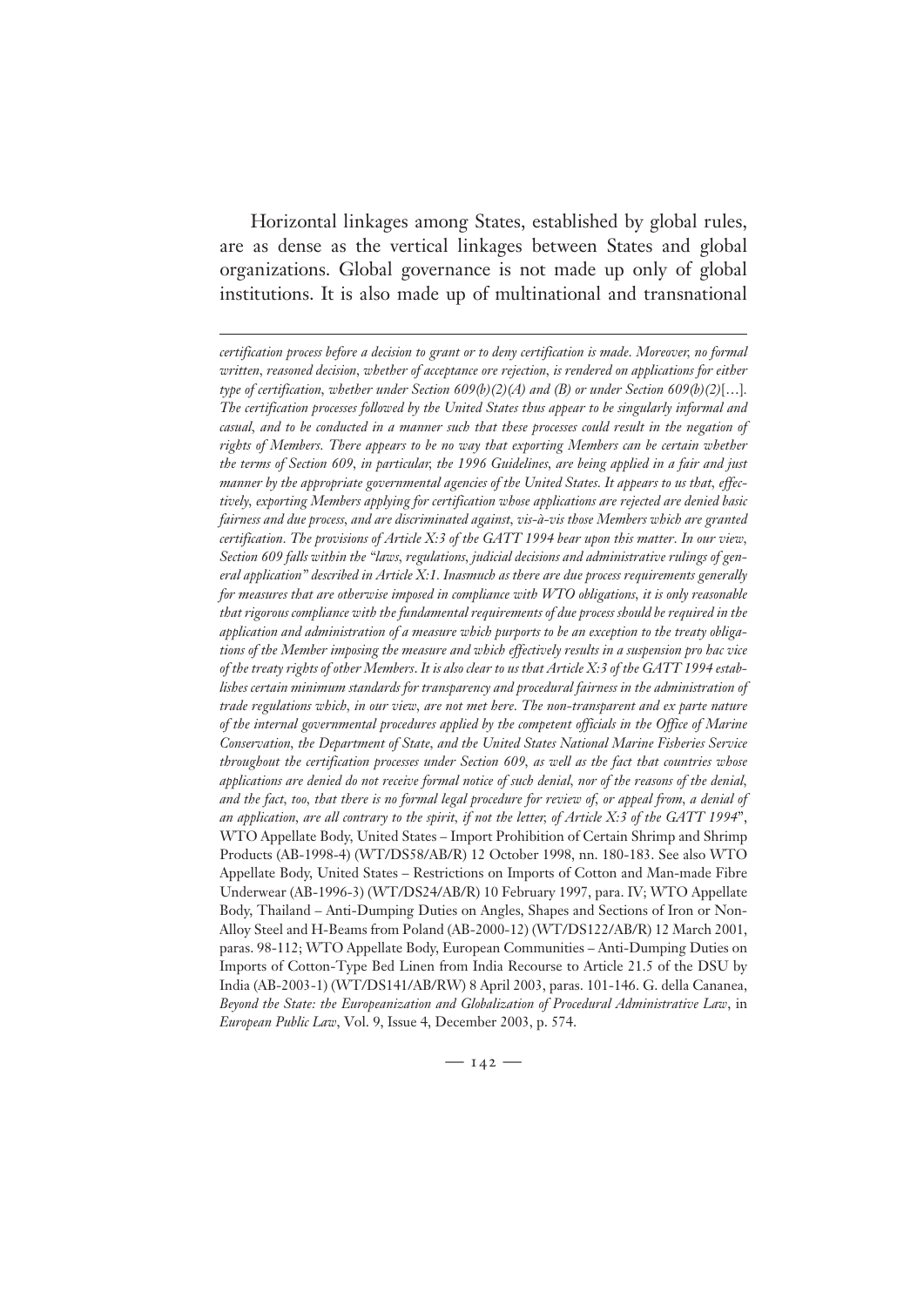processes. They open national governments up to each other and increase the dialogue between nations.

But horizontally-operating participatory rights also have an additional vertical effect. National governments' compliance with participatory requirements is often monitored by global authorities (like the Council for Trade in Services or the WTO Secretariat). Therefore, the structure is not purely horizontal, as it involves both vertical and horizontal elements.

This kind of participation occurs in rule-making (like in the GATS, SPS and TBT and responsible fisheries cases), adjudicating (as in the trans-boundary movements of hazardous wastes, food inspections, WTO safeguard measures and GATT emergency actions) and quasi-judicial (as in the case regulated by the Agreement on implementation of Article VI of the GATT 1994) procedures.

The duty to grant participation rights falls upon national go vernments, and the parties that participate are also national go vernments. Only in some cases, such as the TBT Agreement, the Codex Alimentarius Commission Export Inspection and Certification System, and the Agreement on the Implementation of Article VI of the GATT 1994 can private parties also participate. Participation rights are extended to private economic actors in a similar way as in the first set of cases examined, where global norms oblige national governments to hear private parties. In these cases, domestic governments play a double role: they are participants, but they also protect the interests of private actors.

Global norms require national governments to provide information, or publish notices, or notify parties and some of them also introduce timeliness requirements, such as that information must be given at an early stage or that governments must give sufficient

 $- 143 -$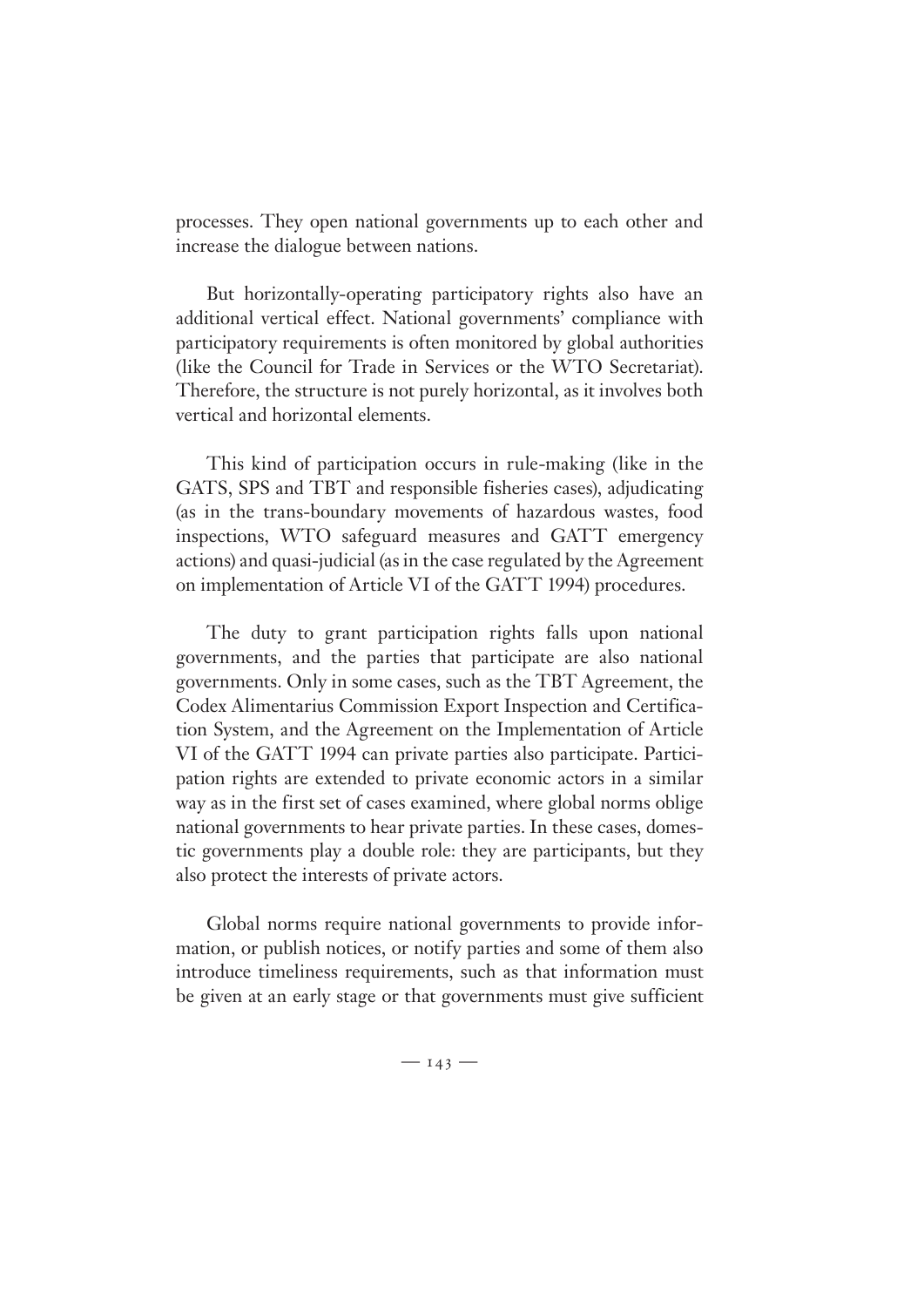or adequate time (exemplified by the SPS and TBT Agreements, food inspection and fisheries regulation).

Information is required in order to allow for comments (and the SPS and TBT Agreements require that comments be made in writing) from the States (or other interested parties).

Finally, four norms (GATS, SPS, TBT, and Codex) require the addressee government to give consideration to the comments received or take them into account.

When participation provided by global norms is put under global control, the relations established are not purely horizontal, but triangular, involving both horizontal (national government-to-national government) and vertical (national governments-global institution) links.

Why does global law oblige national governments to hear other national governments? First of all, in order to ensure an exchange of information and the reciprocal adaptation of national rules and conducts, as in the case of the Code of Conduct for Responsible Fisheries.

A second reason is in order to establish not only an exchange of information, but also a process of self-harmonization among States, as in the cases of the GATS, the SPS Agreement, the TBT Agreement, and the Food Import and Export Inspection and Certification System.

The third reason is to promote multinational cooperation, as in the case of transboundary movements of hazardous wastes, antidumping procedures and safeguards measures.

 $- 144 -$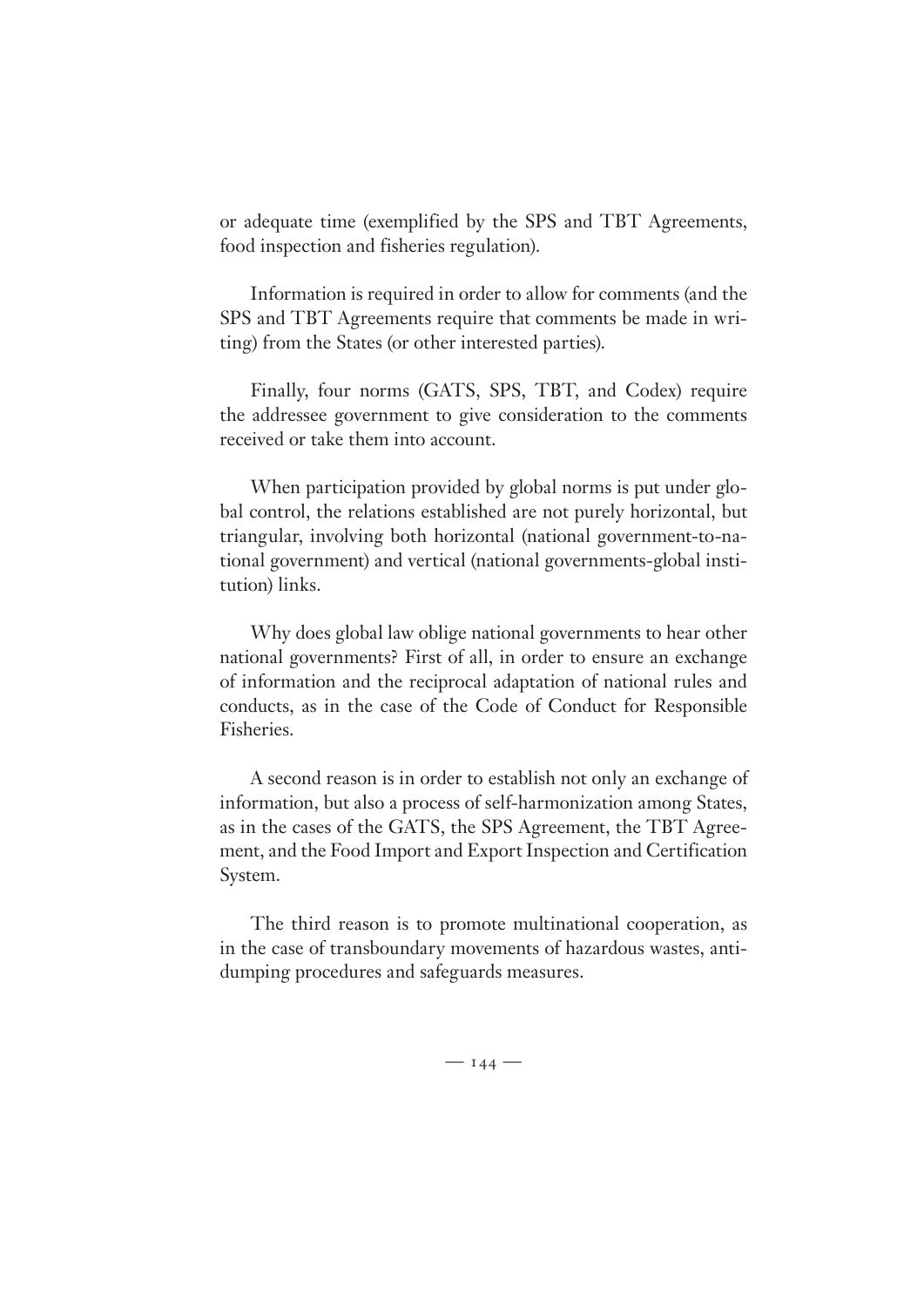# 4. PARTICIPATION GRANTED TO GLOBAL INSTITUTIONS BEFORE ANOTHER GLOBAL INSTITUTION

A second type of horizontal participatory rights are those rights granted to global institutions vis-à-vis another global institution.

The first example is the United Nations Environment Programme (UNEP). Rule 10 of the Rules of Procedure of the UNEP Governing Council regulates agenda setting: **"***[a]fter the Governing Council has considered the provisional agenda for the following session, the provisional agenda, incorporating any amendments made by the Governing Council, shall be communicated by the Executive Director to all States Members of the United Nations or members of the specialized agencies and of the International Atomic Energy Agency, the Chairmen of subsidiary organs of the Governing Council as appropriate, the President of the General Assembly when the Assembly is in session, the President of the Economic and Social Council, the appropriate United Nations bodies, the specialized agencies, the International Atomic Energy, the intergovernmental organizations referred to in rule 68 below and the international non-governmental organizations referred to in rule 69 below*".

A second example is that of the already mentioned Codex Alimentarius Commission's standard-setting procedure. The "Uniform procedure for the elaboration of Codex standards and related texts" (Part 1 of the "Procedures for the Elaboration of Codex Standards and Related Texts") provides that both the "proposed draft standard" and the "draft standards" are sent not only to members of the Commission, but also to "interested international organizations". These organizations may make comments on all aspects and the "subsidiary body" of the Commission (see Rule IX of the "Rules of procedure of the Codex Alimentarius Commission"), usually a Committee, "*has the power to consider such comments*".

In the cases discussed above, participation is granted in agendasetting and standard-setting proceedings. Other interested global institutions are entitled to participate. The usual procedure of communication-comments-consideration applies.

 $-145-$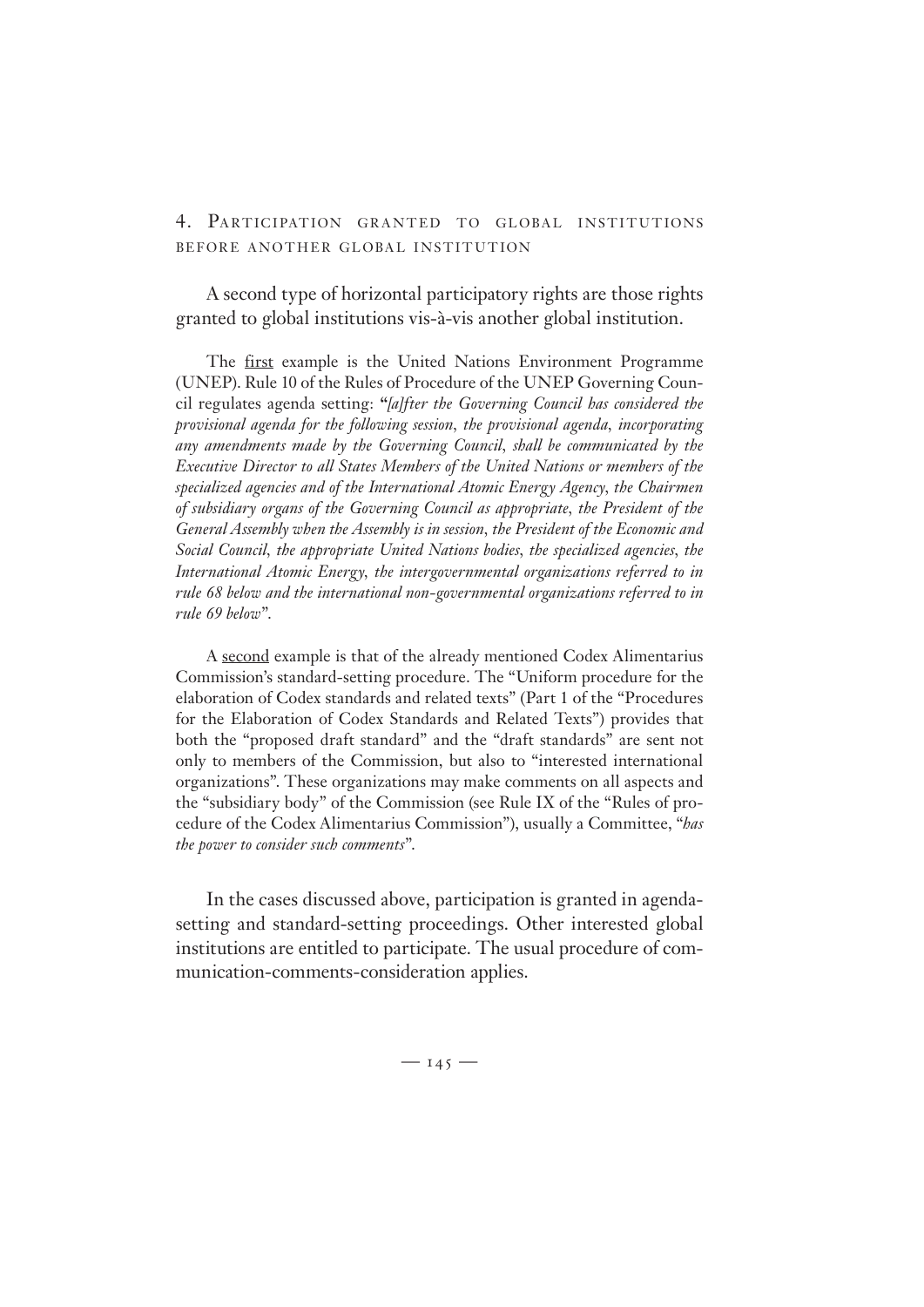Why do global rules require participation in these cases? Global law is made up of sectoral regimes. But these regimes are interconnected. A global institution may be member of the governing board of another global institution, or it may – as we are concerned with here – enjoy the right to participate in certain decision-making processes of another global body. Global rules granting participatory rights to a global organization vis-à-vis another global organization establish a line of communication between global regulatory regimes.

This function does not differ from the function of inter-agency consultation and participation procedures in place in national go vernments. It creates relationships between different authorities and promotes their cooperation.

### 5. PARTICIPATION GRANTED TO PRIVATE PARTIES BEFORE GLOBAL INSTITUTIONS

I now turn to the most important part of the picture, participatory rights that private parties may exercise directly before global organizations.

Participation of private parties in domestic procedures (1) is well known, as the relevant rights are usually established by domestic legislation. Participation of national governments in global institutions (2) is also a widespread phenomenon. Participation of national governments in foreign governments' decision-making (3) is also common, as bilateral or multilateral agreements open up national legal systems vis-à-vis foreign ones. The peculiarity of the first, in this case, lies in the fact that it is provided by global rules. Therefore, the duty to hear is imposed on the State. The peculiarity of the second and third cases is that here State participation in the global organization does not occur at a "constitutional" level, but at

 $- 146 -$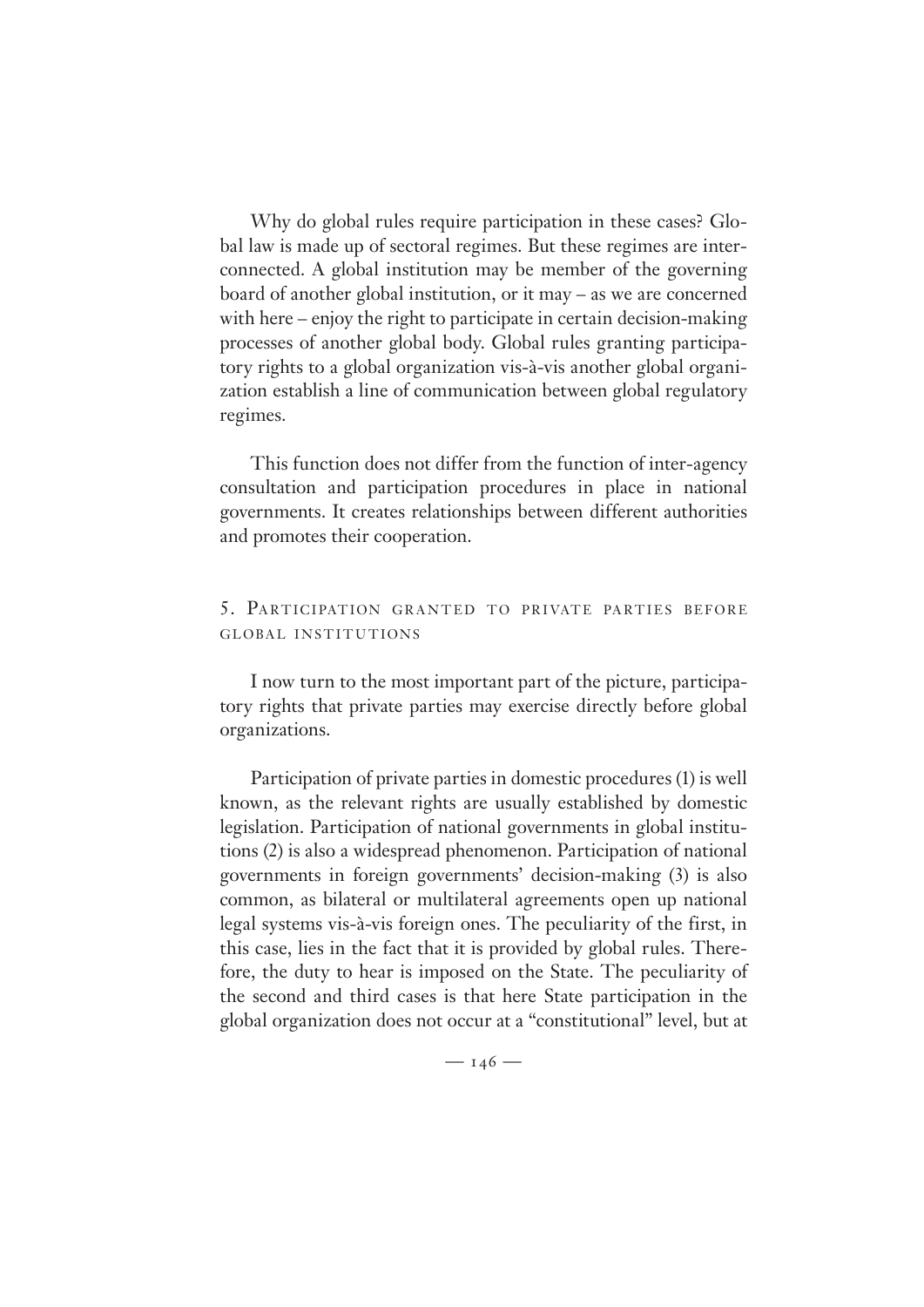an "administrative" level. It is not participation in the "legislative" process, but participation in the "administrative" process.

What is entirely new is the participation of national civil society in the global decision-making process. This undermines the traditional view of the State as the only global actor: participation in global decision-making is no longer only for the province of national governments.

The participation of national civil society in global institutions is the result of the increasing global regulation of private actors: the more that international organizations establish standards for private actors, the more that these actors seek to participate to global standard setting processes<sup>43</sup>.

The first example is informal consultation with the financial industry by the Basel Committee on Banking Supervision (BCBS), established by the central-bank Governors of the Group of Ten countries (Belgium, Canada, France, Germany, Italy, Japan, Luxembourg, the Netherlands, Spain, Sweden, Switzerland, United Kingdom and United States) at the end of 1974<sup>44</sup>. The "Introduction" to the document on the "Application of Basel II to Trading Activities and the Treatment of Double Default Effects"(July 2005) states: "*[i]n releasing the Revised Framework [….], the BCBS re-iterated its intention to maintain its active dialogue with the industry to ensure that the new framework keeps pace with, and can be applied to, ongoing developments in the financial services sector* [….]. *Given the interest of both banks and securities firms in the potential solutions to these particular issues, the BCBS has worked jointly with the International Organization of Securities Commissions (IOSCO) to consult with industry representatives and other supervisors on these matters.* [….] *The BCBS released a first version of this proposal[….] for consultation purposes. Thirty-seven comments have been provided by banks, investment firms, industry associations, supervisory authorities, and other interested institutions. [….] The BCBS and IOSCO worked* 

<sup>[ 43 ]</sup> See S. Cassese, *Global Standards for National Administrative Procedure*, in *Law and Contemporary Problems*, Vol. 68, Summer/Autumn 2005, no. 3 & 4, p. 109

<sup>[44]</sup> D. Zaring, cit., p. 7-8.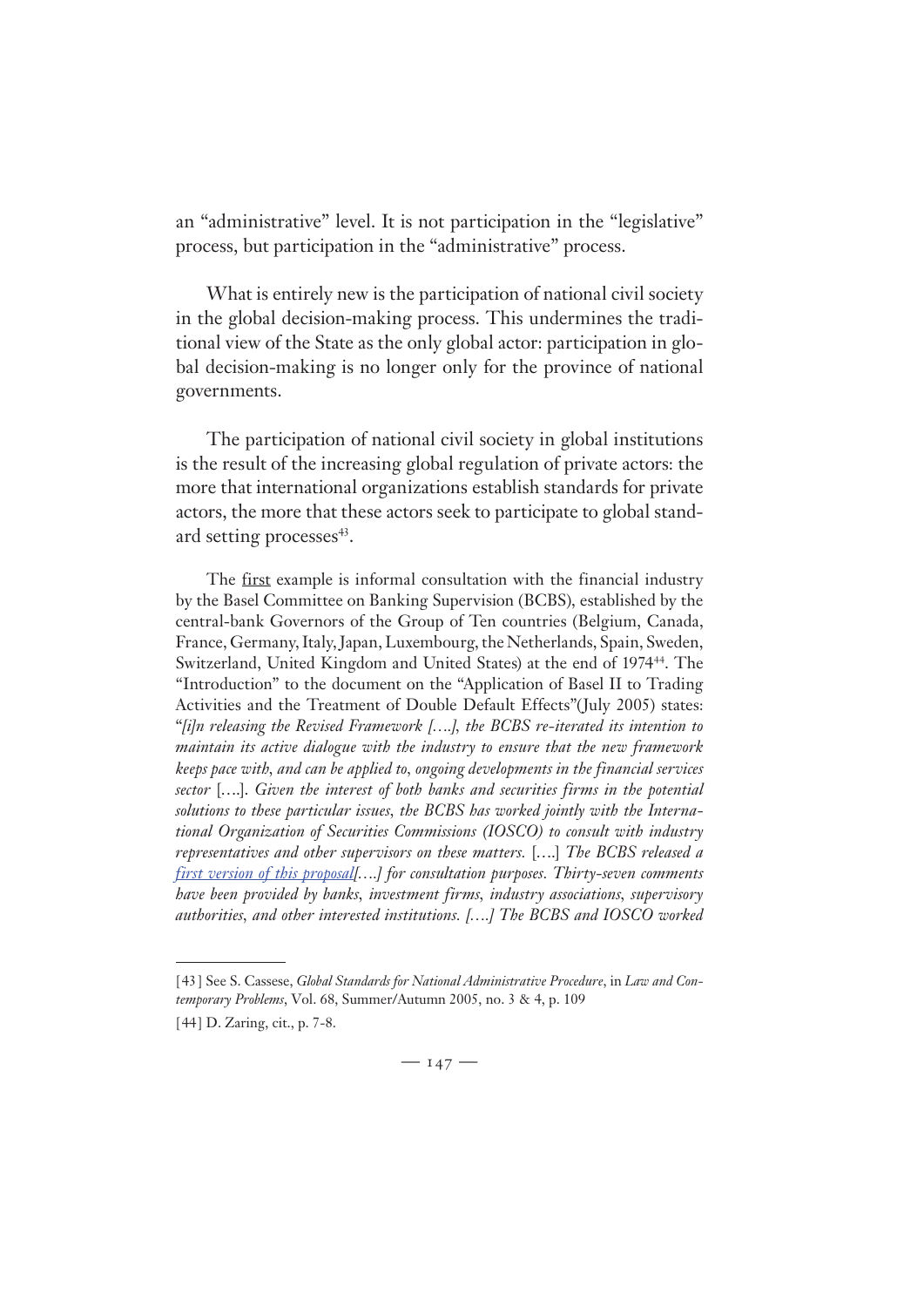*diligently, in close cooperation with representatives of the industry, to reflect their comments in the present paper*"45.

A second example is the World Trade Organization's (WTO) 23 July 1996 "Guidelines for arrangements on relations with non-governmental organizations", which states: "*1.Under Article V:2 of the Marrakesh Agreement establishing the WTO "the General Council may make appropriate arrangements for consultation and cooperation with non-governmental organizations concerned with matters related to those of the WTO". 2.In deciding on these guidelines for arrangements on relations with non-governmental organizations, Members recognize the role NGOs can play to increase the awareness of the public in respect of WTO activities and agree in this regard to improve transparency and develop communication with NGOs. 3.To contribute to achieve greater transparency Members will ensure more information about WTO activities in particular by making available documents[….]. To enhance this process the Secretariat will make available on on-line computer network the material which is accessible to the public, including derestricted documents. 4.The Secretariat should play a more active role in its direct contacts with NGOs who, as a valuable resource, can contribute to the accuracy and richness of the public debate. This interaction with NGOs should be developed through various means such as inter alia the organization on an ad hoc basis of symposia on specific WTO-related issues, informal arrangements to receive the information NGOs may wish to make available for consultation by interested delegations and the continuation of past practice of responding to requests for general information and briefings about the WTO*".

A third example is the Commission for Environmental Cooperation (CEC), established by the North American Agreement on Environmental Cooperation (1993)<sup>46</sup>. The Commission is comprised of a council, a Secre-

<sup>[ 45 ]</sup> See also M.S. Barr and G.P. Miller, *Global Administrative Law: the View from Basel*, in *European Journal of International Law*, 17, 2006, n. 1, pp. 17, 24 ss., 45.

<sup>[ 46 ]</sup> On this treaty, D. L. Markell, *The North American Commission for Environmental Coo*peration after Ten Years: Lessons about Institutional Structure and Public Participation in Gover*nance*; J. H. Knox, *Separated at Birth: The North American Agreement on Labor and the Environment*; K.Raustiala, *Police Patrols and Fire Alarms in the NAAEC*; C. Wold, L. Ritchie, D. Scott, and M. Clark, *The Inadequacy of the Citizen Submission Process of Articles !4 and 15 of the North American Agreement on Environmental Cooperation*, in *Loyola of Los Angeles International and Comparative Law Review*, Vol. 26, 2004, pp. 341 ff., 359 ff., 389 ff., 415 ff.; T. Yang, *The Effectiveness of the Nafta Environmental Side Agreement's Citizen Submission Process:*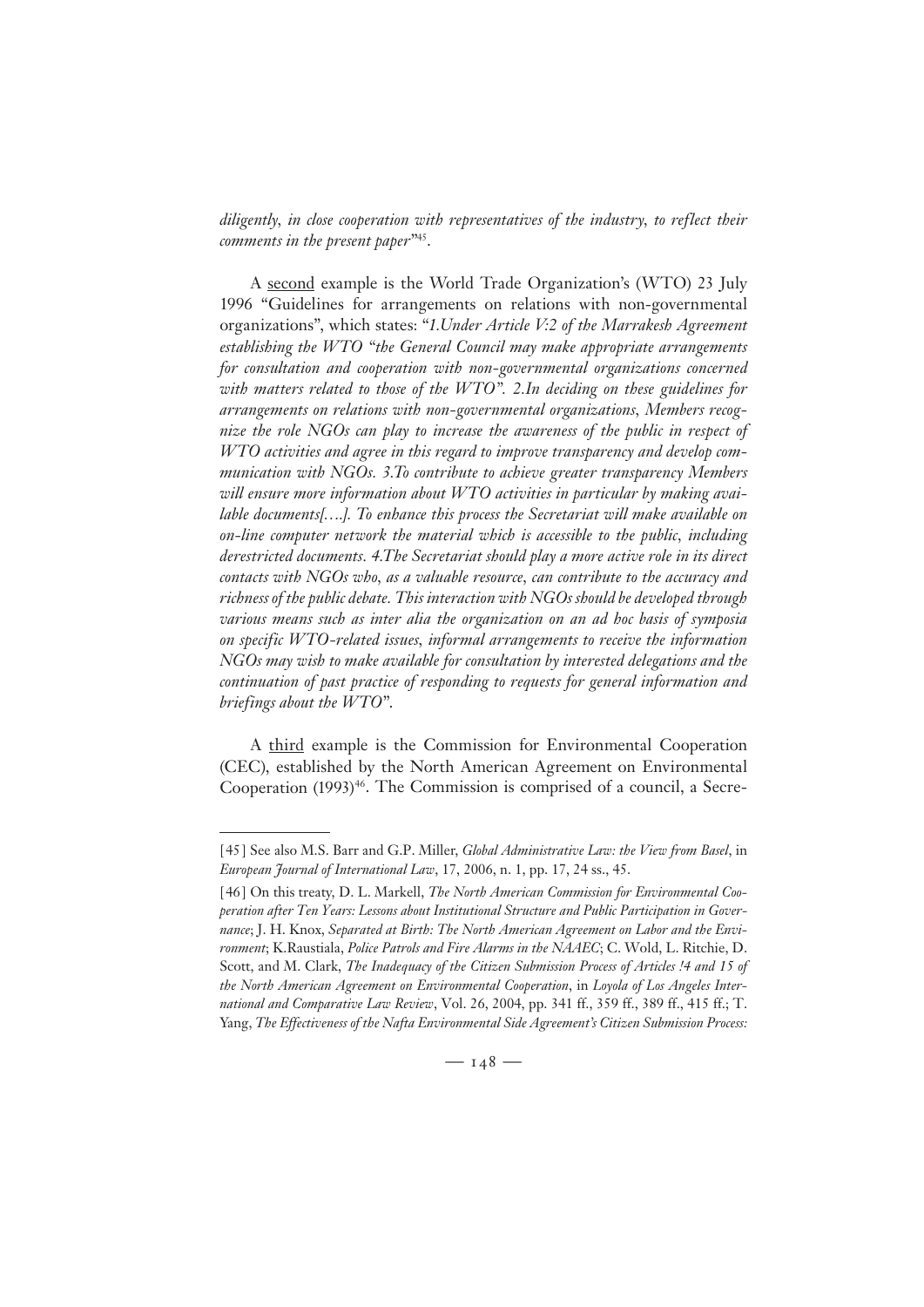tariat and a "Joint Public Advisory Committee (JPAC)" (Article 8. 2). This Committee has adopted "Public Consultation Guidelines", where one can read: "*[….] JPAC has been charged by the Council to reach out to the public that is interested in and affected by the work of the Commission<sup>47</sup>. Invitations to the public to participate in a consultation have a stated purpose, such as to: establish a policy or directive; assist in the preparation of the program of the CEC; obtain views in the context of a specific project; and address a specific issue or set of issues. Information, consultation and participation are different activities engaged by JPAC. The majority of events may be in the nature of a consultation or in gathering information, or both. A consultation is the preferred means of contributing to the decision-making progress on the subject at hand. In addition, JPAC from time to time may consult or seek information or the participation of experts, specific groups and individuals on any relevant issues or projects, and may assist the Secretariat to organize the public input for diverse activities*"48.

The principles for consultation embodied in the Guidelines are: "*[….] consultation meetings will generally provide: information to participants on the purpose and objectives of the meeting; opportunity for participants to express individual views without interruption or contradiction; opportunity to build on views expressed and, whenever possible, to discuss and reach conclusions, consensus or recommendations; and opportunity for the participants to engage in open-ended discussion*  (generally at the conclusion of the meeting). To achieve these objectives, the Commit-

*a Case Study of Metales y Derivados*, in *University of Colorado Law Review*, Vol. 76, 2005, p. 443 ff.; D. L. Markell, *Governance of International Institutions: A Review of the North American Commission for Environmental Cooperation's Citizen Submission Process*, in *North Carolina Journal of International Law and Commercial Regulation*, Vol. 30, 2005, p. 759 ff.

<sup>[ 47 ]</sup> The Guidelines continue by stating: *"1. The purpose of the public consultations is to comply with the provision of the North American Agreement on Environmental Cooperation (NAAEC) which charges JPAC to "[...] provide advice to the Council on any matter within the scope of this Agreement, including on any documents provided to it under paragraph 6, and on the implementation and further elaboration of this Agreement." In addition, "JPAC may provide relevant technical, scientific or other information to the Secretariat.""*

<sup>[48]</sup> Goals are established by the "Public Consultation Guidelines" in the following manner: "*[a]s to consultations, this event should have as an outcome to provide to the Commission: sense of the concerns, priorities and aspirations of the participants; information to shape the policies and programs of the CEC; and whenever possible, specific recommendations and proposals; and to provide to the participants: a forum to interact constructively and make progress towards solutions and actions; and feedback on the results of the consultation and how advice received was taken into account*".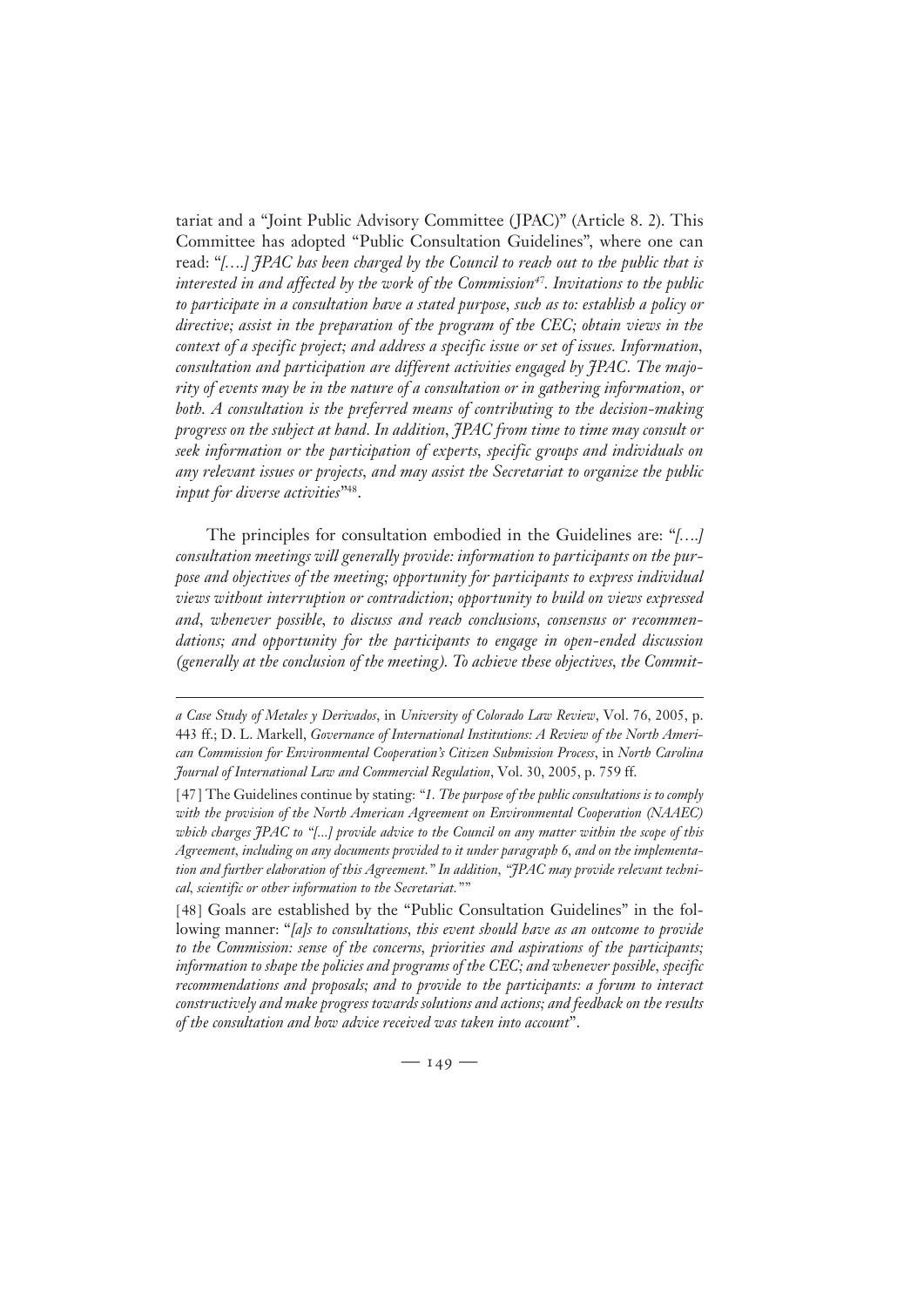*tee should be guided by the following principles: a) Recognize the difference between information, participation and consultation activities. b) Provide a clearly-stated purpose and outcome. c) Any event that is a consultation should include opportunity for: every participant to express his/her views clearly and succinctly, orally and/or in writing, on the issue at hand; exchange between participants and JPAC and between participants themselves; and feedback from JPAC on information received and steps to follow*".

As for the structure of consultation, the Guidelines provide that consultation meetings will be structured along the following lines: *"advance notification; introduction and information; early break-up into work groups or roundtables; at the beginning of each of the smaller group meetings, opportunity for each participant to make a presentation; and a closing plenary session to provide opportunity for workshop reports and recommendations, for short, open discussion between participants and JPAC members*".

A fourth example is again the North American Agreement on Environmental Cooperation, which provides that "[t]*he Secretariat may consider a submission from any non-governmental organization or person asserting that a Party is failing to effectively enforce its environmental law*" (Article 14. 1). The submission must be written, provide sufficient information and be aimed at promoting enforcement. The Secretariat may forward the submission to the domestic authorities, decide that the submission warrants developing a factual record and submit the factual record to the Council. Any Party may provide comments on the accuracy of the draft factual record. The Council may make the final factual record available (Articles 14 and  $15)^{49}$ .

A fifth example is the above-mentioned North American Agreement for Labor Cooperation (NAALC), which provides for public submissions to the Evaluation Committees of Experts and empowers these Committees to consider such submissions (Article 24, paras. 4 and 5).

<sup>[ 49 ] &</sup>quot;[T]*he agreement provides citizens and nongovernmental organizations an opportunity to raise questions about and shed light on a Party government's effective enforcement of its environmental laws through the submission process"*: U.S. General Accounting Office, *U. S. Experience,* cit., p. 9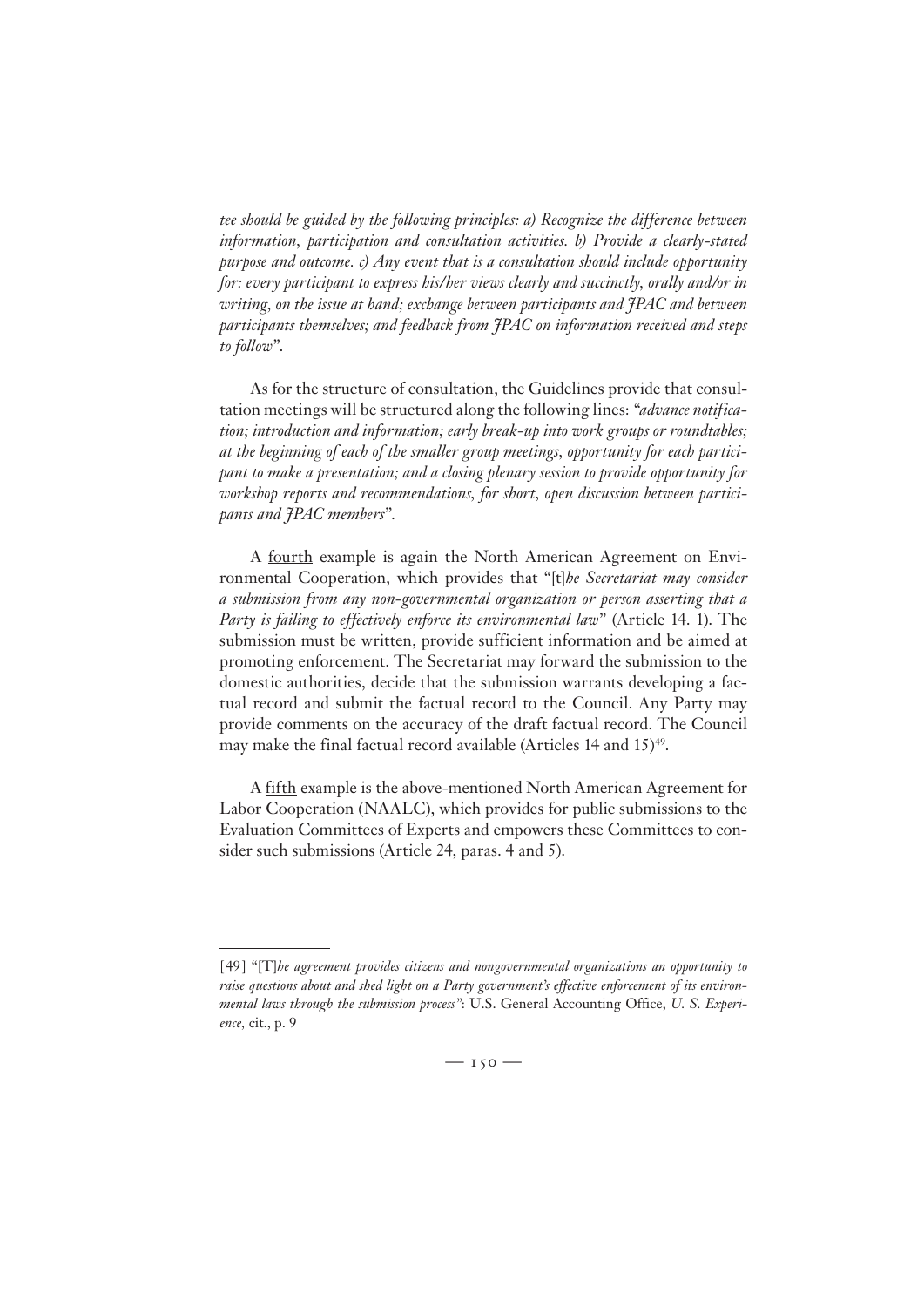A sixth example is the "Code of Conduct for Responsible Fisheries". As already noted, this provides for consultation and effective participation by States. But it also requires consultation and participation by global institutions. Article 1. 2 states that "*[t]he Code is global in scope, and is directed toward members and non-members of FAO, fishing entities, subregional, regional and global organizations, whether governmental or non-governmental, and all persons concerned with the conservation of fishery resources and management and development of fisheries, such as fishers, those engaged in processing and marketing of fish and fishery products and other users of the aquatic environment in relation to fisheries*".

A seventh example is provided by the Constitution of a global private organization, the International Accounting Standards Committee Foundation (IASCF). Article 31 establishes that **t**he IASB (International Accounting Standards Board), in order to prepare and issue standards, shall *"(b) publish an Exposure Draft on all projects and normally publish a discussion document for public comment on major projects;[….] (d) (i) establish procedures for reviewing comments made within a reasonable period on documents published for comment;[….] (e) consider holding public hearings to discuss proposed standards, although there is no requirement to hold public hearings for every project;[...] (g) give reasons if it does not follow any of the non-mandatory procedures set out in (b), (d)(ii), d(iv), (e) and (f)*". According to these provisions, accounting standards are developed through an "international due process" that involves financial analysts, users of financial statements, the business community, domestic regulatory agen $cies$  and academics<sup>50</sup>.

An eighth example is provided by Article 34 of the 1970 Patent Cooperation Treaty. This regulates the Procedure before the International Preliminary Examining Authority: " *[….](2) (a) The applicant shall have a right to communicate orally and in writing with the International Preliminary Examining* 

<sup>[ 50 ]</sup> See IASCF, *Review of the Constitution – Proposals for Change,* November 2004, p. 34, n. 107 on the "significance of appropriate due process and consultative arrangements" and p. 35, n. 112 on the "comply or explain requirement". Annex to Appendix C explains the steps of due process at p. 72, no. 7. See W.Mattli and T.Buethe, *Global Private Governance: Lessons from a National Model of Setting Standards in Accounting*, in *Law and Contemporary*  Problems, 68, 2005, Summer-Autumn, n. 3-4, p. 242 and D. Livshiz, *Holding Professionals Accountable: The Challenge of Privatized International Standard Setting in Accounting and Architecture Service Sectors*, paper presented to the Second Global Administrative Law Seminar, Viterbo, 9-10 June 2006.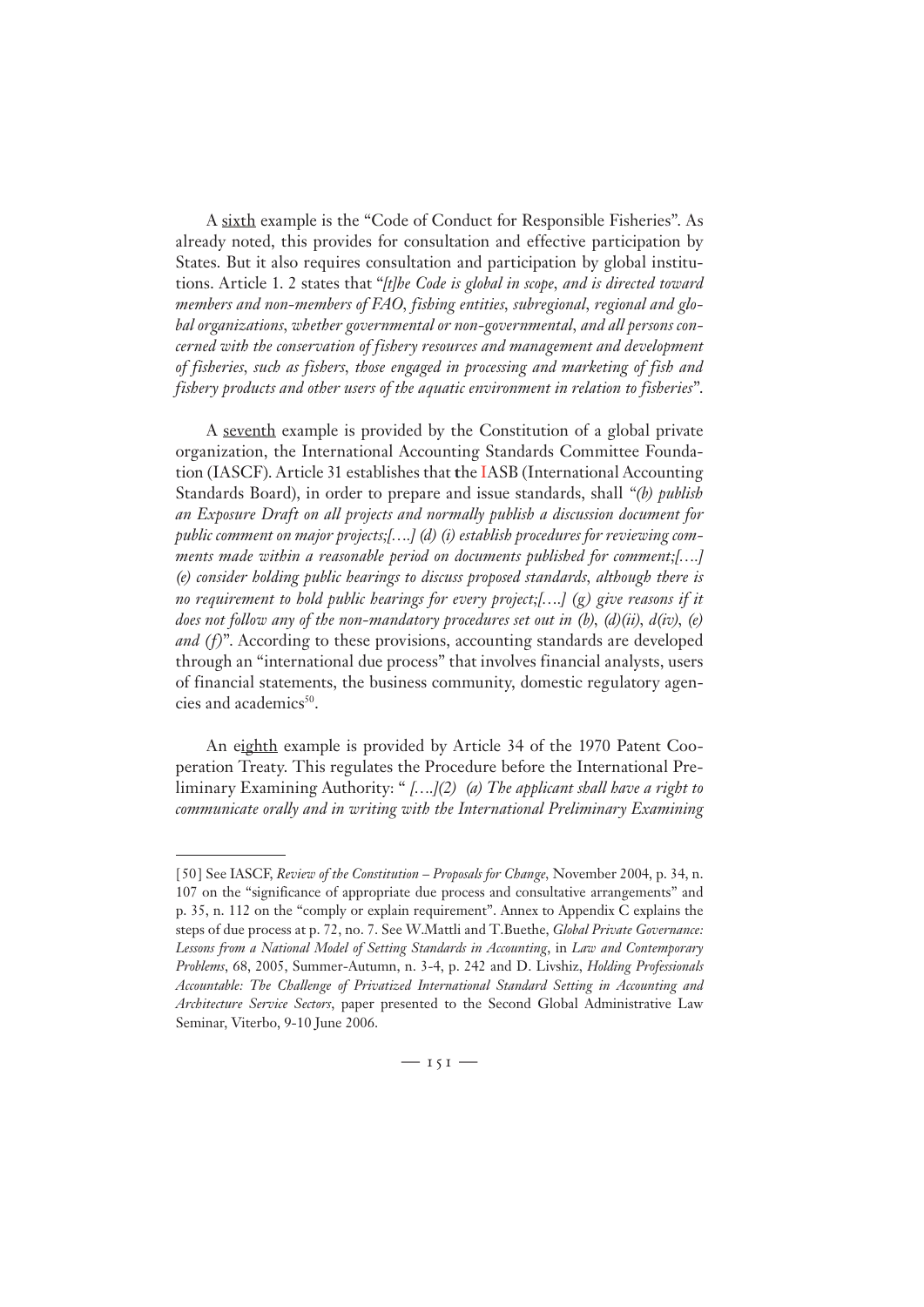*Authority. [….] (c) The applicant shall receive at least one written opinion from the International Preliminary Examining Authority [….]. (d) The applicant may respond to the written opinion [….]".* Article 34 goes on to specify rules for the restriction of the claims.

A ninth example can be found in the International Labour Organization (ILO) Constitution, Article 24. This provides that "*[i]n the event of any representation being made to the International Labour Office by an industrial association of employers or of workers that any of the Members has failed to secure in any respect the effective observance within its jurisdiction of any Convention to which it is a party, the Governing Body may communicate this representation to the government against which it is made, and may invite that government to make such statement on the subject as it may think fit*". Article 25 then states: "*[i]f no statement is received within a reasonable time from the government in question, or if the statement when received is not deemed to be satisfactory by the Governing Body, the latter shall have the right to publish the representation and the statement, if any, made in reply to it*".

A tenth example is that of the Internet Corporation for Assigned Names and Numbers (ICANN) Bylaws<sup>51</sup>. Article III, section 6 of these Bylaws provides for a notice and comment procedure on policy actions. With respect to any policies that substantially affect third parties, ICANN shall "*provide public notice*" and "*a reasonable opportunity for parties to comment on the adoption of the proposed policies, to see the comments of others, and to reply to those comments*". Where the policy action affects public policy concerns, the opinion of the Governmental Advisory Committee must be requested. Subsequently, ICANN shall provide "reconsideration" by a "Reconsideration Committee" and "independent review" by an "Independent Review Panel".

Finally, the above-mentioned World Anti-Doping Code has established the right to a fair hearing before each anti-doping organization. As a consequence, this right is guaranteed to the affected parties not only before national anti-doping organizations, but also before the International Olympic Committee, the International Para-olympic Committee and the International Federations (see Introduction to the Code and Article 8).

<sup>[ 51 ]</sup> As amended, effective 28 February 2006 (*http://www.icann.org/general/archive-bylaws/ bylaws-28feb06.htm*)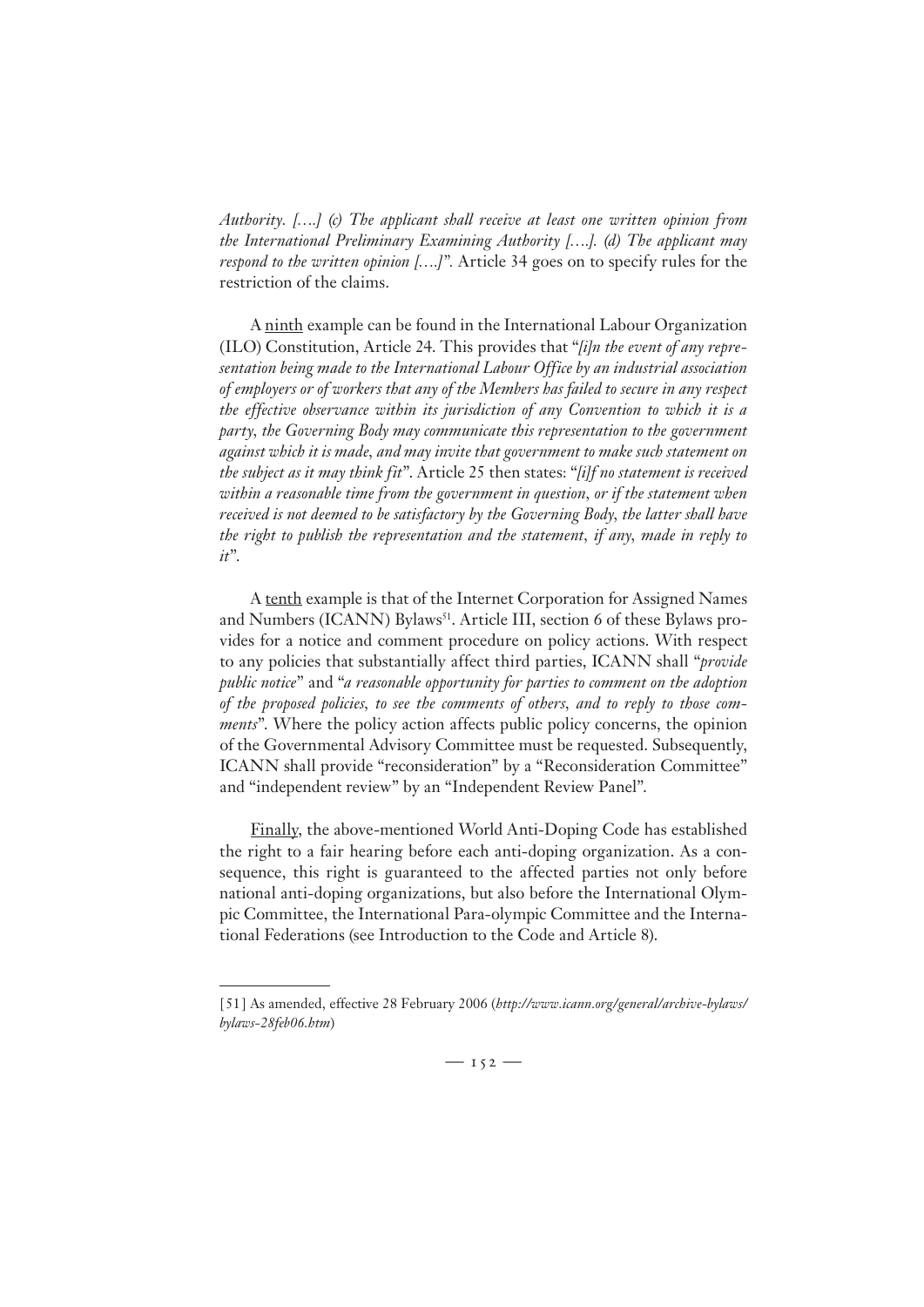It is important to mention that private parties' participation in global decision-making procedures may also be the result of State action. The Convention on access to information, public participation in decision-making and access to justice in environmental matters (25 June 1998), Article 3. 7, provides that "*[e]ach Party shall promote the application of the principles of this Convention in international environmental decision-making processes and within the framework of international organizations in matters relating to the environment*".

The United States Code, title 19, Chapter 22, Subchapter I, Paragraph 3536: Increased transparency states: "*[t]he Trade Representative shall seek the*  adoption by the Ministerial Conference and General Council of procedures that will *ensure broader application of the principle of transparency and clarification of the costs and benefits of trade policy actions, through the observance of open and equitable procedures in trade matters by the Ministerial Conference and the General Council, and by the dispute settlement panels and the Appellate Body under the Dispute Settlement Understanding*".

The examination of these cases shows that private participation in global decision-making is both *de facto* (as in the case of the Basel Committee) and *de jure* (in the remaining cases)<sup>52</sup>.

<sup>[ 52 ]</sup> A different set of cases involves the participation of global organizations' employees in global decision-making (it is mostly devoted to this subject C. de Cooker (ed.), *Accountability, Investigation and Due Process in International Organizations,* Leiden, Martinus Nijhoff, 2005). Here we see the participation of private parties, which do not represent civil society.

Let us take the example of Conditions of service applicable to the staff of the WTO Secretariat (decision adopted by the General Council on 16 October 1998). Regulation 12. 2 provides that "*[i]n disputes relating to their conditions of service, staff members have the right to due process, as set out in the Staff Rules*". Rule 105. 2 of the Staff Rules provides that the staff member and the supervisor shall conduct an annual review of the staff member's performance and accomplishments and that the staff member "*may provide written comments on the assessment*". Rule 113.2, on the disciplinary procedure, provides that the Director-General shall notify the staff member and a "joint advisory body" in writing of the proposal to apply a disciplinary measure and of the grounds for such action. "*The staff member may provide the body with written observations on the proposal* [….]; *the body shall hear the staff member* [….] *and shall call such other witnesses as it or the parties may wish to hear, and report to the Directorgeneral with written observations on the report* [….]. *The decision of the Director-general on the proposed disciplinary measure shall be notified to the staff member* […..].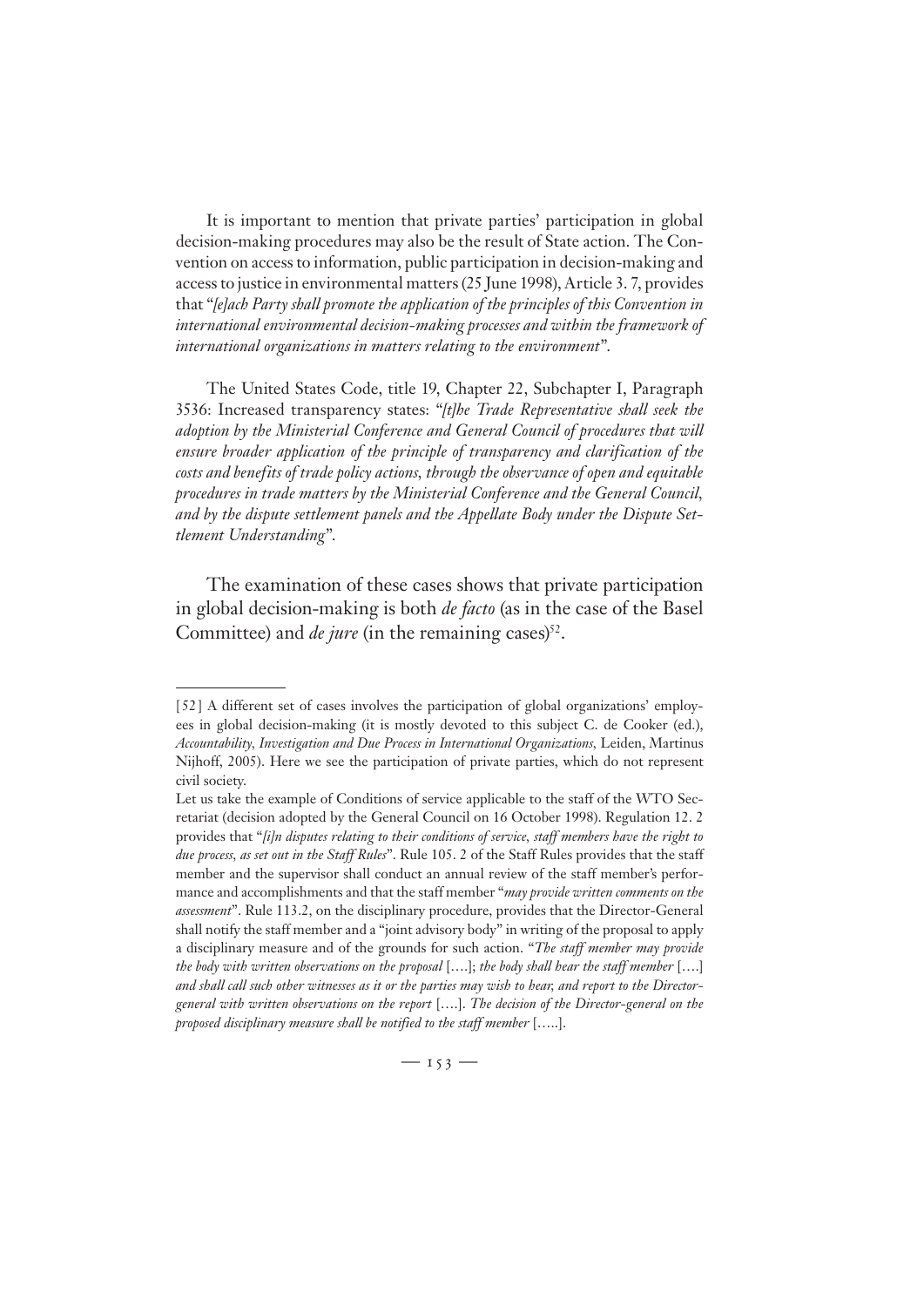Participation in global decision-making processes granted by global rules is – as noted – the most important step towards introducing direct links between civil society and global institutions. This may explain why this type of participation is regulated in a somewhat vague and ambiguous manner.

This type of participation has the following peculiarities. It may be exercised in policy formulation proceedings (as in the cases of NGO participation before the WTO, ICANN, or the NAALC), in regulatory procedures (as in the BCBS and the fisheries cases), in standard setting proceedings (as is the case for accounting stan dards), in procedures aimed at enforcing global standards in domestic jurisdictions (like in the context of the North American environmental standards), in adjudication proceedings (as in the cases of

What if the global rules fail to guarantee the right to a hearing? This is illustrated by the Skandera case, decided by the World Bank Administrative Tribunal on June 5, 1981 (No. 2). The World Bank Administrative Tribunal held (at paragraphs 28 and 29) that "[….] *[n]otice of termination should communicate to the affected staff member the true reasons for the Bank's decision. It is in the interest of the Bank that the employment of qualified employees not be terminated on the basis of inadequate facts or ill-founded justifications, and one way to assure this is to furnish the staff member at the time of termination with a specific and true assessment which will provide a fair opportunity to the individual to dispute, and possibly to seek rectification of the decision of the Bank. The prompt communication of reasons for termination will also facilitate the preparation and presentation of appeals and other remedies provided in the Bank's dispute-resolution procedure. By failing[….] to inform Mr. Skandera accurately of the reasons for the termination of his appointment, the Bank impaired his ability to protect his interests. Although prompt and candid disclosure of reasons might well not have affected the Tribunal's decision regarding the propriety of the termination, Mr. Skandera was delayed by four months in dealing in an informed manner with the Bank's action*" (On this case, see R. A. Gorman, *The Development*, cit., pp. 439-440). Is has been noticed that "*[….] never in subsequent cases has there been any ultimate disagreement as to the more precise components of due process discipline cases – such elements as notice to the staff member of alleged malfeasance, an opportunity to respond, a fair investigation, some measure of confrontation with accusers, prompt delivery of any investigatory report on which discipline will be based, and so forth. The Bank's own published rules set forth many of these elements of due process, but the Tribunal has not been shy about supplying a good number that are unwritten. There is thus a common answer to the question "what is fair treatment?" that transcends cultural differences*" (R. A. Gorman, cit., p. 440).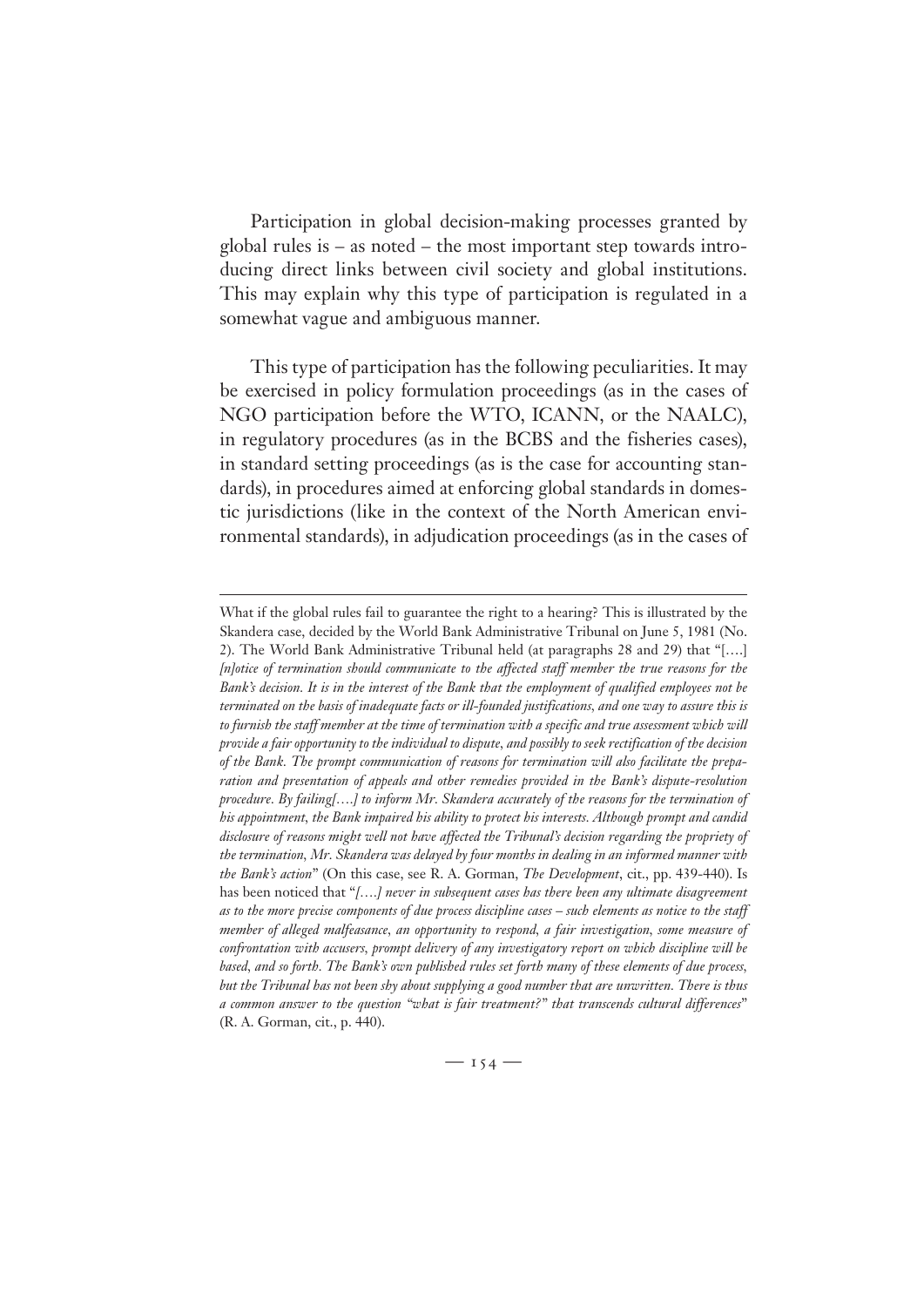patents, labour standards and anti-doping). In the case of the CEC, consultation is provided for in policy formulation, the preparation of programmes and also in specific projects and issues.

Participation is granted before public and semi-public bodies (like the Basel Committee, the IASCF, and ICANN) or before *ad hoc* bodies, like the JPAC. It is open to private parties (interested or affected persons, concerned industry, NGO representatives), but also to domestic agencies (as in the case of BCBS, where other supervisors can participate) and national governments (as in the case of "representations" to the ILO, where national governments play the role of respondents).

Global norms provide for consultation, cooperation, submissions, participation, and for ancillary obligations on the part of the institution, like making available information or documents (as in the cases of the WTO and CEC).

Participants may respond or make comments (as in the cases of BCBS, accounting standards, patent examination, environmental and labour standards in North America), view the comments of others (like in the case of ICANN), hold meetings or symposia (as the WTO does with NGOs and also in the case of the CEC) or public hearings (to discuss, for example, accounting standards).

National governments may provide comments or responses to the report prepared by the global authority following the parties' submissions, as in the cases of labour and environmental standards in North America. In the cases of the BCBS and the IASB, national governments are obliged to consider or review the comments received. In the case of ICANN, the opinion of the Governmental Advisory Committee must be requested. A triangular relationship between private party-global institution-national government is therefore established.

 $-155-$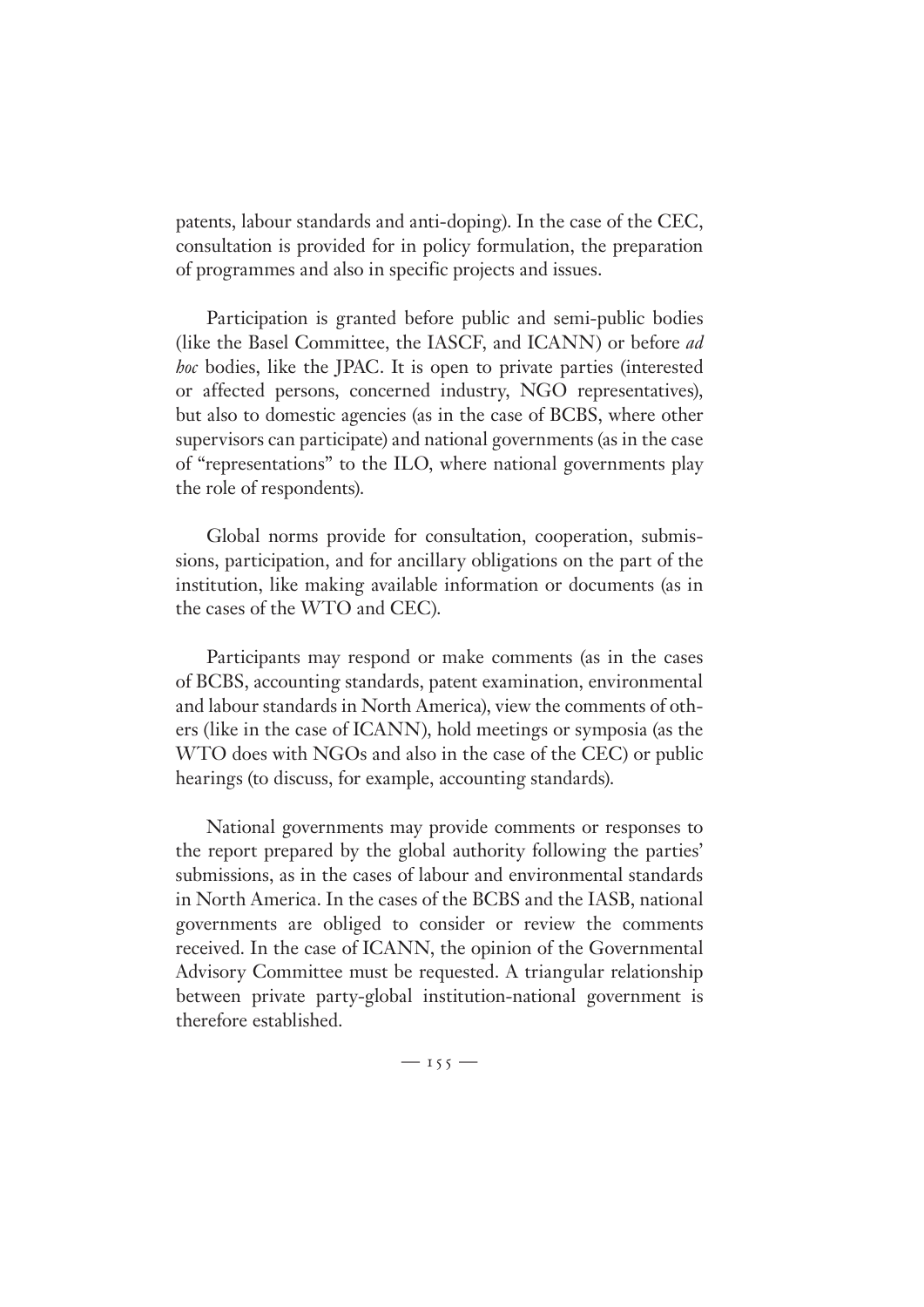Only in the case of IASB is there an obligation to give reasons, while in the case of ICANN, there is a duty to reply to the interested parties' comments .

Participation of private parties at the global level is granted for two main reasons.

The first is to promote consultation. As mentioned above, the Basel Committee consulted the regulated industry in order "to ensure that the new framework keeps pace with, and can be applied to, ongoing developments in the financial services sector". WTO Secretariat interaction with NGOs is provided in order to "contribute to accuracy and richness of the public debate". The JPAC provides "relevant technical, scientific or other information" to the CEC Secretariat and contributes to the decision-making process through consultation. The same purpose is furthered by the consultation by global organizations in the field of fisheries, by the IASB for accounting standards and by the North American Commissions for Environmental Cooperation and for Labor Cooperation.

The second purpose for granting participation is to promote the right to a hearing. This may be exercised by a patent claimant in the international preliminary examination, by a State accused of having failed to observe an ILO Convention, by third parties affected by ICANN policies, or by persons accused of having violated an antidoping rule (or by a WTO international civil servant).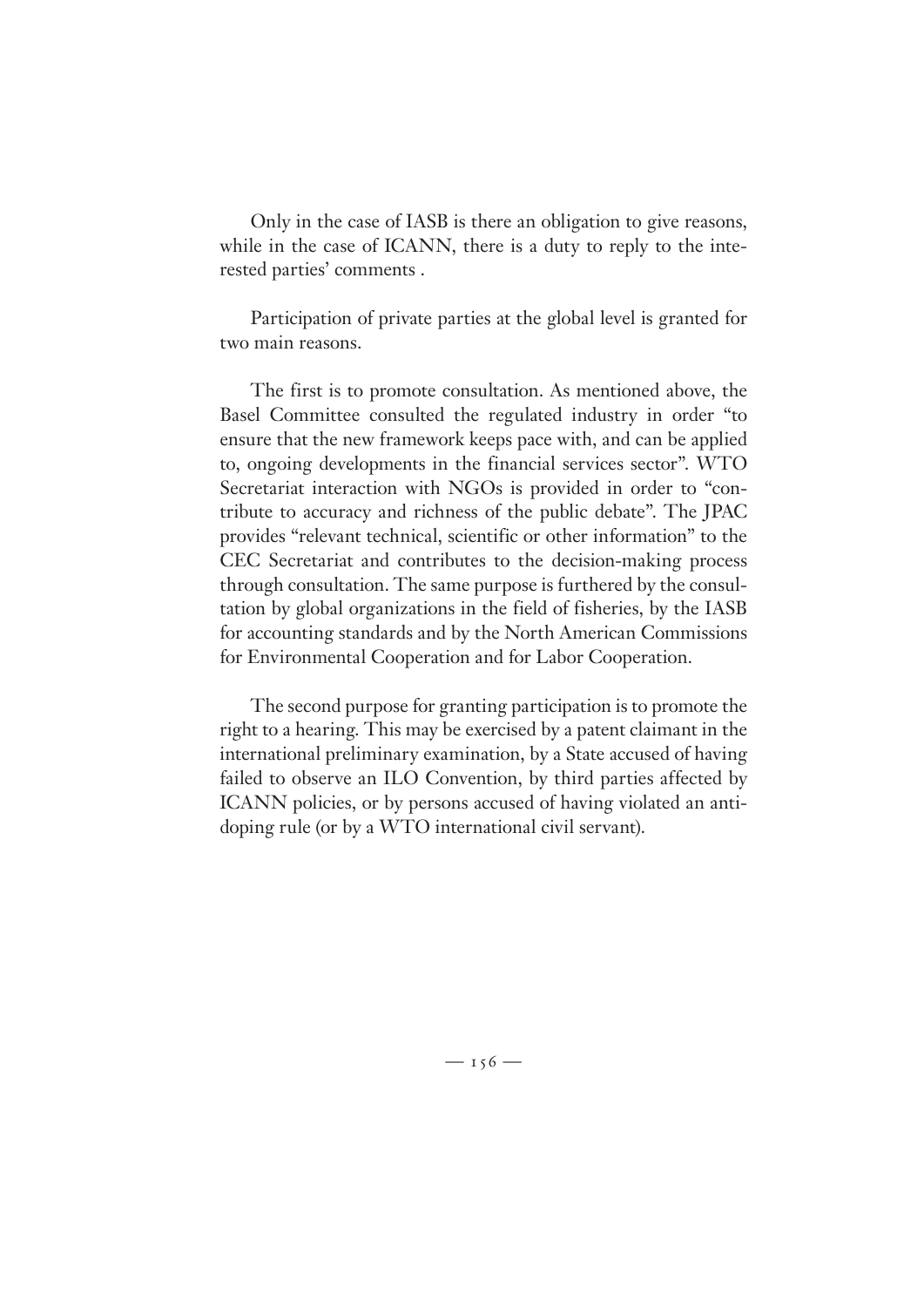#### III. A GLOBAL DUE PROCESS?

"[….] [A]s supranational organizations take on more of an autonomous decision-making role and face more controversial issues, they tend to develop better governance structures"53. The more global institutions expand their role as regulators, the more that global administrative law matures.

The development of a global law is still questioned by those who regard the supra-state as an "acephalous world", the product of negotiated understanding. Thus they argue that "*we should be very cautious in representing what are essentially negotiated orders at the regional and global level as legal orders while they remain significantly different from those at the level of the state*"54. But this view associates law exclusively with the State (according to Roberts,"[….] *some of these expansive moves to represent law at present as beyond the state, even as having nothing to do with governing, leave us with a diminishing sense of what law is55*"), while we have long observed that where there is society, there is law.

This analysis has shown that participation in the global law is multi-faceted. We can observe this by looking at who has the right to participate, which levels of government must grant participation, and which decision-making processes must allow participation.

The parties entitled to participate are private individuals or groups, national governments and global organizations. Participation is granted at the national level to both domestic and foreign

<sup>[ 53 ]</sup> D. C. Esty, *Toward Good Global Governance: The Role of Administrative Law*, paper presented to the NYU Law School Global Administrative Law Conference, 2005.

<sup>[ 54 ]</sup> S. Roberts, *After Government? On representing Law Without the State*, in *Modern Law Review*, Vol. 68, January 2005, no. 1, p. 23.

<sup>[ 55 ]</sup> S. Roberts, op. cit., p. 3.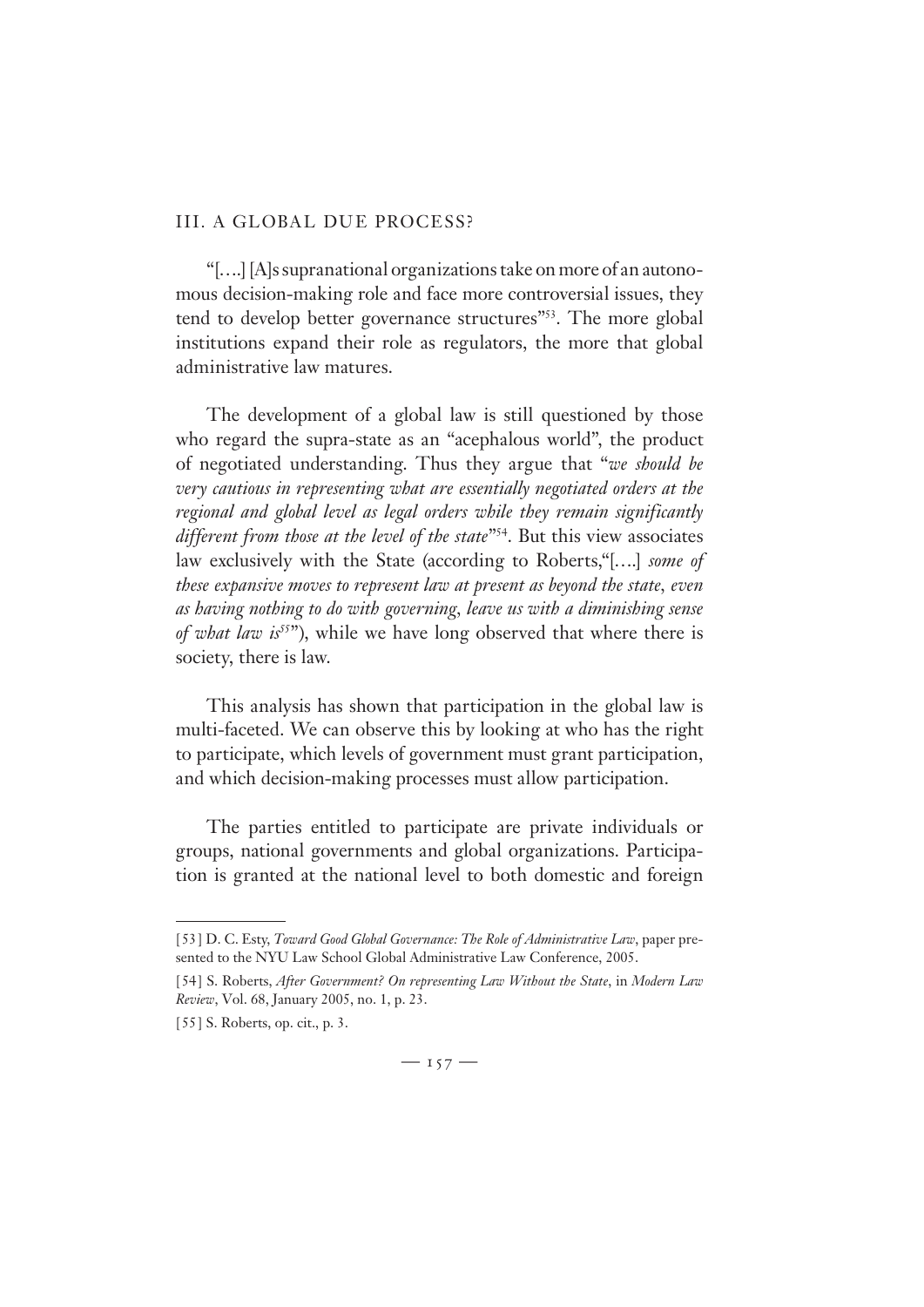governmental bodies, as well as at the global level. Procedures in which participation is granted are law-making, regulatory, adjudicatory and dispute settlement procedures.

Global norms require that both domestic administrations and global institutions respect due process principles. In both cases, governments and/or private parties are entitled to participate: the domestic-international divide is preserved in the first case, and is overcome in the second.

Participatory rights granted at the global level are more intertwined, as compared to the same rights in national systems. In the WTO system, for instance, global rules requiring States to hear private parties are reinforced by other global rules requiring States to hear foreign States as well. In many regulatory regimes, there is continuity between participation and negotiation, and participation may act as a surrogate for negotiation.

This also produces some ambiguity, as it is difficult to distinguish between participation rights granted to national governments as political principals in international negotiations and participation rights like those exercised by private parties before administrative regulatory authorities.

Secondly, participatory rights have a wider application in global law than in domestic law: participatory rights are granted by private governance regimes that mirror administrative law principles.

Thirdly, participatory rights in the global legal system are always multi-polar, while in domestic law they tend to be dyadic. In the global arena there are many more conflicting interests than in the domestic domain. As the rule of law requires giving these interests a say, the parties in the global administrative proceeding are neces-

 $-158-$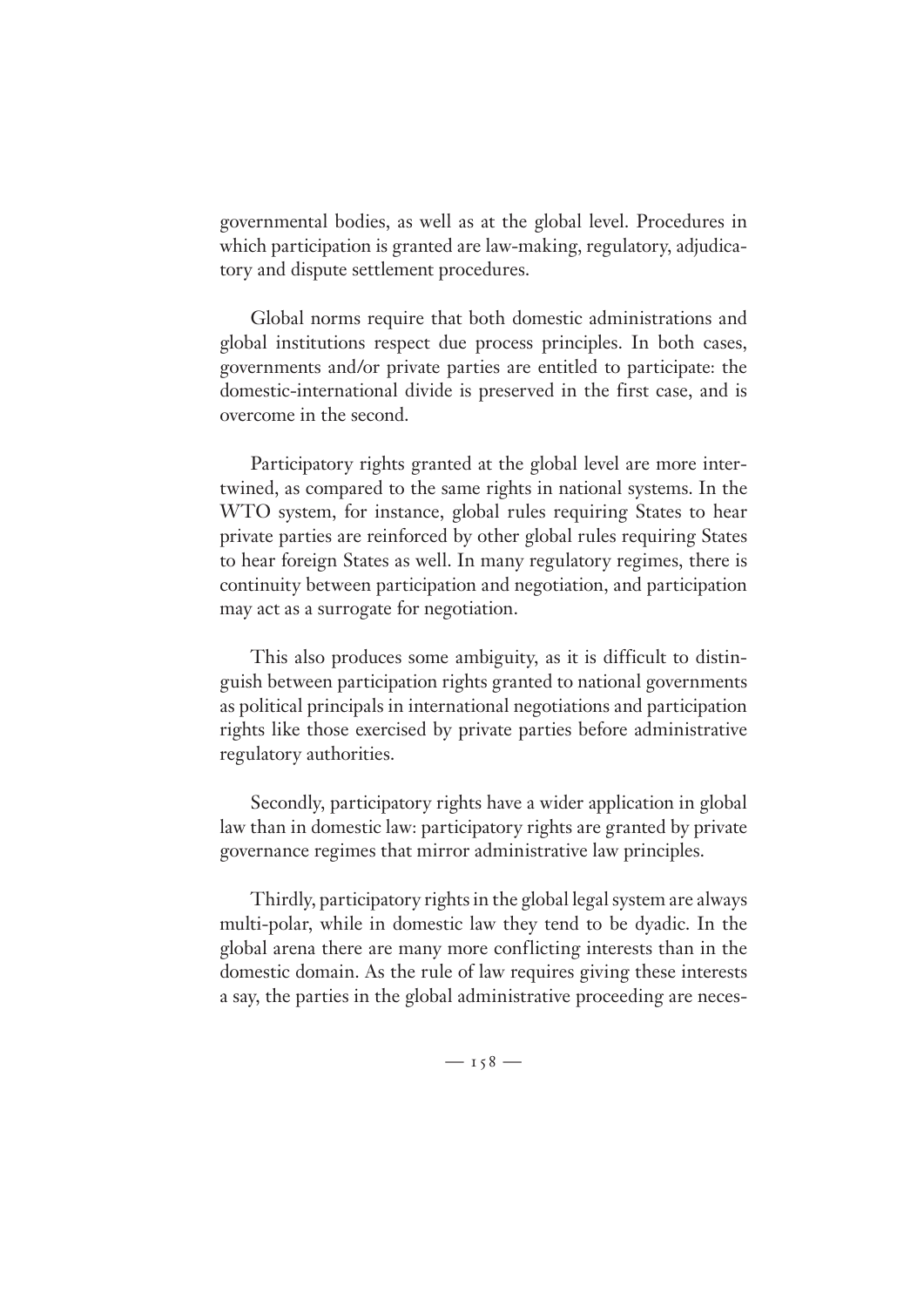sarily numerous. They do not represent only private interests, but also public interests, both national and supra-national.

### 1. THE MATURITY OF GLOBAL ADMINISTRATIVE LAW

How mature is global administrative law? Are its principles well developed or are they in a primitive stage of growth? Is global proceduralism thus similar to domestic proceduralism? To what extent are participatory rights in the global law different from domestic participatory rights? Do participatory rights in the global arena follow the same path as domestic law participatory rights do? Do these procedures embody administrative law principles as traditionally understood, or just principles of good governance?

This analysis<sup>56</sup> has shown that participation in the global administrative arena is not precisely defined; it is loosely structured and not always enforceable by a court.

Participatory rights at the global level have a somewhat rudimentary structure. While in domestic legal systems both notice and comment procedures (i.e. participation in rule-making processes) and hearing procedures (i.e. participation in adjudicatory proceedings) are subject to detailed analytical rules, in the global legal system they are only summarily regulated.

<sup>[ 56 ]</sup> More examples of participatory rights in UN Economic and Social Council, Economic Commission for Europe, *Survey of selected access to information, public participation, and access to justice rules and practices in international forums*, MP.PP/2002/18/Add.1 CEP/2002/13/ Add. 1 12 September 2002 and B. Morgan, *Turning Off the Tap: Urban Water Service Delivery and the Social Construction of Global Administrative Law*, in *European Journal of International Law*, 17, 2006, n. 1, pp. 226-228. See also C. Harlow, *Global Administrative Law: The Quest for Principles and Values*, in *European Journal of International Law*, 17, 2006, n. 1, p. 207: "*a universal set of administrative law principles, difficult in any event to identify, is neither welcome nor particularly desirable: diversity and pluralism are greatly to be preferred*".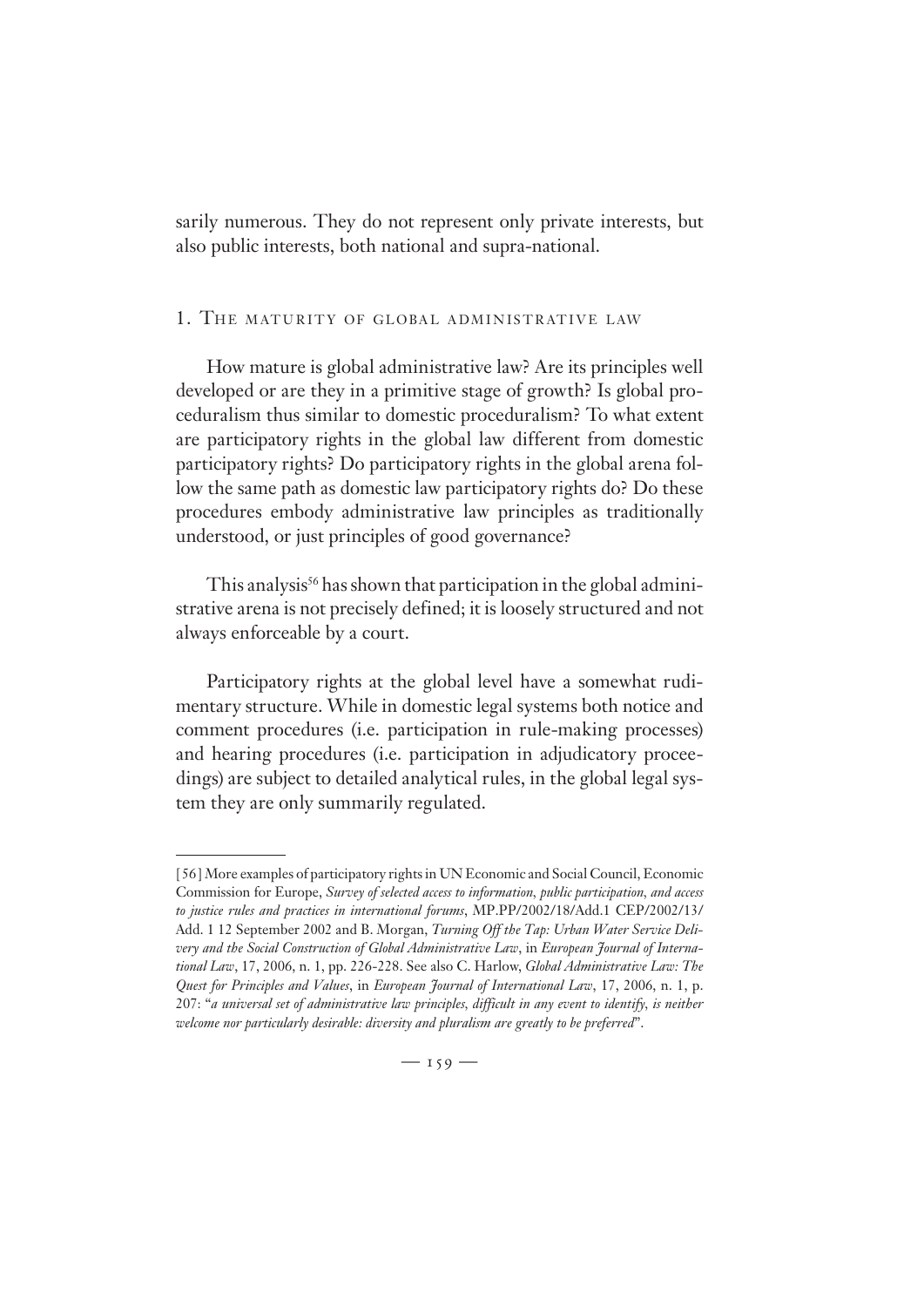In the global legal system, participatory rights are more or less structured depending on the sector or area. Their regulation is most developed in areas like environmental protection, sports, trade and Internet governance, because of the particular complexity of global regulation and the need to level the playing field.

Another reason why participatory rights are less rudimentary in certain areas is because of the need to grant participation to foreign actors in domestic legal systems. The global legal system has both a vertical dimension (global institutions are superimposed on domestic institutions) and a horizontal one (domestic legal orders are obliged to open up to each other). In the latter dimension, it is crucial to give foreign actors a say vis-à-vis domestic authorities.

Moreover, while participation in the domestic legal order is just one element of a larger body of law, requiring transparency (in order to let participants know the administrative decision being prepared), a reasoned decision (in order to allow the participant know if its point of view has been taken into account) and judicial review (to make the administrative agency respect procedural requirements), transparency, reasoned decision and judicial review requirements are unknown in some of the regulatory regimes of the global legal system. In others, they are at a rudimentary stage of development. One can thus question whether participation alone, without transparency, a requirement to motivate decisions and judicial review, can be likened to the domestic due process of law.

The lines between participation and consultation, participation and negotiation, participation and cooperation are not clear. Participation is granted in order to establish links between civil society and national governments, national governments and global institutions, national governments and other national governments, global institutions and other global organizations, and between civil soci-

 $-160-$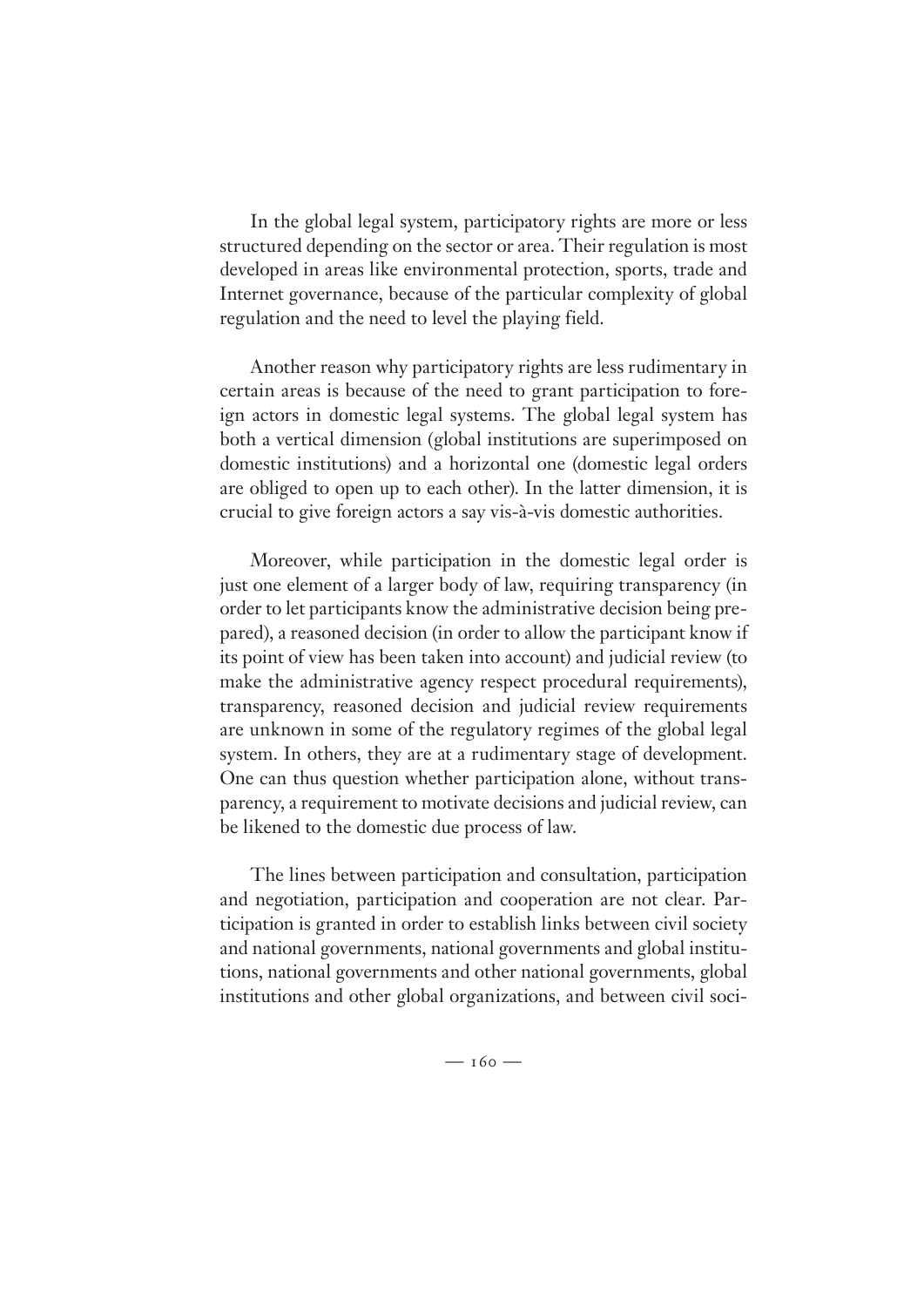ety and global institutions. But these links are usually established without introducing a precise balance of powers.

The rights of individual participants and the authorities' duties to ensure participation are not well defined. Rights and obligations are more loosely defined in adjudication procedures, while they are better structured in rule-making procedures, due to the central role of rule-making in the global arena. Participation rights and duties are more detailed when addressed to national governments, and less detailed when referred to private actors, due to the persistent centrality of States in the global legal order.

As mentioned above, global agencies are not always required to give reasons: in these cases, the targets of global decisions can participate in the decision-making process, they are not entitled to know the grounds upon which the decision has been based.

In very few cases, participation rights may be enforced by a court empowered to review administrative decisions, and void those taken without consulting or hearing private parties.

Global proceduralism is thus at an elementary stage of development. We can conclude that the rule of law is not fully developed in the global legal system.

The other side of the coin is that global procedures are required more often than domestic procedures to be based on scientific evidence, independent evaluation and deliberative democracy. Being newer than their national equivalents and more removed from politics, global procedures can more easily be subjected to such rules. Moreover, the interaction between global and domestic norms produces at least two consequences. First, when global norms are added to national ones, there is a reciprocal interpenetration and

 $-161-$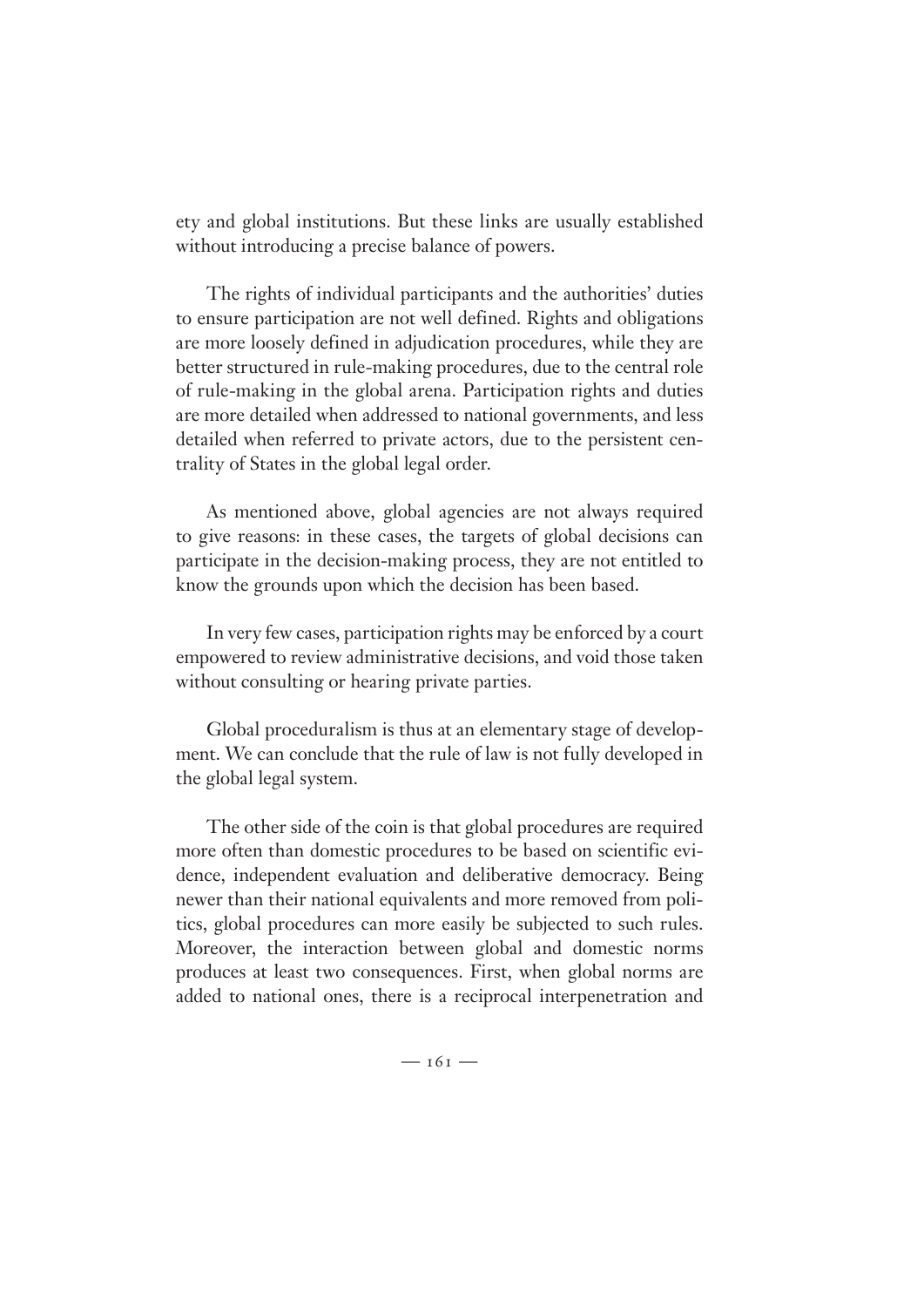reinforcement<sup>57</sup>. Second, the more that global norms on participation are imposed on national administrations, the more that global institutions are themselves obliged to comply with due process requirements.

In conclusion, global participatory rights are not comparable to participation rights in national legal systems, but they are no longer at a primitive stage of development. One can foresee that they will make progress with judicial enforcement at the global level, as courts will come to play a threefold role. They will enforce existing rules. They will expand them into new areas. They will develop more general principles, not bound to individual regulatory regimes and more generally applicable.

### 2. HOW GLOBAL IS GLOBAL ADMINISTRATIVE LAW?

The global legal order is full of rules prescribing participatory rights. But how global is global due process? In spite of the great number of rules providing for participation, participation is far from being a global principle, because the global law is made up of many different, separate and self-contained regimes: each regime has its own due process principle, not every one grants participatory rights and there is a lack of overarching principles, that can be applied to all regulatory regimes.

The European Union Court of First Instance has recently stated that "[….] *it appears that no mandatory rule of public international law requires prior hearing for the persons concerned in circumstances such as those of this case, in which the Security Council, acting under Title VII of the Charter of the United States, decides, through its Sanctions Commit-*

<sup>[ 57 ]</sup> M. S. Barr and G. F. Miller, *Global Administrative Law* cit., p. 46.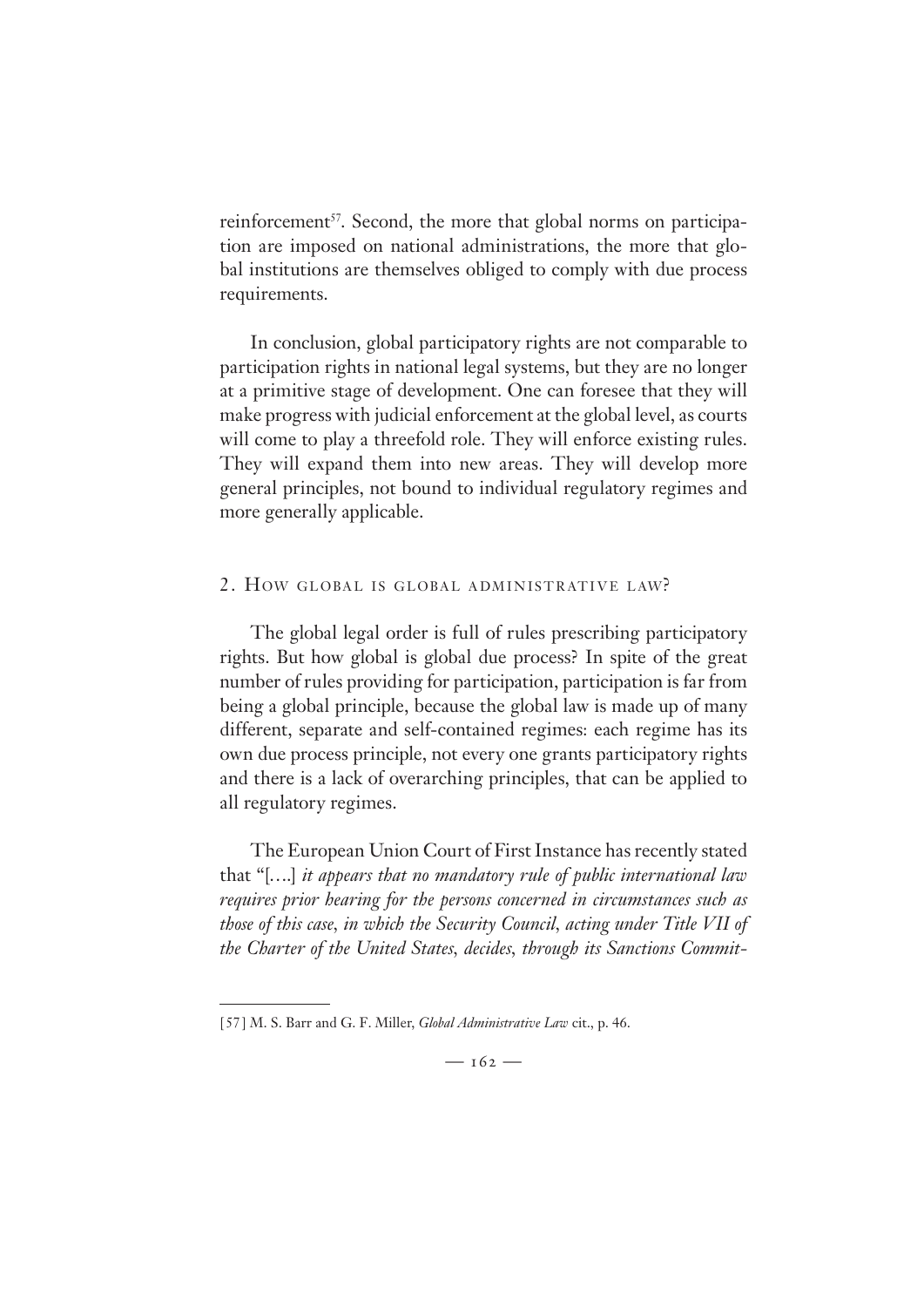*tee, that the funds of certain individuals or entities suspected of contributing to the funding of terrorism must be frozen*"58. As a consequence, no right to a hearing has been granted to the affected parties on the ground that global law provides neither a general "principle of defence", nor a specific right to be heard when the UN Sanctions Committee orders private funds to be frozen.

There are strong asymmetries among the many different participatory rights granted at the global level. Therefore, the many rules examined have a cumulative effect, but do not establish a general principle in the global legal order.

Although the global legal order consists of the sum of many self-contained regulatory regimes, and participatory rights are not granted everywhere and in general terms, on the other hand, two forces push toward the generalization of participatory rights.

First, participation in the global arena is becoming a "human right"59 and thus a universal principle. There is a tension between the limited scope of each regulatory regime providing for participa-

<sup>[ 58 ]</sup> Judgement of the Court of First Instance (Second Chamber, Extended Composition), 21 September 2005, in Case T-306/01, para. 307. See also Case T-49/04, 12 July 2006.

<sup>[ 59 ]</sup> B. S. Chimni, *Global Administrative Law: Winners and Losers*, paper presented at the NYU Law School Colloquium on Global Administrative Law, April 2005. See also R. P. Peerenboom, *Human Rights and Rule of Law: What's the* Relationship, UCLA School of Law, UCLA Public Law Series, year 2005, Paper 5-21. One good example is Article 6 of the European Convention on Human Rights. This provides a right of defence in judicial procedures. The Strasbourg Court is widening this provision, by submitting some national administrative procedures to the participation requirement as well. See N. Mole and C. Harby, *The right to a fair trial. A guide to the implementation of Article 6 of the European Convention on Human Rights*, Strasbourg, Council of Europe, 2001, p. 10; P. Craig, *The Human Rights Act, Article 6 and Procedural Rights*, in *Public law,* 2003, IV, Winter, p. 753 and Jacobs and White, *The European Convention on Human Rights*, C. Ovey and R. White, Oxford, OUP, 2002, p. 139 ff.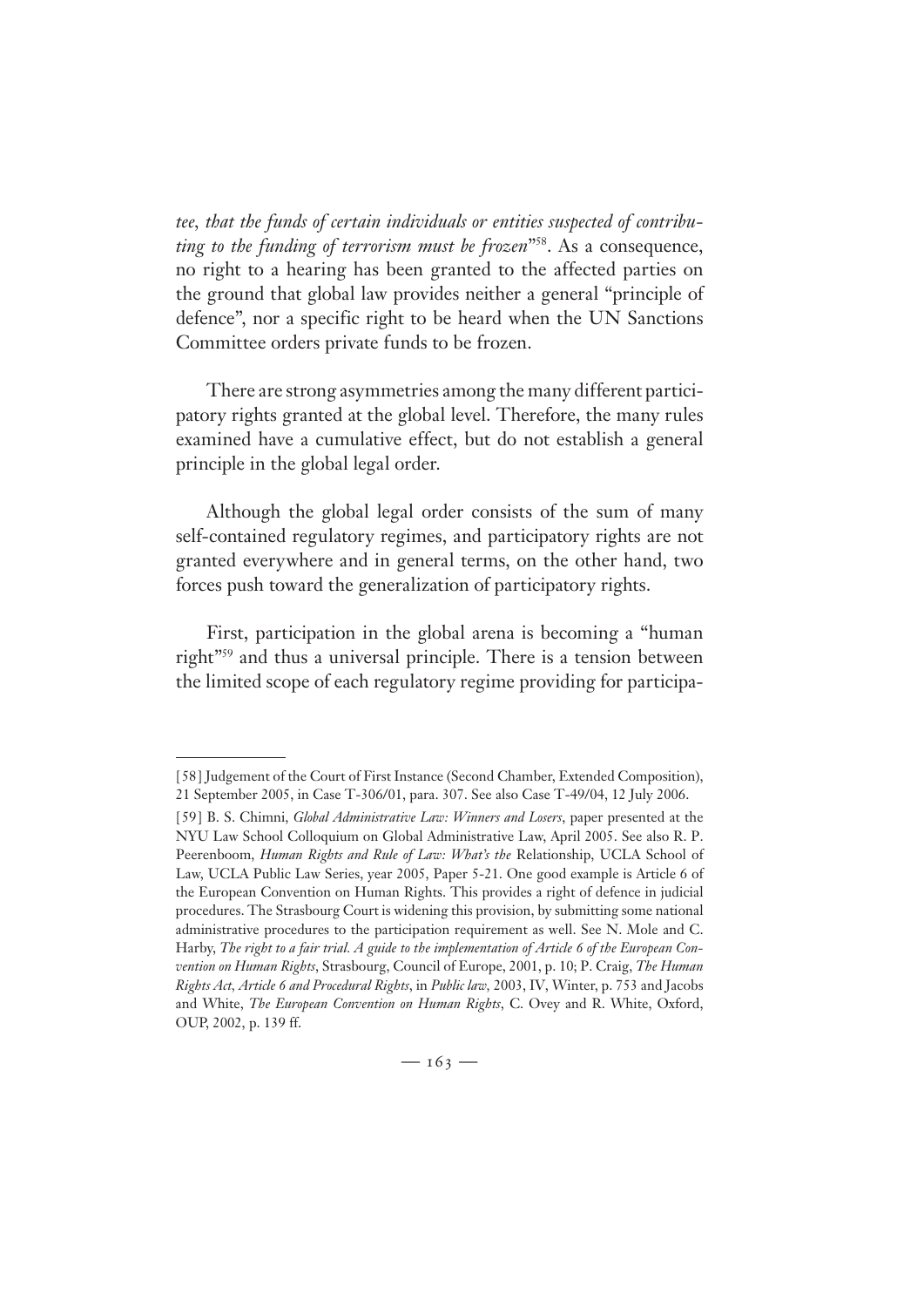tion and participation conceived as a human right, and therefore as becoming universally applicable.

Second, there is a powerful spill-over effect from one arena to another<sup>60</sup>: principles designed for one regulatory regime pass into other regulatory regimes, in part because of the strong connections among these regimes (for example, the connecting regimes of "trade and").

But participatory rights in the global legal order ultimately reveal a fundamental weakness. In the many different regulatory regimes making up the global governance, the right to participate in the decision-making process is granted only when prescribed by a specific rule. The right to a hearing and notice and comment procedures are not as well-established in the global legal system as in national ones. The reason for this weakness is the insufficient development of the global judiciary, because only courts can make these principles generally applicable.

# 3. WHAT IS THE PURPOSE OF PARTICIPATION IN THE GLO-BAL LEGAL ORDER?

The functions or justifications of participation in the global legal order are not easy to analyze. As the different participation rights are loosely defined and structured, it is difficult to classify their highly diverse functions. In addition, their functions differ depending on the institutional context and nature of the right in question. Finally, participation rights often serve many purposes. It is therefore only possible to mention the prevailing functions.

<sup>[ 60 ]</sup> G. Silverstein, *Globalization and the rule of law: "A machine that runs of itself?"*, in *International Journal of Constitutional Law*, I, 2003, n. 3, p. 428.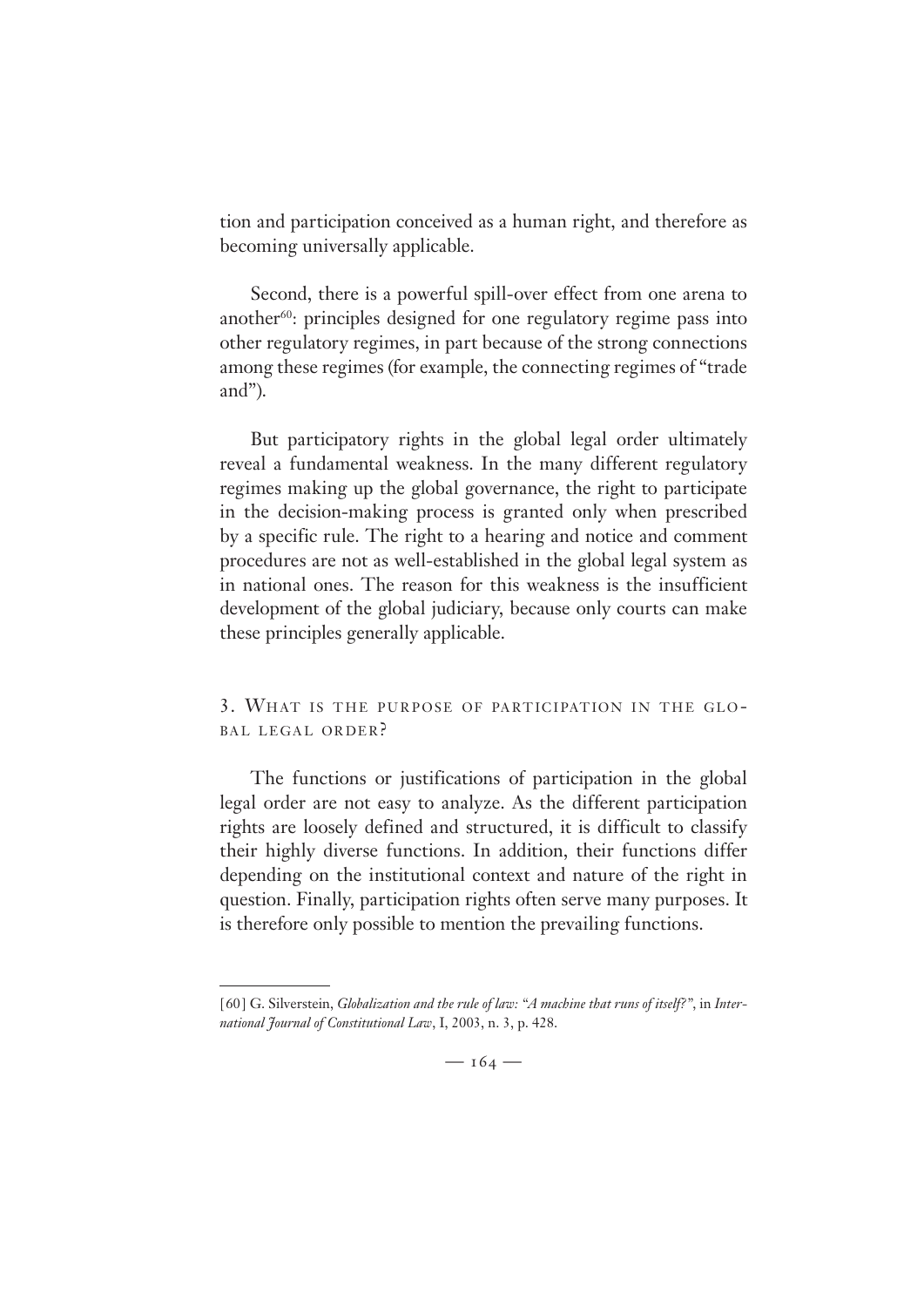It has a legitimacy-building function. Global regulatory agencies are like a self-contained machine; but through participation, civil society can get closer.

Global institutions, as they are established by national governments or by other global organizations, need to link themselves to civil society, in order to get the information, the support, the consensus and the cooperation required to govern.

National governments themselves need more participation rights. They delegate powers to global institutions, but mechanisms of vertical accountability (for example, budgetary controls) are inadequate checks on them. National governments also need to be able to intervene in individual decision-making processes. Moreover, national governments' controls "*need to be supplemented by an increase in horizontal accountability, that is, by an increase in the influence of the addressees of global regulation. This can be carried out by making regulators more transparent and by forcing them to publicly justify rules*"61.

This legitimizing function makes participation desirable to proponents of cosmopolitan democracy: "[….] *we will need to develop a concept of transnational democracy better equipped to take the legacy of traditional rule of law-virtues seriously"62*.

<sup>[ 61 ]</sup> D. Kerwer, *Rules that Many Use: Standards and Global Regulation*, in *Governance*, Vol. 18, 2005, no. 4, October, pp. 621 – 622.

<sup>[ 62 ]</sup> W. E. Scheuerman, *Cosmopolitan Democracy and the Rule of Law*, in *Ratio Juris*, Vol. 15, no. 4, December 2002, p. 454. See also D. Archibugi, *Democrazia cosmopolitica: una prospettiva partecipante*, in *Rivista italiana di scienza politica*, A. XXXV, n. 2, agosto 2005, pp. 261-288, but esp. p.279. On the relations between democracy and rule of law, in general, J. Habermas, *Il nesso interno tra Stato di diritto e democrazia,* in J. Habermas, *L'inclusione dell'altro. Studi di teoria politica,* Milano, Feltrinelli, 1988, pp. 249 – 259 and J. M. Maravall and A. Przeworski (eds.), *Democracy and the Rule of Law*, Cambride University Press, 2003.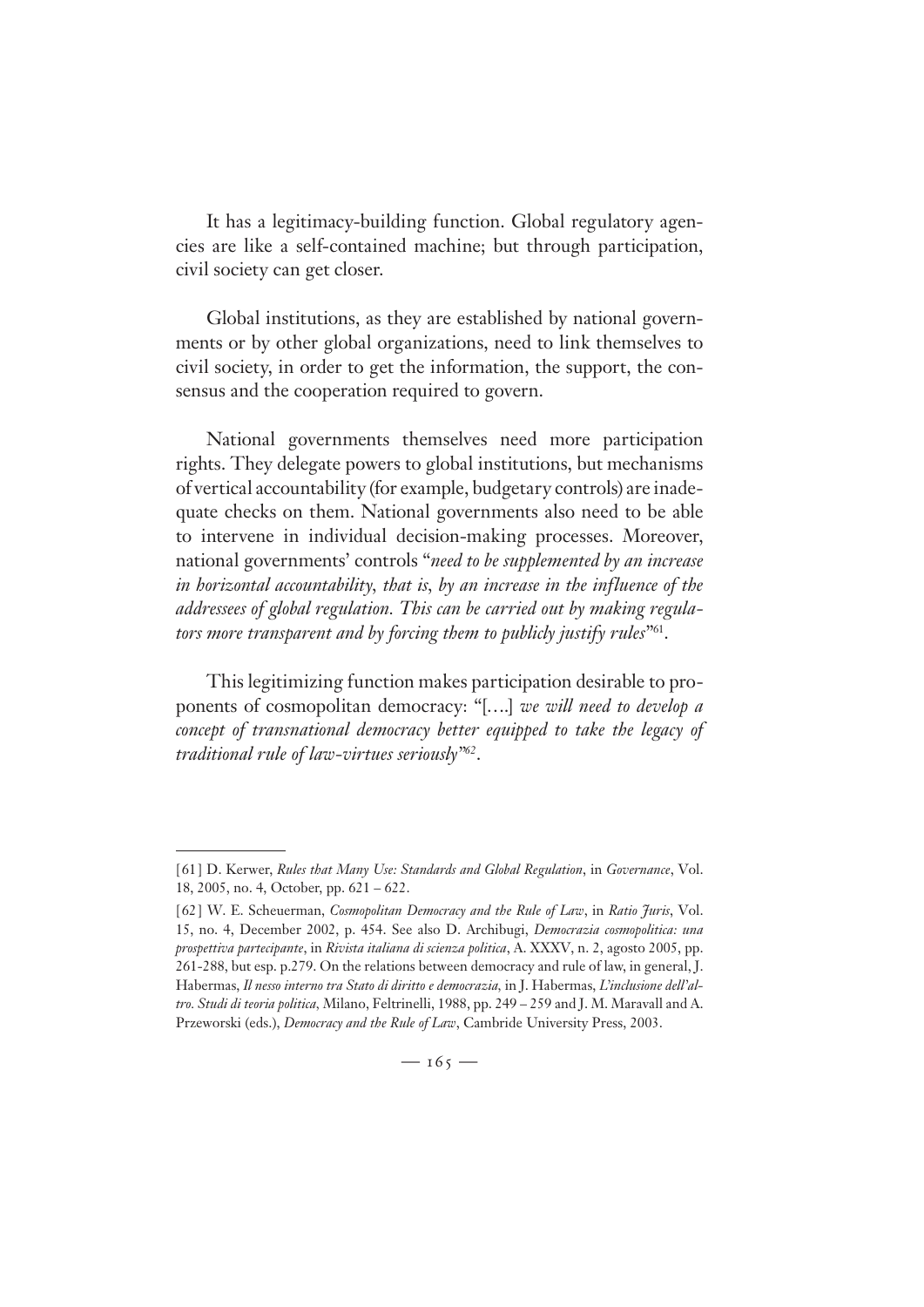Participation in the global law has a second function: ensuring State involvement in global governance, furthering compliance with global decisions and fostering a horizontal dialogue between States. Participation integrates domestic authorities into the global decision-making process, and provides national and sub-national interests with a forum, in order to guarantee them a degree of protection. It serves, in this case, a corporatist function, because is a means for exchanging information and establishing networks, as in the "interest representation model"<sup>63</sup>.

The third prevailing function of participation in the global legal system is familiar to us from domestic legal systems: furthering the right of defence. The right to a hearing prior to a decision provides national governments or private actors with an opportunity to present their views and protect their interests.

Finally, participation as organized discussion and negotiation (a hallmark of the international legal order) is expanding in a piecemeal fashion. The global law is based on reciprocity. Therefore, each State cannot avoid providing due process to foreign States and nationals, if it wants to benefit from the same principle.

There is a link between function and structure. If the purpose of participation is to provide legitimacy or interest representation, the parties included in the procedure will be "all interested parties" (as in the case of environmental protection). If the purpose is to provide a defence, parties will be only the affected persons (as in the case of the anti-doping procedures).

<sup>[ 63 ]</sup> R. B. Stewart, *The Reformation of American Administrative Law*, in *Harvard Law Review*, Vol. 88, June 1975, number 8, p. 1667 ff. and R. B. Stewart, *U. S. Administrative Law: A Model for Global Administrative Law?*, in *Law and Contemporary Problems*, 2005, 68, n. 3, Summer 2005, p. 55 ff.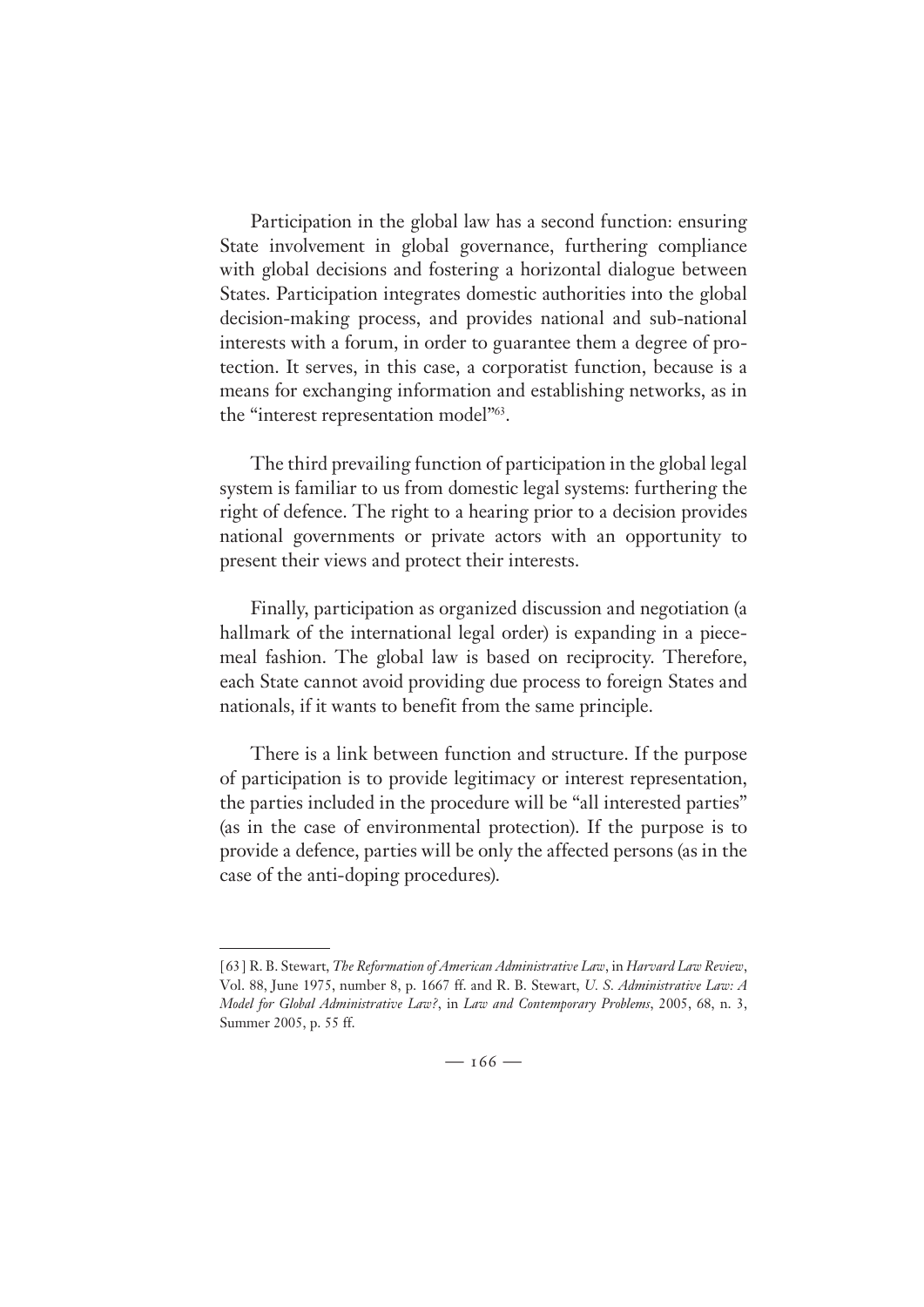# 4. PARTICIPATION AT THE GLOBAL AND THE DOMESTIC LEVELS

What if more participation is provided at the national level than at the global one? Allocation of regulatory power to the global level withholds participation rights from domestic stakeholders and poses therefore potential legitimacy problems<sup>64</sup>. The growth of global regulation can "marginalize opportunities for public participation"<sup>65</sup>.

To solve this problem, different strategies can be employed. The first is to develop participation rights at the global level. The second is to enable interested parties to participate in the national government decision-making processes necessary for participating in global organizations. The third is the participation of public interest organizations in the official delegations to the meetings<sup>66</sup>. In the first case, umbrella organizations are established in order to bring the concerns of their constituencies to the attention of global regulators<sup>67</sup>. An example of the second case is the United States law that requires public participation in the formulation of United States negotiating priorities in multilateral negotiations. Costs are the main limitations upon the third strategy.

<sup>[ 64 ]</sup> D. Livshiz, *Updating American Administrative Law: WTO, International Standards, Domestic Implementation, and Public Participation*, in *Wisconsin International Law Journal*, 2006 (forthcoming), p. 7, argues that participation ought to be available both domestically and internationally. See also S. S. Shapiro, *International Trade Agreements, Regulatory Protection, and Public Accountability*, in 54 *Administrative Law Review 2002,* p. 435, but especially p. 449, on the preclusion of effective citizen participation because of globalization.

<sup>[ 65 ]</sup> D. Livshiz, cit., p. 31.

<sup>[ 66 ]</sup> D. Livshiz, cit., pp. 33-34.

<sup>[ 67 ]</sup> For example, the Trans Atlantic Consumer Dialogue (TACD) and the Trans Atlantic Business Dialogue (TABD): see D. Livshiz, cit., p. 45 ff.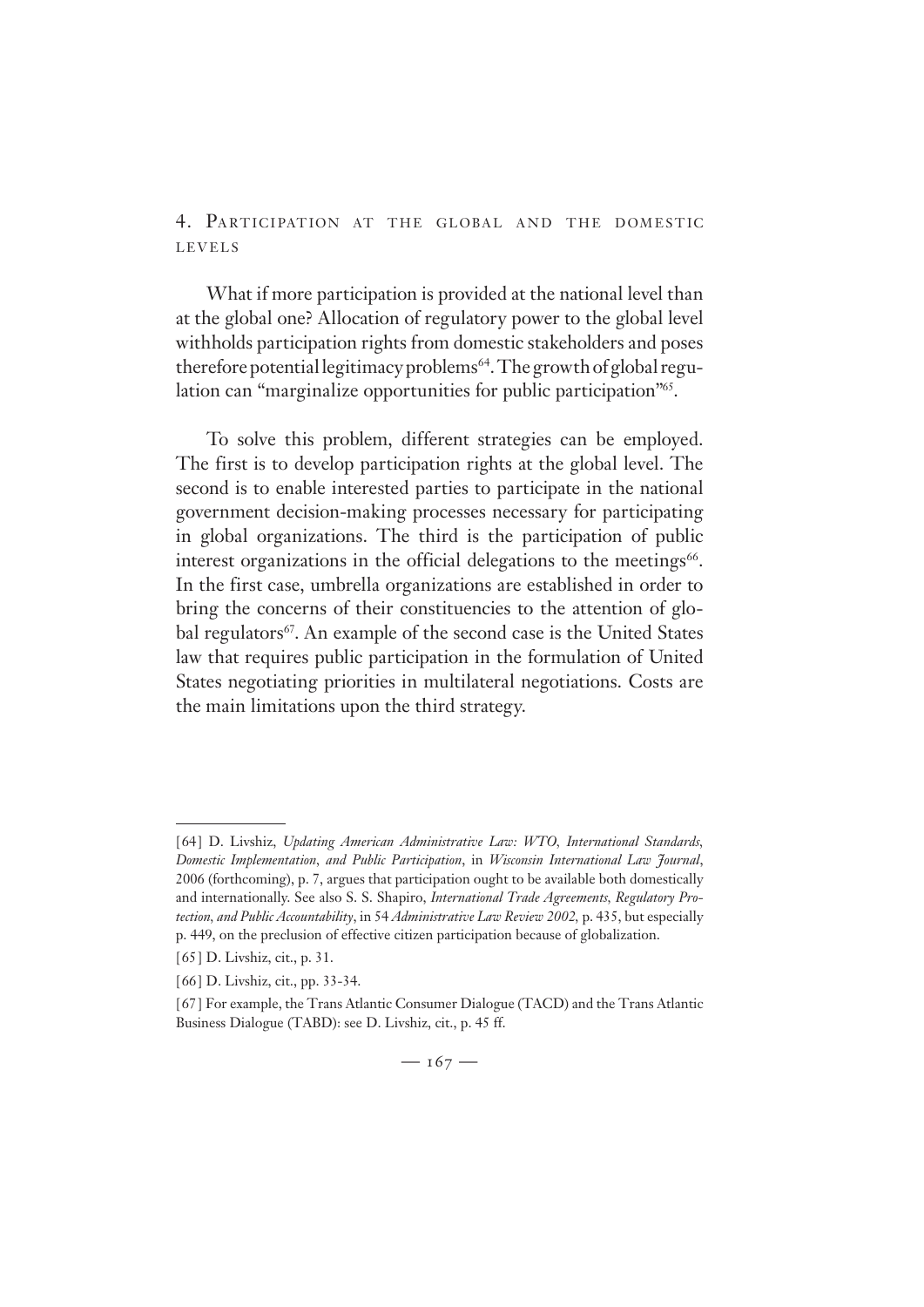In conclusion, legal globalization cannot be reduced to a process of Americanization<sup>68</sup>. Global legalism – or at least global participation – accomplishes many functions: requiring reluctant national governments to respect the right to be heard; giving national go vernments a voice in global organizations; opening up communication between States and between global institutions, compelling them to listen, if not to cooperate; and, only at the end, giving civil society a voice vis-à-vis international organizations. Civil society or interest groups' participation in the executive decision-making process is the dominant but not exclusive feature of the American experience<sup>69</sup>.

# IV. THE VALUE OF PARTICIPATION IN THE GLOBAL LEGAL ORDER

The most important participatory rights imposed by global rules are those addressed to national governments and international institutions, for the benefit of private parties. I shall therefore conclude by focusing on the first and the last of the five categories outlined above.

Both these two participatory rights present peculiarities. The first, because State – private parties relationships are traditionally

<sup>[ 68 ]</sup> According to M. Shapiro, *The Globalization*, cit., p. 48, "[….] Americanization and globalization partially overlap" because the American constitutional experience serves as a world model. According to D. Keleman and E. C. Sibbitt, *The Globalization of American Law*, in *International Organization*, vol. 58, Winter 2004, no. 1, p. 103 – 136, the factors determining the spread of American law are economic liberalization, political fragmentation, judicialization and the influx of American law firms. See also M.-C. Ponthoreau, *Trois interpretation de la globalisation juridique*, in *AJDA,* 2006, no. 1, 9 Janvier 2006, p. 20 – 25.

<sup>[ 69 ]</sup> According to R. Stewart, *The Reformation*, cit. See the symposium on Stewart's article in "Issues in Legal Scholarship" on The Berkeley Electronic Press (bepress) 2005.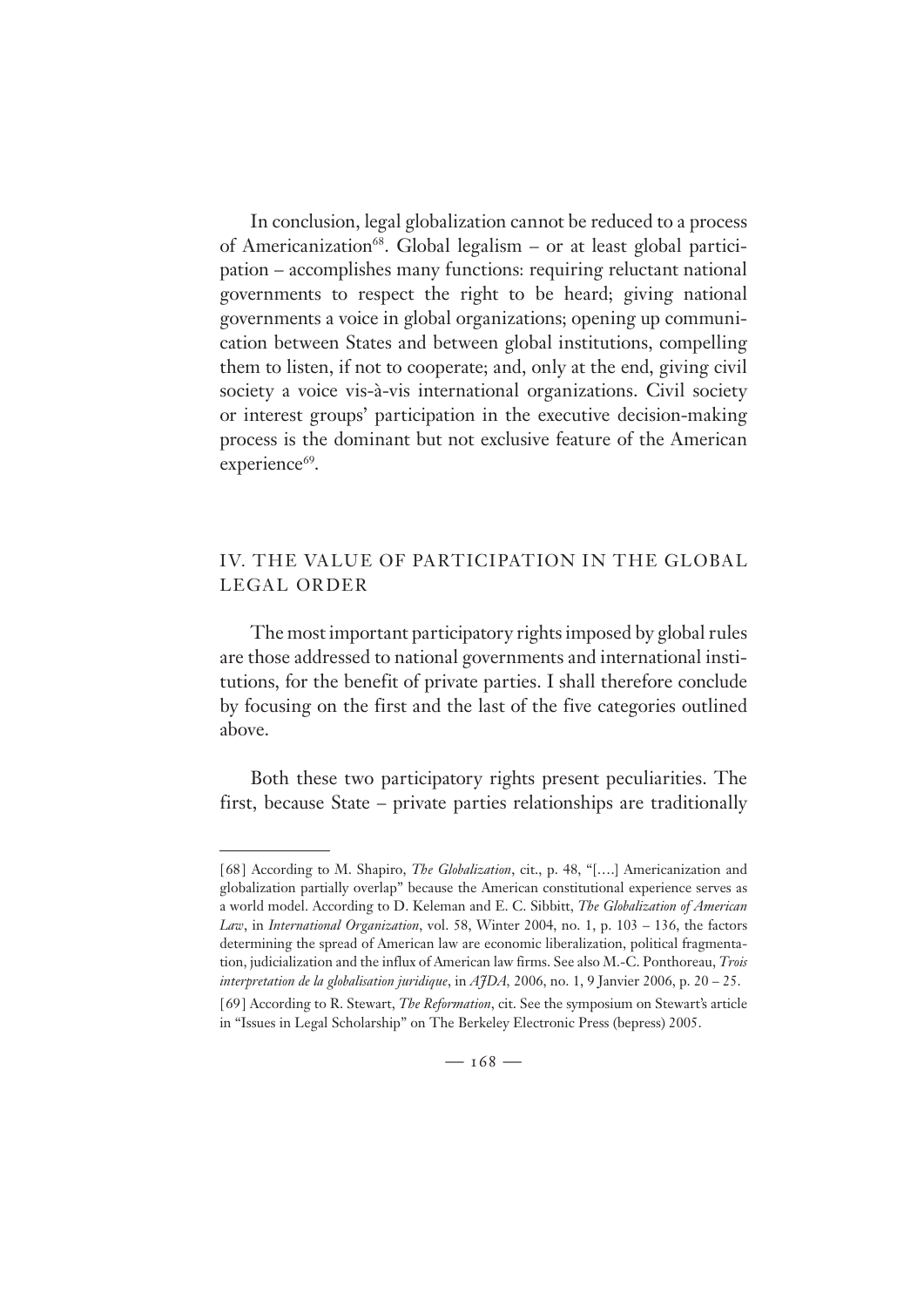reserved to State regulation. The second because, by establishing direct links between the global level and civil societies, global rules bypass national governments. Both types of participatory rights challenge the State.

"*As the locus of regulatory activity has increasingly shifted "upwards", the actors and procedural rules that facilitate effective and fair regulation domestically have followed*"70. Globalization produces two peculiar results. First, it establishes an additional level of government, which makes normative claims upon national governments. This creates a strong need to develop mechanisms for making national governments accountable to the global level.

This new level of government, however, lacks the common features of popular democracy. It is therefore in need of legitimation.

These two peculiar features of the global legal order help to explain why it is crucial for it to incorporate liberal democratic principles<sup>71</sup>. The global legal order redefines the relationships between government and citizens at both the national and the global levels in order to ensure compliance with global rules at the national level, and to legitimize global decision-making processes.

Let us consider the duty to hear private parties. This duty is established by global rules and addressed to national governments. Does the global legal order seek to enhance the efficiency or the accountability of national governments by subjecting them to this obligation? Or does this duty promote national governments' compliance with global rules?

<sup>[ 70 ]</sup> K. Raustiala, *The "participatory revolution"* cit., p. 585.

<sup>[ 71 ]</sup> J. H. Knox, *Separated at Birth* cit., p. 361.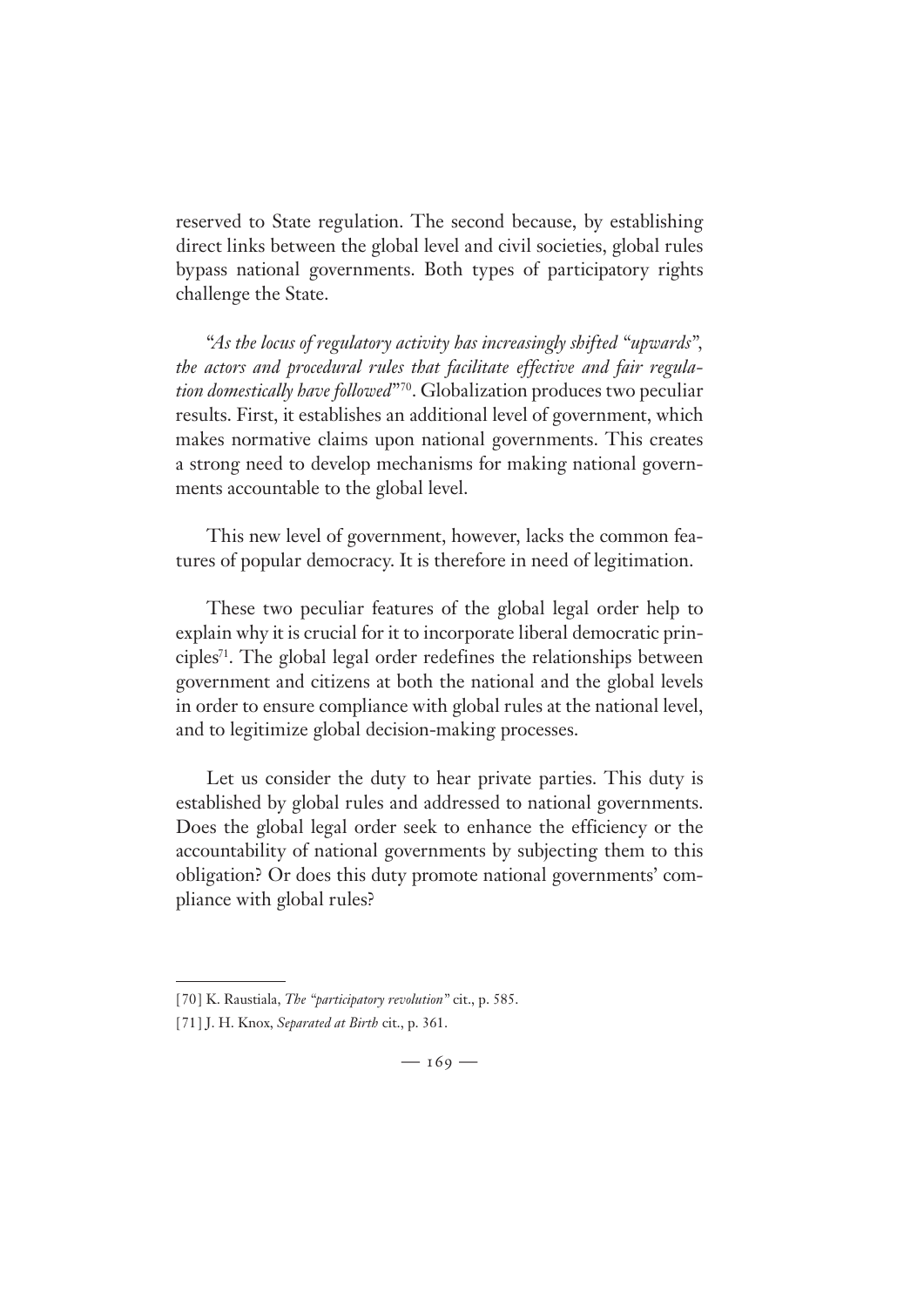Global actors do not need to worry about the efficiency or the legitimacy of national institutions. These institutions do not generally need to improve their legitimacy, as popular elections accord them a certain measure of support. And it would be paradoxical that global institutions, relying for their legitimacy on the States, should concern themselves with the degree of legitimacy of the States providing the duty of the national governments to consult their citizens before, for example, to take environmental decisions.

The participation rights created by global rules, by contrast, benefit global actors, as private actors are "possessors of significant compliance-relevant information"72. Empowering private actors vis-à-vis national governments makes them actors in a "fire alarm" process<sup>73</sup>. Their participation triggers an investigation by national authorities, which must review their own action in light of global standards<sup>74</sup>.

Private parties are instrumental to the implementation of global rules. These rules are addressed to the national governments, that must implement them. It would be too much complicated for the global institutions to create a compliance control mechanism from above, in order to check the compliance with the global standards at the national level. It is easier to resort to the cooperation of private parties.

Establishing such a duty of national governments to consult as a means of keeping under control State's action is a crafty devise, as

<sup>[ 72 ]</sup> K. Raustiala, *Police patrols* cit., p. 405.

<sup>[ 73 ]</sup> M. D. McCubbins and T. Schwartz, *Congressional Oversight Overlooked: Police Patrols versus Fire Alarm,* 28 *American Journal of Political Science*, 1984, p. 165 ff.

<sup>[74]</sup> There are more effective procedures for reaching the same goal. An example is the right to make submissions to a supranational body in order to have a domestic decision reviewed.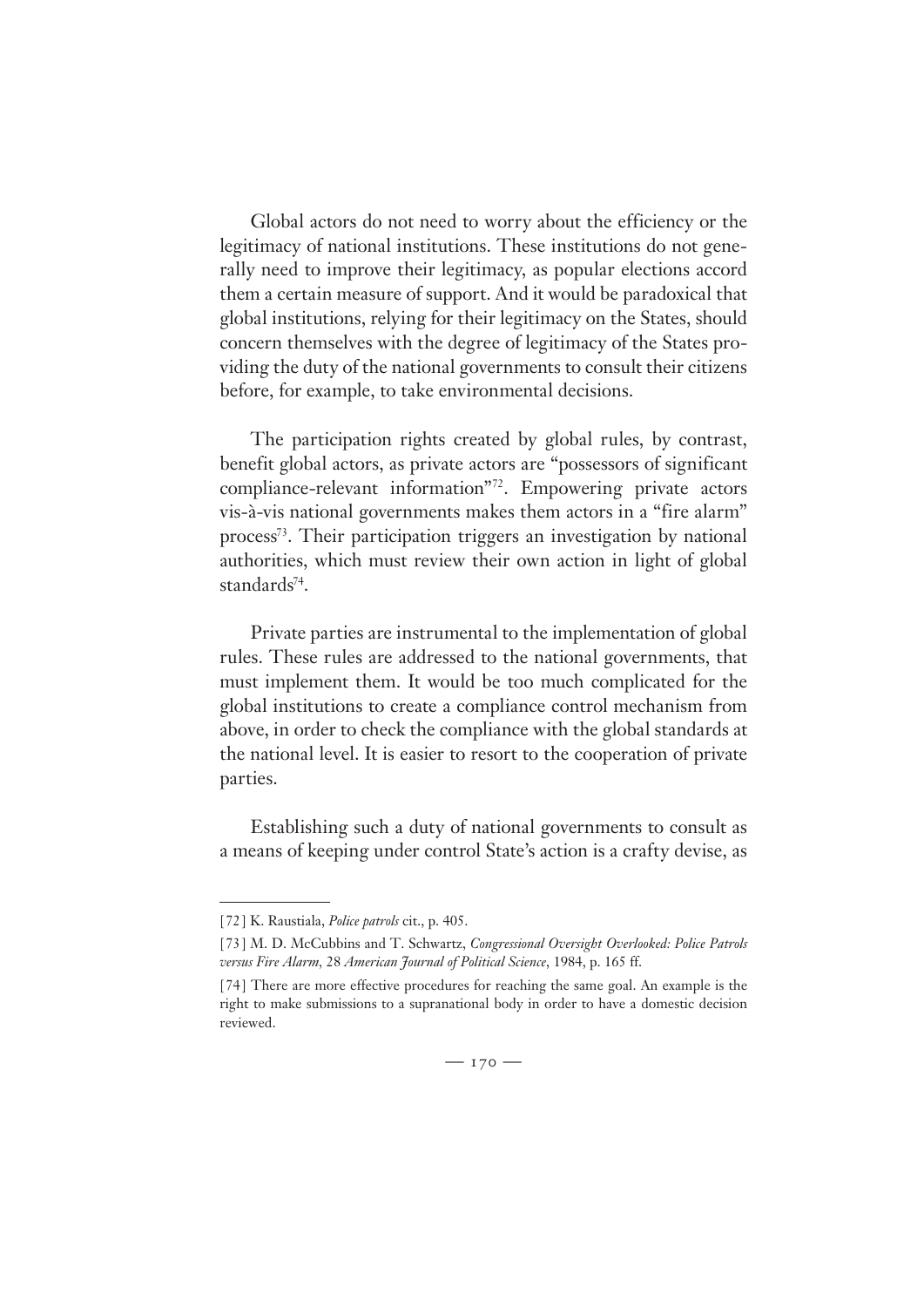the global legal order takes advantage of private parties as agent of that order. But how much effective can this devise be? More then a control mechanism, private participation may signal the need of a check. Private parties themselves are not necessarily instrumental to global rules. National agencies may disregard private submissions. Compliance is, therefore, incidental.

This control function is strengthened by requiring national governments to hear private parties who are not nationals of the forum State, and by establishing international organs to monitor participation at the national level (as in the WTO Agreement on Safeguards, Article 3).

The duty imposed by global rules upon national governments to hear private parties aims less at making domestic institutions more efficient or accountable to their population than at making them comply with global rules.

While participation at the national level serves mainly to induce national compliance with global rules, participation at the global level is more effective as a legitimation mechanism<sup>75</sup>.

At the global level, there is less need to control compliance. Those who create the rules and those who implement them do not belong to different legal orders. On the contrary, there is a strong need of legitimation.

An analysis of accountability in the global legal order must be premised upon an important consideration: the members of global bodies are not popularly elected. We ought therefore to abandon

<sup>[75]</sup> In general on interest representation as a way of promoting legitimacy of administrative governance, E. Magill, *Images of Representation*, in *Issues in Legal Scholarship*, Symposium : The reformation of American Administrative Law cit., p. 1 ff.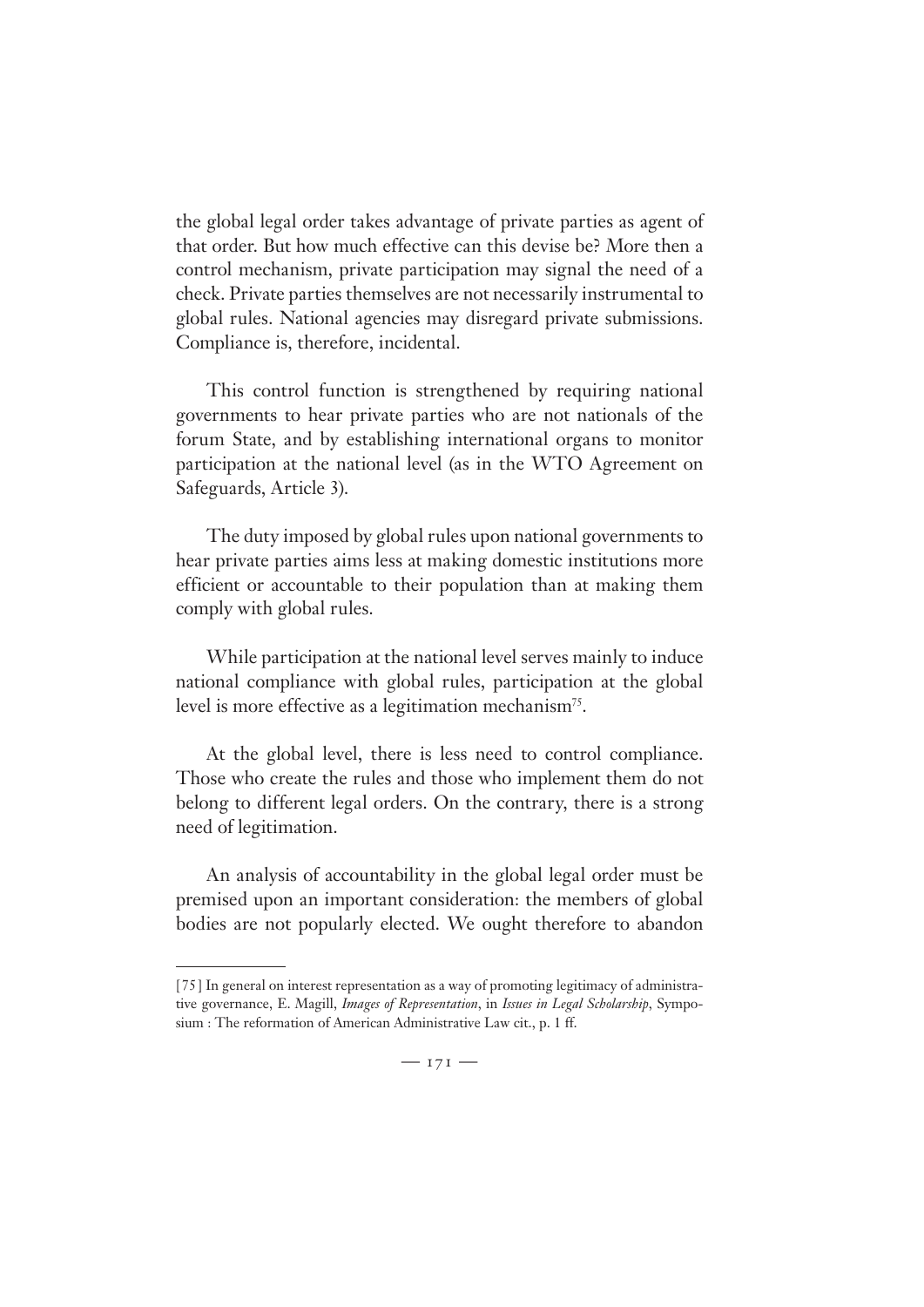the domestic analogy. The global legal order has created unique accountability mechanisms, based mainly on information. This has been called "a pluralistic accountability system for world politics"76.

In confronting the problem of legitimating global decision-making processes, it is crucial to establish the conditions under which a procedure can be considered legitimate.

Drawing upon studies on procedural justice, one can say that there is a parallel between legislative legitimacy and procedural legitimacy. "For the exercise of legislative power to be legitimate, the legislation must be the outcome of a process that satisfies norms of democratic participation". Similarly, for a proceeding to be legitimate, the affected parties must become the "authors" (though not the only authors) of the proceeding. Participation has an independent value that "cannot be reduced to a function of the effect of participation on outcomes"77.

There are four crucial questions here. Should decision-making processes – and hence participation - be located at the local, national or global level? To whom should participation extend in order to lend legitimacy to the proceeding? What should the scope of participation be, in order to legitimize the proceeding? Do legitimate global decision-making processes suffice to make legitimate global bodies?

<sup>[ 76 ]</sup> R. O. Keohane, *Accountability in World Politics*, in 29 *Scandinavian Political Studies*, n. 2, 2006, p. 82.

<sup>[ 77 ]</sup> L. B. Solum, *Procedural Justice*, University of San Diego School of Law, Law and Economics Research Paper Series, 2005, 12, on The Berkeley Electronic Press (bepress), pp. 276, 280 and 321.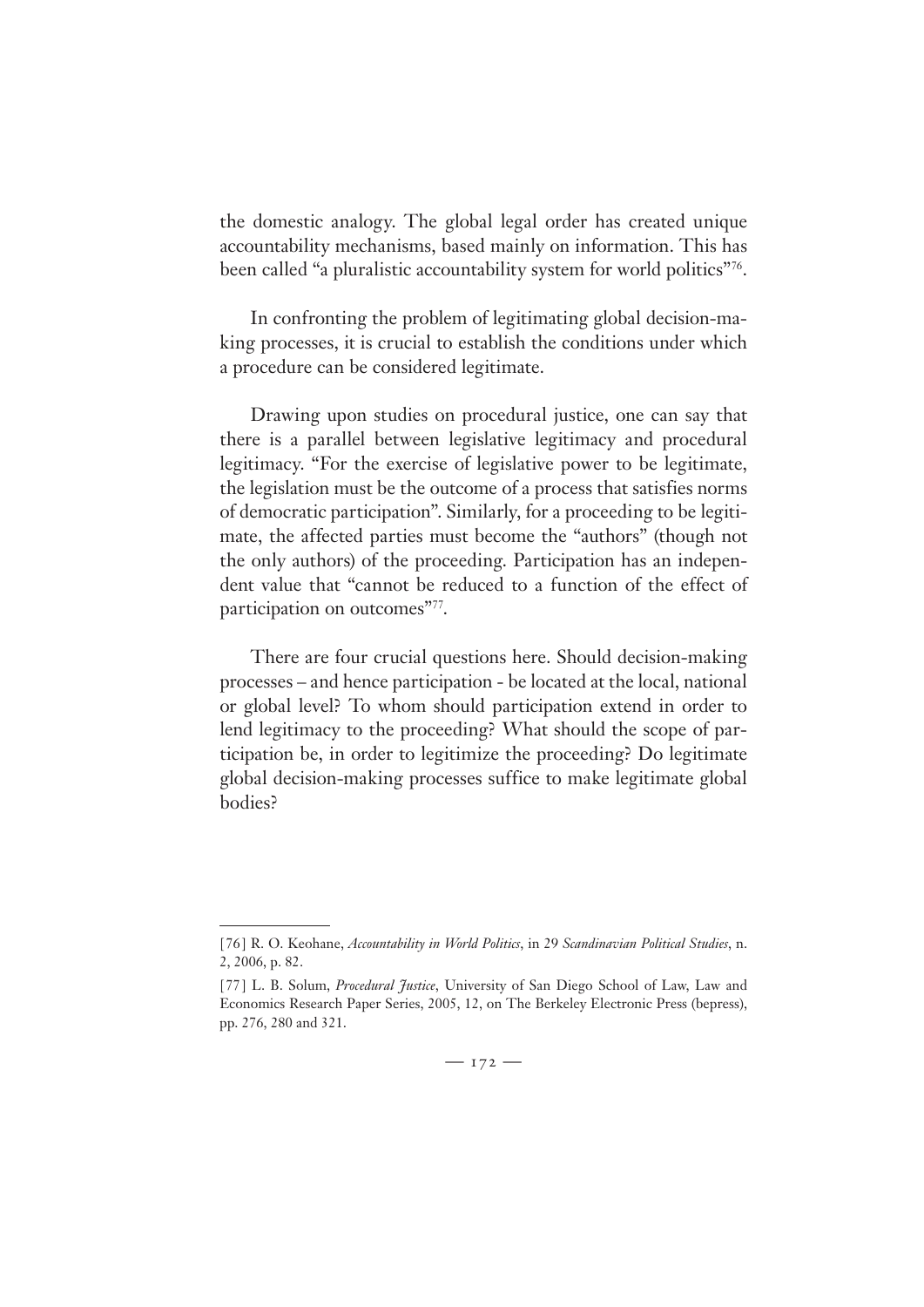I do not have an answer to these questions, but can contribute a few sub-questions, to facilitate the work of those willing to go into this mine-field.

As for the first question, if the decision is shifted from the local and the national levels to the global one, local and national participation becomes more difficult. However, local interests can take advantage of opportunities to participate at the global level to take decisions and participation out of the reach of national authorities<sup>78</sup>. This has the effect of crowding out the national agencies, that are not any more the final arbitrating authority among national interests.

As for the second question, it is clear that if the affected parties must be the co-authors of the decision, they must all be entitled to participate (or to at least waive their participation right). But who are affected parties? Those that are bound by the final decision? Or those who have a substantial interest in the final decision? And what about when they are an indeterminate mass?

As for the third question, it is clear that participation should be timely and include a minimum of notice and the opportunity to be heard. But there can be no discussion between competing interests unless cross-examination is provided. The final decision remains inscrutable unless the proceeding authority has a duty to provide reasons. There is no appeal unless there is some kind of judicial review.

<sup>[78]</sup> As in the case of land protection, giving rise to national reactions, like the proposal of "American Land Sovereignty Protection Act" (May 13, 1999). See J. Rabkin, *The Yellowstone Affair: Environmental Protection, International Treaties and National Sovereignty*, Competitive Enterprise Institute, Environmental Studies Program, May 1997 (www.heartland. org/Article.cfm?artId=3966).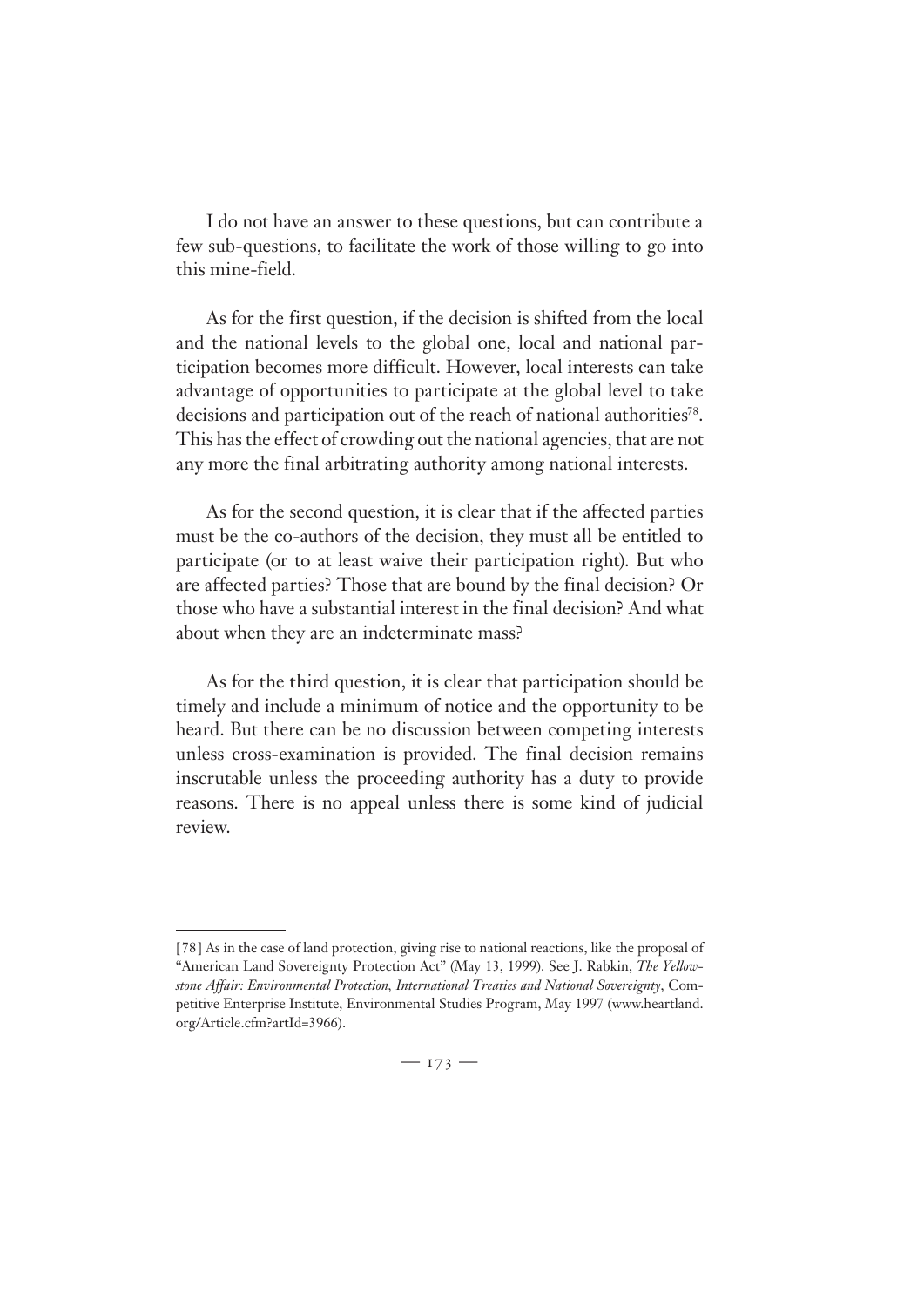As for the fourth and most difficult question, participation does not imply actual decision-making. Participants only have the general right to be heard: therefore, "participation is a weak substitute for self-government"79. But consider the fact that what we call democracy at the national level is in fact oligarchy: officials elected periodically by the people take decisions in their name; the people themselves do not take decisions (except in the case of referenda), they only choose their representatives. This is why national legal orders supplement mere electoral democracy with interest representation in domestic decision-making processes (deliberative democracy).

#### V. CONCLUSION

While national administrative laws are two centuries old, a general obligation of administrative agencies to consult the interested parties has developed at the domestic level only in recent times and among many difficulties. Such general duty has been established by the legislators in 1925 in Austria, in 1946 in the United States, in 1978 in Germany, in 1990 in Italy, while in France and in the United Kingdom it has not yet been recognized by a statute.

Why, on the opposite, at the global level, an obligation to consult has developed so quickly and has spread so widely? Is there an explanation for such a maze of participatory rights (vertical and horizontal; local, national and global), that does not constrain data in received conceptual categories and distinctions<sup>80</sup>?

<sup>[ 79 ]</sup> C. Möllers, *Patterns of Legitimacy in Global Administrative Law: Trade-offs between due process and democratic accountability*, paper presented to the Second Global Administrative Law Seminar, Viterbo, June, 9-10 June 2006, p. 3.

<sup>[ 80 ]</sup> L. Nader, *Le forze vive del diritto. Un'introduzione all'antropologia giuridica*, Napoli, Edizioni Scientifiche Italiane, 2003, pp. 62-63 and 68.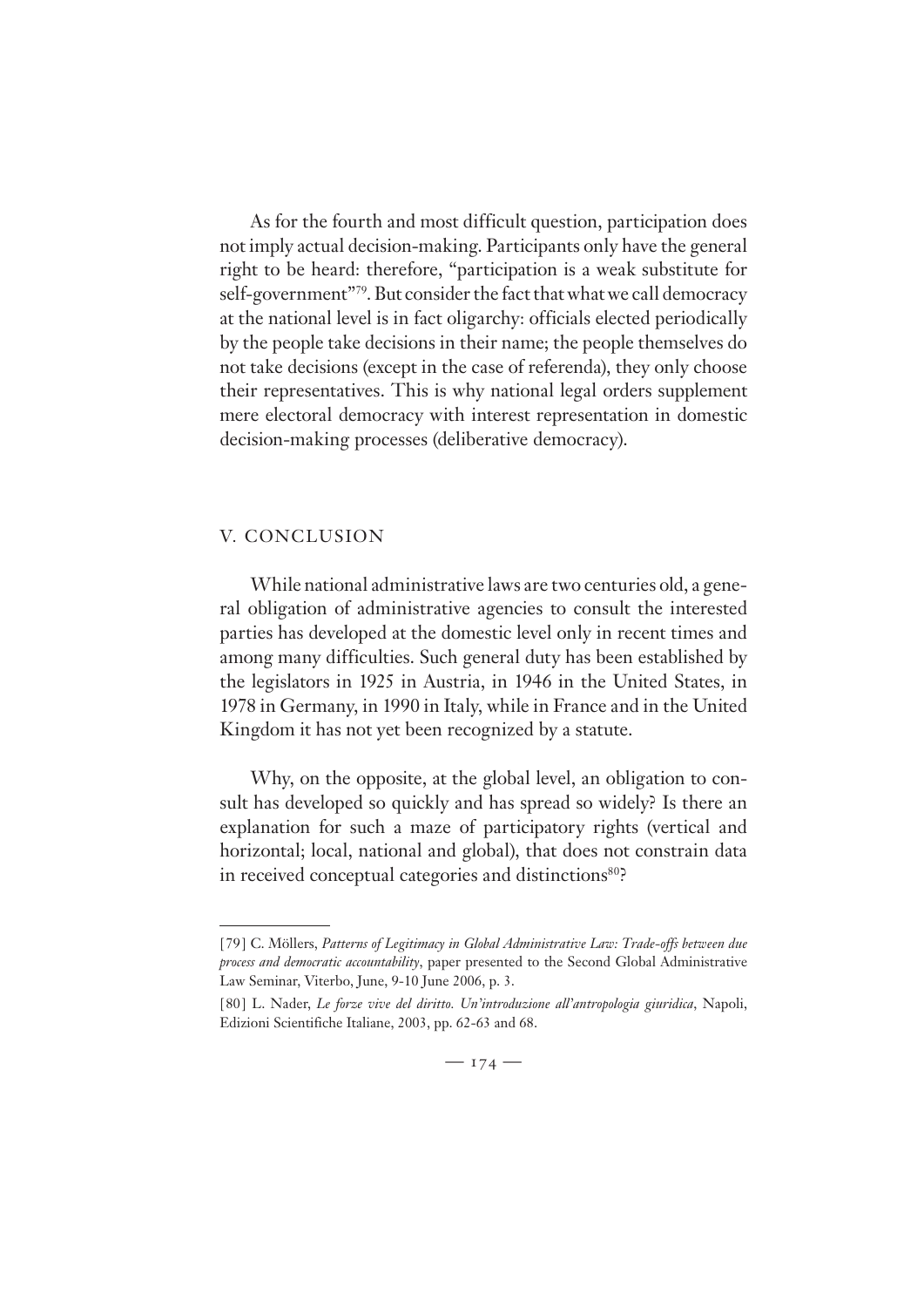Firstly, the context is relevant. The global legal order is made of a mosaic of legal systems, with different layers (local, national, regional, global) and a plurality of sectorial regulatory regimes. There is competition and overlapping, but there is also lack of communication and coordination. It is far from being an harmonious system of law<sup>81</sup>.

Secondly, is relevant the institutional setting. This is characterised by atrophy of the legislative and the judicial branches. There is not participation at the global level through elections. There is limited availability of recourse to courts. By contrast, negotiation plays a dominant role<sup>82</sup>.

Thirdly, is relevant the nature of institutional relations. These are not international relations, where national governments – the States - play the role of main actors. Are, instead, inter-administrative relations, where national bureaucracies have a dominant role.

The context, the institutional setting and the nature of institutional relations are entirely new and unknown to lawyers as well as to political scientists. They are accustomed to dealing with unitary legal orders (or with a plurality of legal orders with some hierarchical structure), with institutional settings where there are three equally developed branches (legislative, judicial and executive), with relationships clearly defined by rules.

The nature of these three elements determine the method of decision and of solution of conflicts<sup>83</sup>. Consultation and participation are instrumental to establish links between national legal orders,

 $-175-$ 

<sup>[81]</sup> Again, compare with the legal systems studied by the anthropologists: L. Nader, cit. pp. 68, 85, 97.

<sup>[ 82 ]</sup> L. Nader, cit., p. 21.

<sup>[83]</sup> L. Nader, cit., p. 66.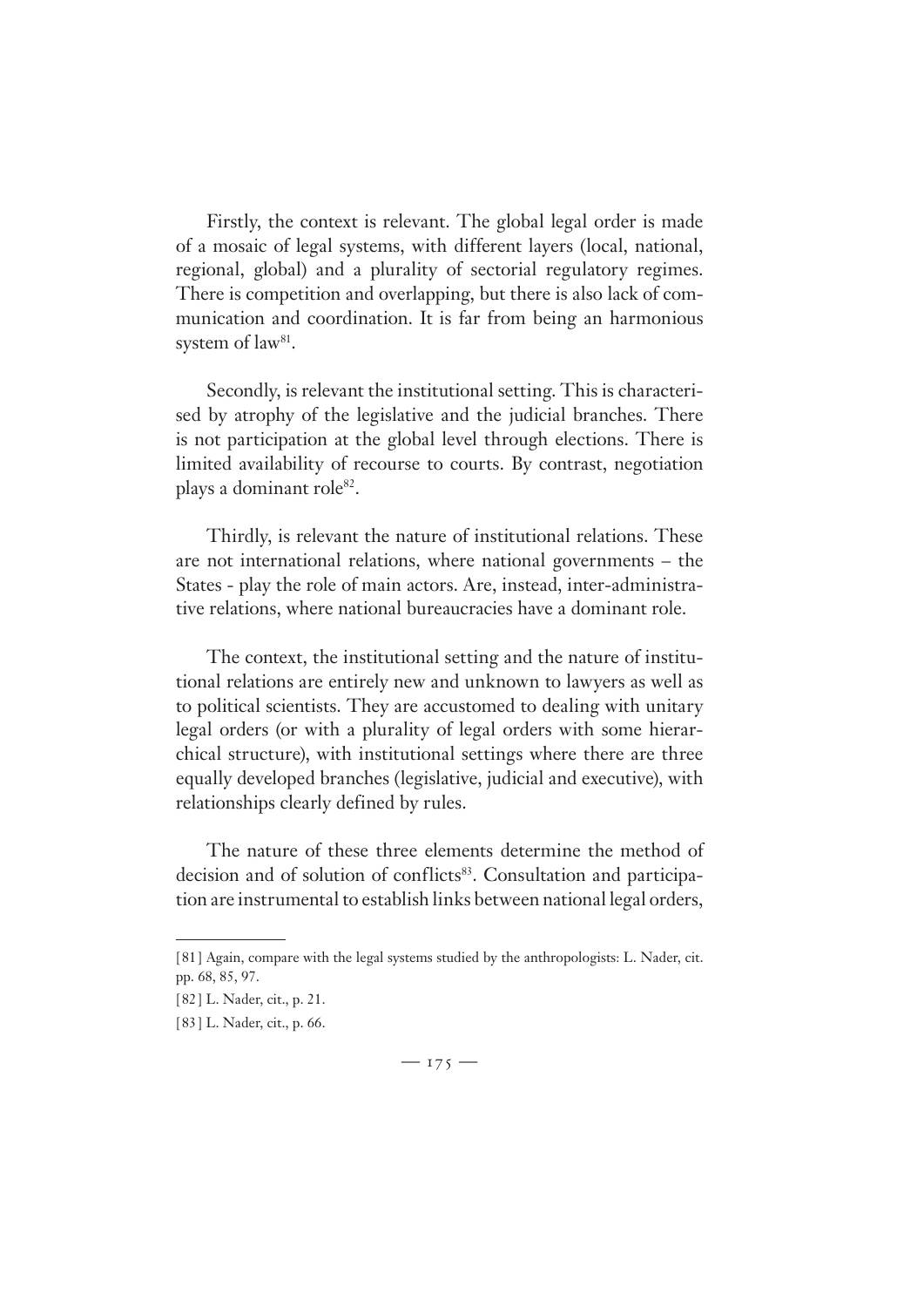to make possible a dialogue among the local, national regional and global levels of management, to surrogate parliamentary and judicial procedures, to prevent conflicts. Consultation and participation mimic – in a very inefficient way – parliaments and courts.